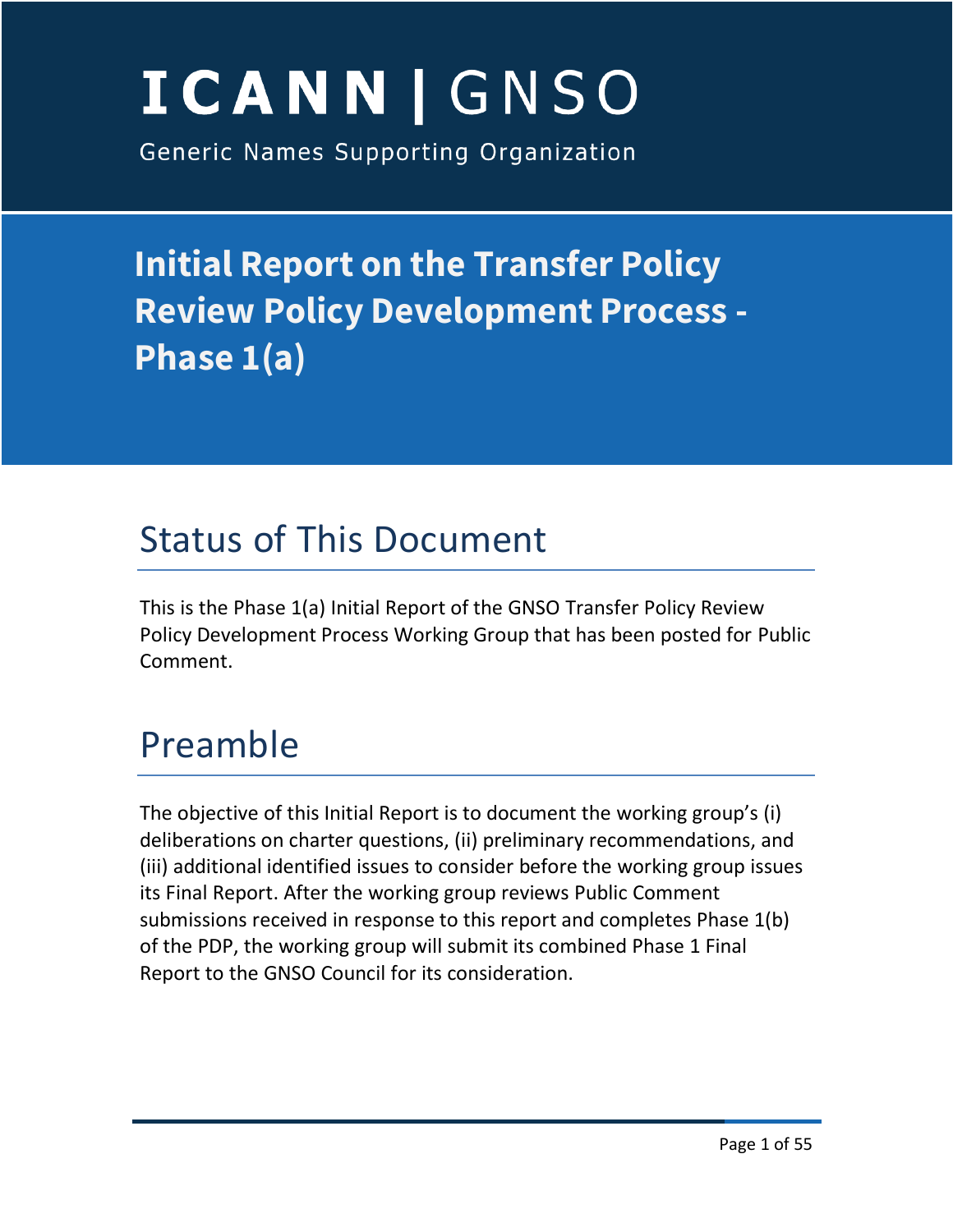## Table of Contents

#### **Table of Contents**

| <b>1 EXECUTIVE SUMMARY</b>                                            | 3  |
|-----------------------------------------------------------------------|----|
| <b>2 WORKING GROUP APPROACH</b>                                       | 7  |
| <b>3 WORKING GROUP RESPONSES TO CHARTER QUESTIONS AND</b>             |    |
| <b>PRELIMINARY RECOMMENDATIONS</b>                                    | 11 |
| <b>4 NEXT STEPS</b>                                                   | 41 |
| <b>ANNEX A - BACKGROUND</b>                                           | 42 |
| ANNEX B - WORKING GROUP MEMBERSHIP AND ATTENDANCE                     | 44 |
| <b>ANNEX C - COMMUNITY INPUT</b>                                      | 48 |
| <u> ANNEX D – EPDP PHASE 1, RECOMMENDATION 27, WAVE 1 ANALYSIS 49</u> |    |
| ANNEX E – PROPOSED TRANSFER POLICY SWIM LANE DIAGRAM                  | 55 |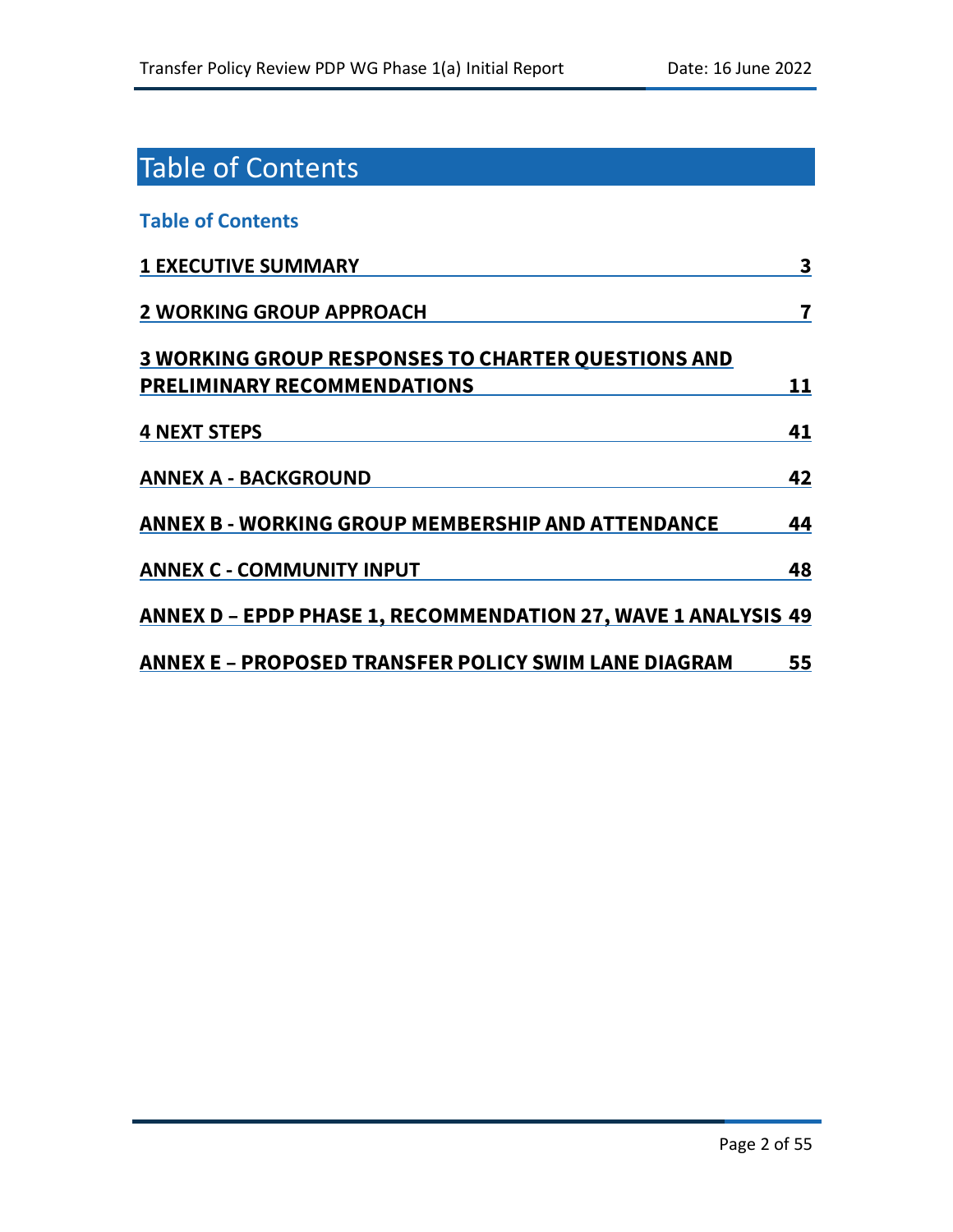## 1 Executive Summary

### 1.1 Introduction

The Transfer Policy, formerly referred to as the Inter‐Registrar Transfer Policy (IRTP), is an ICANN consensus policy that went into effect on 12 November 2004. The policy governs the procedure and requirements for registrants to transfer their domain names from one Registrar to another, also referred to as an inter-Registrar transfer. The goal of the Transfer Policy was to provide for enhanced domain name portability, resulting in greater consumer and business choice and enabling registrants to select the Registrar that offers the best services and price for their needs.

The Transfer Policy has been the subject of previous policy development work, and the most recent working group that reviewed the Transfer Policy recommended a comprehensive review of the policy-based changes to assess their efficacy and impact.<sup>1</sup> In addition to the policy recommendation directing a review of the policy-based changes, sweeping and significant changes to various data privacy laws affected the then current requirements related to gTLD registration data, including portions of the Transfer Policy. Accordingly, the ICANN Board adopted the Temporary Specification for [gTLD Registration Data,](https://www.icann.org/resources/pages/gtld-registration-data-specs-en/#temp-spec) which established temporary requirements that allowed Contracted Parties to comply with ICANN contracts and consensus policies.

In light of the policy recommendation to review the Transfer Policy and the changes to the Policy from the Temporary Specification, on 18 February 2021, the GNSO Council [initiated](https://gnso.icann.org/en/council/resolutions/2020-current#202102) a two-phased policy development process (PDP) to review the Transfer Policy. The PDP is tasked with addressing the following topics:

- Phase 1(a): Form of Authorization (FOA) (including EPDP Phase 1, Recommendation 27, Wave 1 FOA issues<sup>2</sup>) and AuthInfo Codes
- Phase 1(b): Change of Registrant (including EPDP Phase 1, Recommendation 27, Wave 1 Change of Registrant issues)
- Phase 2: Transfer Emergency Action Contact and reversing inter-Registrar transfers, Transfer Dispute Resolution Policy (including EPDP Phase 1,

<sup>&</sup>lt;sup>1</sup> See [Final Report on the Inter-Registrar Transfer Policy -](https://gnso.icann.org/sites/default/files/filefield_46639/irtp-d-final-25sep14-en.pdf) Part D Policy Development Process,

Recommendation 17, pp. 6-7. For more information on the policy development history, please refer to Annex A of this report.

 $2$  For additional information about the EPDP Phase 1, Recommendation 27, Wave 1 Report, please see pages 52-56 of the [Final Issue Report.](https://gnso.icann.org/sites/default/files/file/field-file-attach/final-issue-report-pdp-transfer-policy-review-12jan21-en.pdf)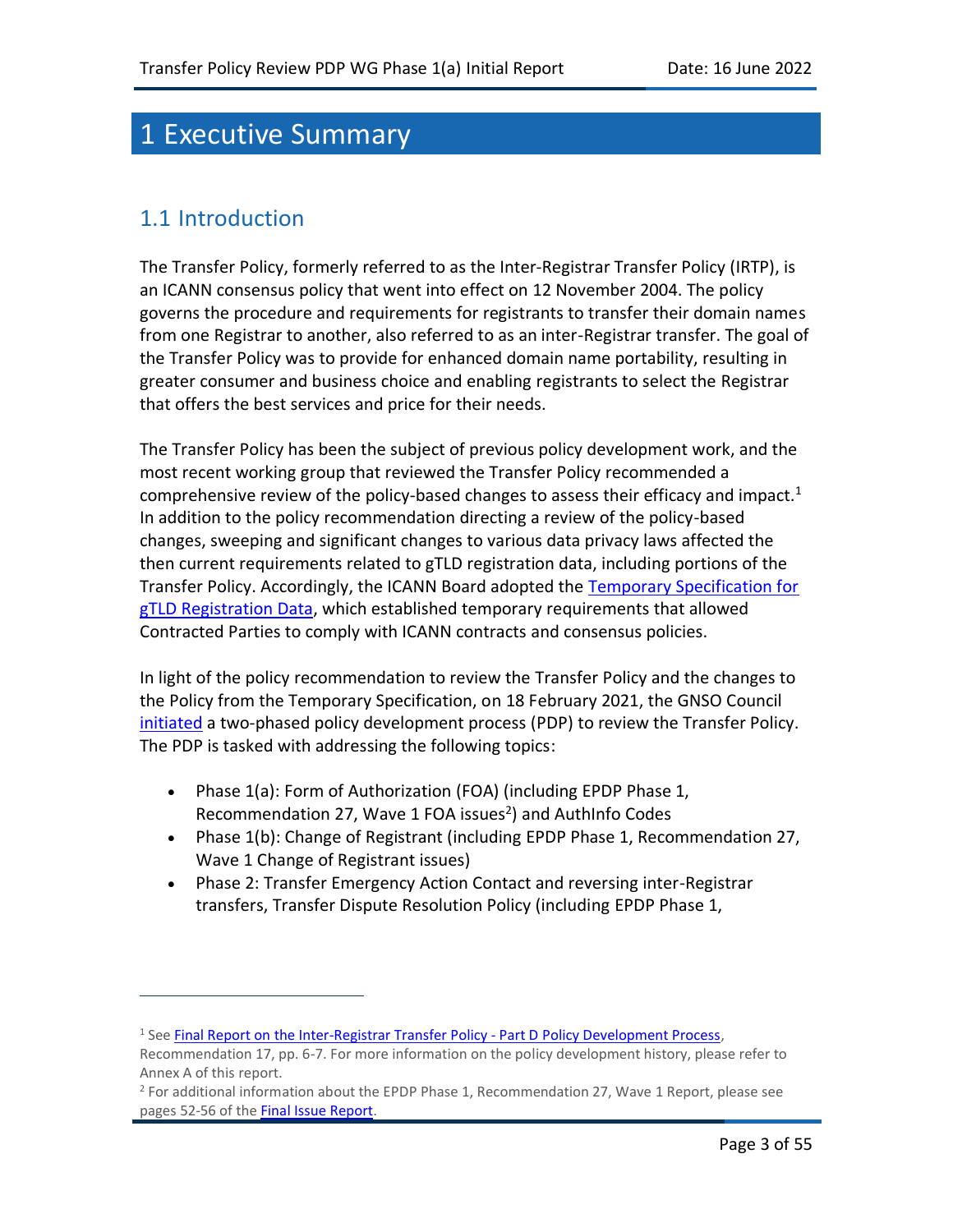Recommendation 27, Wave 1 TDRP issues), Denying (NACKing) transfers<sup>3</sup>, ICANN-approved transfers

The working group charter was [approved](https://gnso.icann.org/en/council/resolutions/2020-current#202103) by the GNSO Council on 24 March 2021. The Phase 1(a) working group held its first meeting on 14 May 2021.

For additional background on this PDP, please refer to Annex A of this report.

## 1.2 Preliminary Recommendations

In Phase 1(a) of the PDP, the working group was tasked to provide the GNSO Council with recommendations on the following topics:

- Losing and Gaining FOAs
- AuthInfo Codes
- Denying (NACKing) transfers
- EPDP Phase 1, Recommendation 27, Wave 1 as they relate to FOA

Following its analysis of each of the questions outlined in its charter related to this task, the working group has arrived at a set of preliminary recommendations and conclusions.

The working group will not finalize its responses to the charter questions and recommendations to the GNSO Council until it has conducted a thorough review of the comments received during the Public Comment period on this Initial Report and completed Phase 1(b) of its work. At this time, no formal consensus call has been taken on these responses and preliminary recommendations, but this Initial Report did receive the support of the working group for publication for Public Comment.

Notwithstanding the above, the working group is putting forward preliminary recommendations on the following topics for community consideration:

| <b>Preliminary Recommendation 1:</b> | <b>Gaining FOA</b>                   |
|--------------------------------------|--------------------------------------|
| <b>Preliminary Recommendation 2:</b> | <b>Losing FOA</b>                    |
| <b>Preliminary Recommendation 3:</b> | <b>Notification of TAC Provision</b> |

<sup>&</sup>lt;sup>3</sup> The topic of denying (NACKing) transfers was later moved to Phase 1(a) by a [Project Change Request](https://gnso.icann.org/en/council/resolutions/2020-current#202112) to ensure that the working group could examine all elements of the security model for domain name transfers in a holistic manner as part of its Phase 1 deliberations.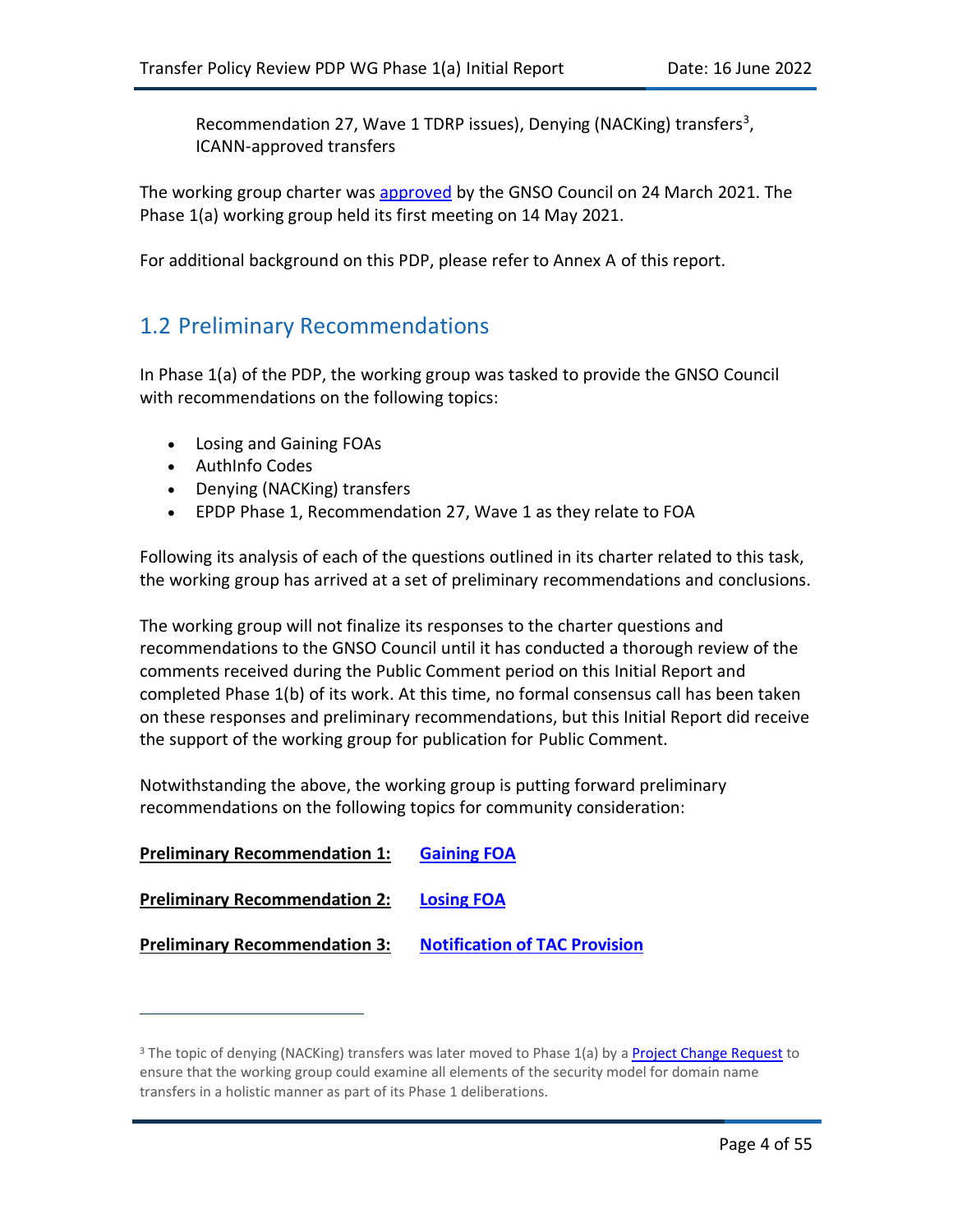| <b>Preliminary Recommendation 4:</b>  | <b>Notification of Transfer Completion</b>                                           |
|---------------------------------------|--------------------------------------------------------------------------------------|
| <b>Preliminary Recommendation 5:</b>  | <b>Update Term "AuthInfo Code" to "Transfer</b><br><b>Authorization Code (TAC)"</b>  |
| <b>Preliminary Recommendation 6:</b>  | <b>TAC Definition</b>                                                                |
| <b>Preliminary Recommendation 7:</b>  | <b>TAC Composition</b>                                                               |
| <b>Preliminary Recommendation 8:</b>  | <b>Verification of TAC Composition</b>                                               |
| <b>Preliminary Recommendation 9:</b>  | <b>TAC Generation, Storage, and Provision</b>                                        |
| <b>Preliminary Recommendation 10:</b> | <b>Verification of TAC Validity</b>                                                  |
| <b>Preliminary Recommendation 11:</b> | <b>TAC is One-Time Use</b>                                                           |
| <b>Preliminary Recommendation 12:</b> | <b>Service Level Agreement (SLA) for TAC Provision</b>                               |
| <b>Preliminary Recommendation 13:</b> | <b>TAC Time to Live (TTL)</b>                                                        |
| <b>Preliminary Recommendation 14:</b> | <b>Terminology Updates: Whois</b>                                                    |
| <b>Preliminary Recommendation 15:</b> | <b>Terminology Updates: Administrative Contact and</b><br><b>Transfer Contact</b>    |
| <b>Preliminary Recommendation 16:</b> | <b>Transfer Restriction After Initial Registration</b>                               |
| <b>Preliminary Recommendation 17:</b> | <b>Transfer Restriction After Inter-Registrar Transfer</b>                           |
|                                       | <b>Preliminary Recommendation 18: Format of Transfer Policy Section I.A.3.7</b>      |
| <b>Preliminary Recommendation 19:</b> | <b>Revised Reasons that a Registrar of Record MAY</b><br><b>Deny a Transfer</b>      |
| <b>Preliminary Recommendation 20:</b> | <b>New Reasons that a Registrar of Record MUST</b><br><b>Deny a Transfer</b>         |
| <b>Preliminary Recommendation 21:</b> | <b>Revised Reasons that a Registrar of Record MUST</b><br>Deny a Transfer            |
| <b>Preliminary Recommendation 22:</b> | <b>Revised Reasons that a Registrar of Record MUST</b><br><b>NOT Deny a Transfer</b> |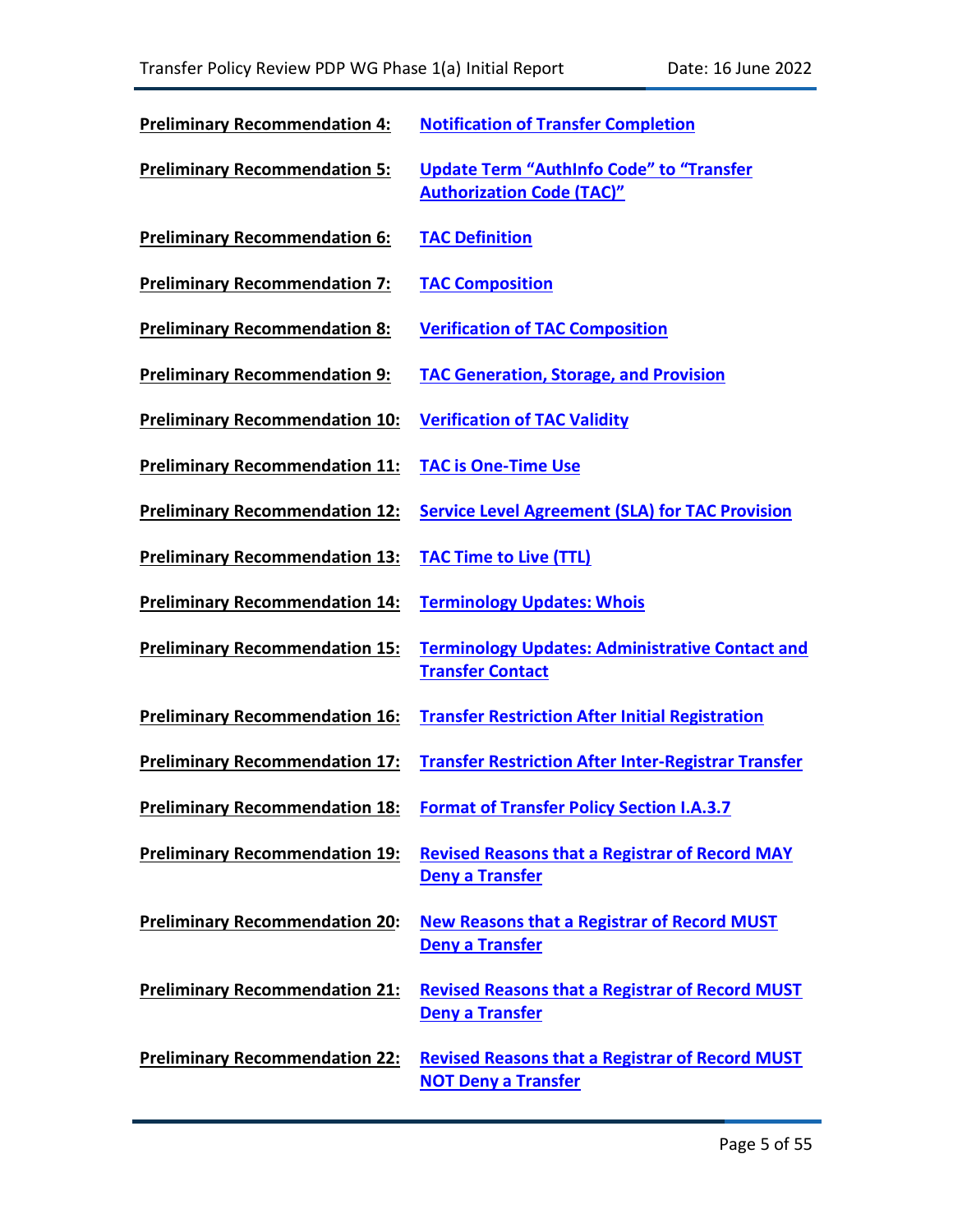## 1.3 Conclusions and Next Steps

This Initial Report will be posted for Public Comment for 42 days. The working group will review the Public Comments received on this Initial Report and consider whether any changes need to be made to its Phase 1(a) recommendations. The working group will complete Phase 1(b) of its work, including a Phase 1(b) Initial Report followed by a Public Comment period on the Phase 1(b) Initial Report. The working group will finalize all Phase 1 recommendations in a single Phase 1 Final Report to be sent to the GNSO Council.

## 1.4 Other Relevant Sections of this Report

The following sections are included within this report:

- Explanation of the working group's methods and process for reaching preliminary recommendations;
- $\blacksquare$  Responses to the charter questions, preliminary recommendations, and questions for community input;
- Background on the PDP and issues under consideration;
- Documentation of who participated in the working group's deliberations, including attendance records, and links to Statements of Interest as applicable;
- Documentation on the solicitation of community input through formal Supporting Organization/Advisory Committee and Stakeholder Group/Constituency channels and responses.
- A swim lane diagram documenting the possible futurestate process flow for inter-Registrar transfers as it will exist if all recommendations are approved and implemented. Note that this diagram is a working product of the deliberations process to support understanding of the recommendations' impact. It is not intended to be authoritative.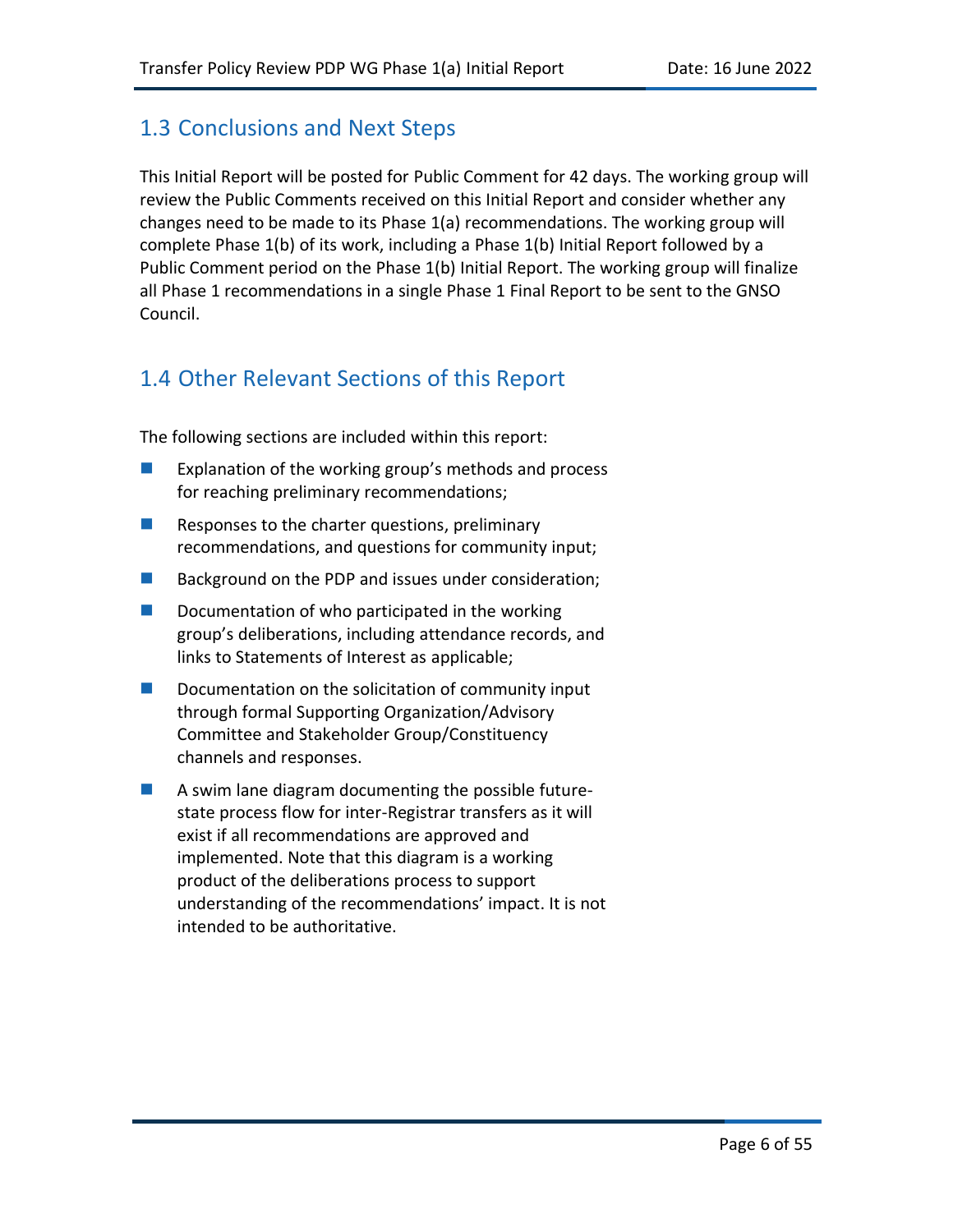## 2 Working Group Approach

This section provides an overview of the working methodology and approach of the working group. The points outlined below are meant to provide the reader with relevant background information on the working group's deliberations and processes and should not be read as representing the entirety of the efforts and deliberations of the working group.

## 2.1 Project Plan

The working group's first deliverable was to provide the GNSO Council with a Phase 1(a) project plan. To develop the project plan, the leadership team sought input from members about the sequence in which to address topics and the amount of time each topic would take to discuss. This input was used to develop the [project plan,](https://community.icann.org/x/MQDQCQ) which was delivered to the GNSO Council for its consideration during the [22 July 2021](https://gnso.icann.org/sites/default/files/policy/2021/minutes/minutes-gnso-council-22jul21-en.pdf) Council meeting.

As deliberations progressed, the working group agreed that it was important to examine all elements of the security model for domain name transfers in a holistic manner as part of its Phase 1 deliberations. The working group determined that the topic denying (NACKing) transfers should be addressed in Phase 1(a) rather than Phase 2 as originally included in the charter. As a result, the working group leadership team submitted a Project Change Request to the GNSO Council, which Council [adopted](https://gnso.icann.org/en/council/resolutions/2020-current#20211216-1) on 16 December 2021. The expanded scope did not impact its target delivery dates to which the working group committed.

## 2.2 Early Community Input

In accordance with GNSO policy development process requirements, the working group [sought written input](https://community.icann.org/display/TPRPDP/Community+Input) on the charter topics from each Supporting Organization, Advisory Committee and GNSO Stakeholder Group / Constituency. The input received was incorporated into the working group's deliberations as each topic was discussed. Since all groups that provided written input also had representative members or appointed subject matter experts in the working group, those members were well positioned to respond to clarifying questions from other members about the written input as it was considered.

## 2.3 Methodology for Deliberations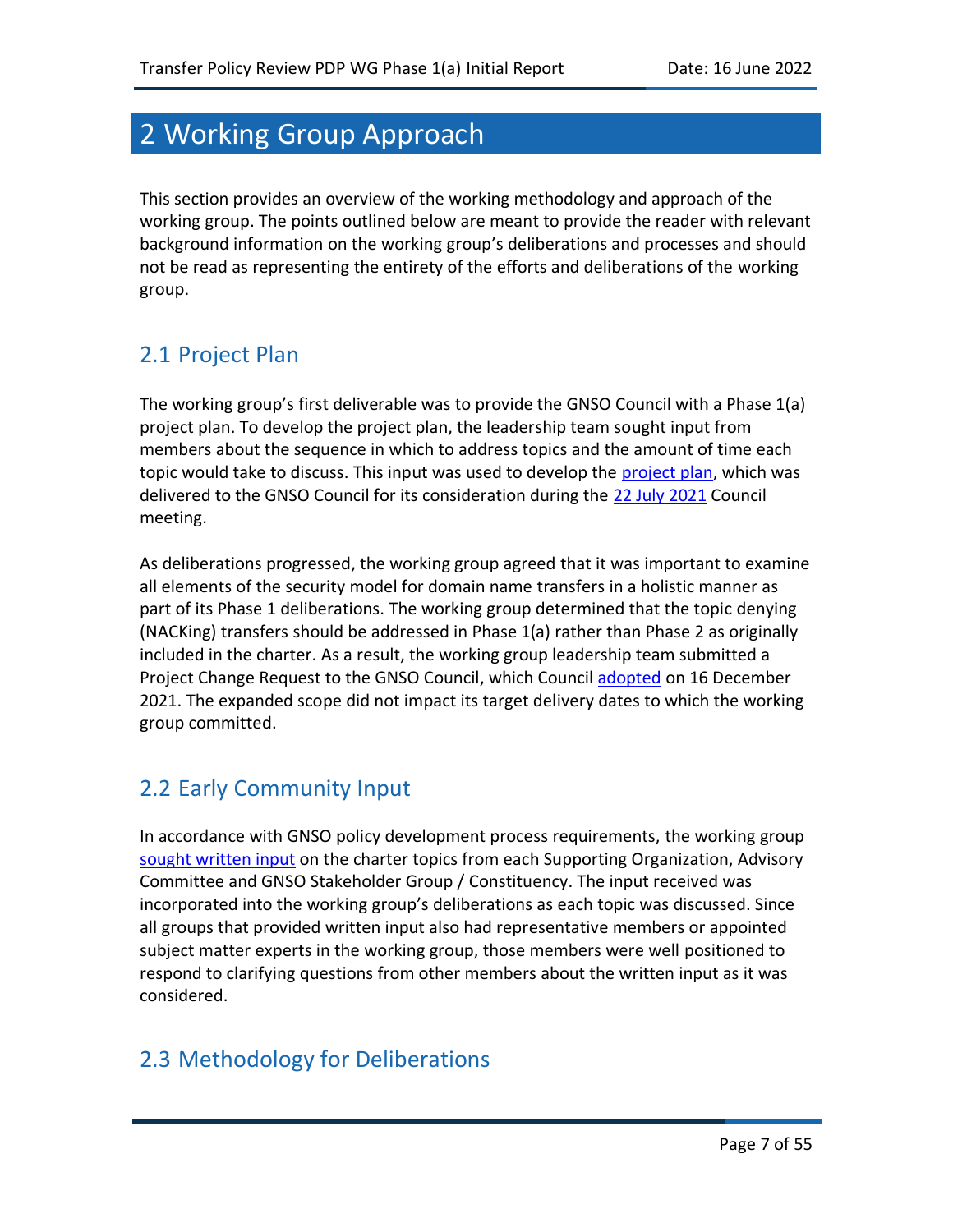The working group began its deliberations for Phase 1(a) on 14 May 2021. The working group agreed to continue its work primarily through conference calls scheduled weekly, in addition to email exchanges on its mailing list. The working group held sessions during [ICANN71,](https://71.schedule.icann.org/) [ICANN72,](https://72.schedule.icann.org/) [ICANN73,](https://73.schedule.icann.org/) and [ICANN74.](https://74.schedule.icann.org/) These sessions provided an opportunity for the broader community to contribute to the working group's deliberations and provide input on the charter topics being discussed.

All of the working group's work is documented on its [wiki workspace,](https://community.icann.org/display/TPRPDP) including its meetings, mailing list, meeting notes, deliberation summaries, draft documents, background materials, [early input](https://community.icann.org/x/tIT8CQ) received from ICANN org, and input received from ICANN's Supporting Organizations and Advisory Committees, including the GNSO's Stakeholder Groups and Constituencies.

To develop the content included in the Initial Report, the working group progressed through the charter questions by topic, following the sequence established in the project plan. Because the Phase 1(a) topics are closely interrelated, the working group took an iterative approach to producing and reviewing draft responses to charter questions and draft preliminary recommendations to ensure that the full package of outputs was coherent and comprehensive.

To ensure that all groups represented in the working group had ample opportunity to provide input to the deliberations, the leadership team opened each working group meeting with an invitation for members to step forward and provide any updates about discussions happening within their Supporting Organization/Advisory Committee/Stakeholder Group/Constituency regarding the charter topics, as well as any positions or interests members wanted to share on behalf of their groups. To further support fulsome discussion, the leadership team regularly deployed informal polls in the meeting Zoom room to get a better sense of the "temperature of the room" and to prompt the sharing of perspectives and viewpoints that may not otherwise be voiced through less structured interaction.

For those working group members who were less comfortable speaking on calls, the leadership team encouraged additional feedback on the mailing list and through written contributions to working group documents.

## 2.4 Use of Working Documents

The working group used a series of working documents, organized per charter topic, to support its deliberations. Archives of the working documents are maintained on the working group [wiki.](https://community.icann.org/display/TPRPDP/Working+Documents) When a new charter topic was introduced, the leadership team provided a working document for the topic, including (i) charter questions related to that topic and for each charter question, (ii) context from the Transfer Policy Status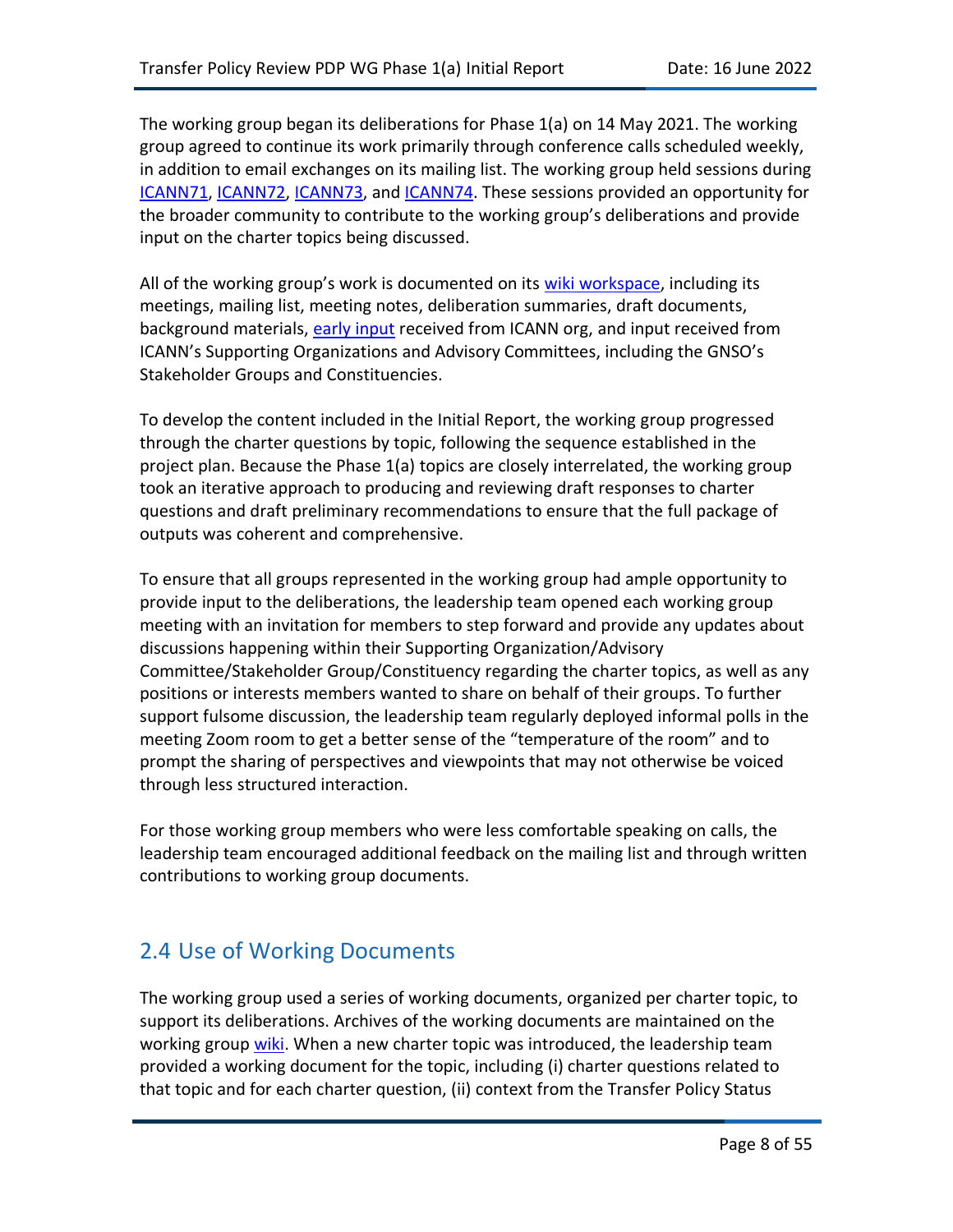Report, and (iii) relevant inputs received from community groups through early outreach. As the working group progressed through discussions, staff captured a summary of deliberations on the charter question and eventually populated the document with draft charter question responses and draft preliminary recommendations to support further discussion and refinement of the text.

Working documents were updated on an ongoing basis and working group members were encouraged to provide comments and input in the working documents between calls.

## 2.5 Swim Lane Diagram

To further support deliberations and document the expected impact of proposed recommendations, the working group developed a swim lane diagram to visually represent the possible future-state process flow for inter-Registrar transfers as it will exist if all recommendations are approved and implemented. This diagram serves as a working document to support the deliberations process and is not intended to be authoritative, but it is included in this Initial Report to demonstrate the working group's understanding of the recommendations' impact on the inter-Registrar transfer process. The swim lane diagram is included in Annex E of this report.

### 2.6 Data and Metrics

The [Transfer Policy Status Report](https://www.icann.org/uploads/ckeditor/IRTPPSRRevised_GNSO_Final.pdf) produced by ICANN org in 2019 served as the working group's primary resource for data and metrics related to inter-Registrar transfers. In the course of its deliberations, the working group identified additional data that would be valuable to support its work. The additional data provided by ICANN org's Contractual Compliance Department in response to these requests is available on the working group's <u>wiki</u>.

### 2.7 ICANN Org Interaction

To help support a smooth transition from policy development to eventual implementation of GNSO Council adopted and ICANN Board approved recommendations, the working group has been supported by early and ongoing engagement with ICANN org subject matter experts. Liaisons from ICANN org's Global Domains and Strategy (GDS) and Contractual Compliance departments regularly attended working group calls, providing input and responding to questions where it was possible to do so in real time. The liaisons acted as a conduit for working group questions to ICANN org that required additional research or input. The liaisons also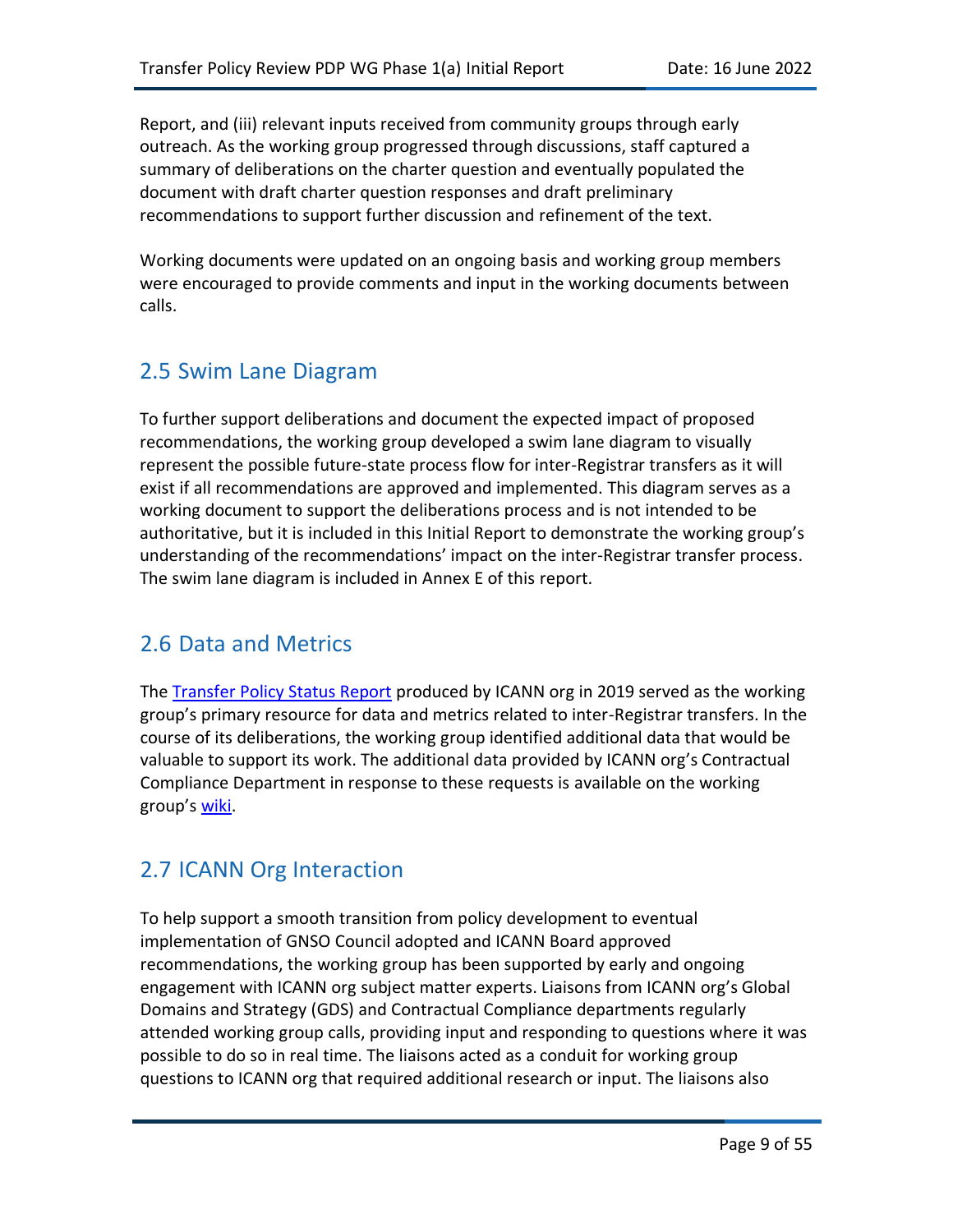facilitated early review of working group draft outputs by ICANN org subject matter experts.

## 2.8 Accountability to the GNSO Council

As is now the case with all GNSO working groups, the working group delivered monthly "project packages" to the GNSO Council to update the Council on the status of its work. An archive of these packages is available on the [wiki.](https://community.icann.org/pages/viewpage.action?pageId=164626481) The GNSO Council Liaison, Greg DiBiase, served as an additional point of connection between Council and the working group.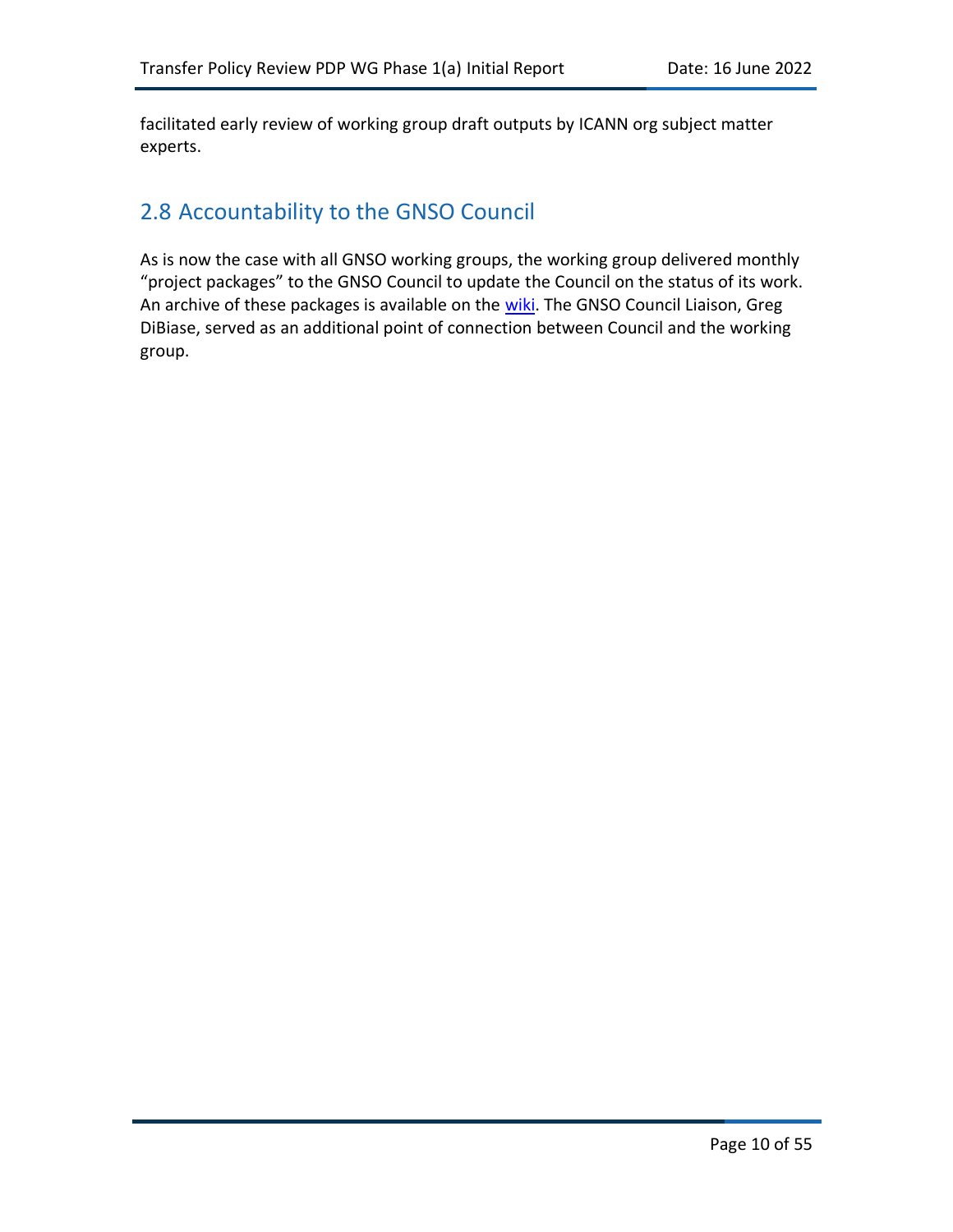## 3 Working Group Responses to Charter Questions and Preliminary Recommendations

The WG was chartered to provide the GNSO Council with policy recommendations regarding the issues identified in the Final Issue Report [on a Policy Development Process](https://gnso.icann.org/sites/default/files/file/field-file-attach/final-issue-report-pdp-transfer-policy-review-12jan21-en.pdf)  [to Review the Transfer Policy.](https://gnso.icann.org/sites/default/files/file/field-file-attach/final-issue-report-pdp-transfer-policy-review-12jan21-en.pdf)

Following its analysis of each of the questions outlined in its Charter related to this task, the working group has arrived at a set of preliminary recommendations and conclusions.

Within the text of this document, the key words "MUST", "MUST NOT", "REQUIRED", "SHALL", "SHALL NOT", "SHOULD", "SHOULD NOT", "RECOMMENDED", "NOT RECOMMENDED", "MAY", and "OPTIONAL" are to be interpreted as described in BCP 148 [RFC2119] [RFC8174].

The working group will not finalize its responses to the charter questions and recommendations to the GNSO Council until it has conducted a thorough review of the comments received during the Public Comment period on this Initial Report and completed Phase 1(b) of its work. At this time, no formal consensus call has been taken on these responses and preliminary recommendations, but this Initial Report did receive the support of the working group for publication for Public Comment.

The working group believes that when it formulates its final recommendations, if approved by the GNSO Council and the ICANN Board, there will be substantial improvement to the current environment. The following sub-sections of this report are organized by topic. Within each topic, the working group provides responses to the relevant charter questions and corresponding preliminary recommendations:

- Section 3.1: Gaining and Losing Forms of Authorization (FOA)
- Section 3.2: Transfer Authorization Code/AuthInfo Code Management
- Section 3.3: EPDP Phase 1, Recommendation 27, Wave 1 Report
- Section 3.4: Denying (NACKing) Transfers

### 3.1 Gaining and Losing Forms of Authorization (FOA)

For context on this topic and the associated charter questions, please see pages 7-14 of the [Final Issue Report.](https://gnso.icann.org/sites/default/files/file/field-file-attach/final-issue-report-pdp-transfer-policy-review-12jan21-en.pdf)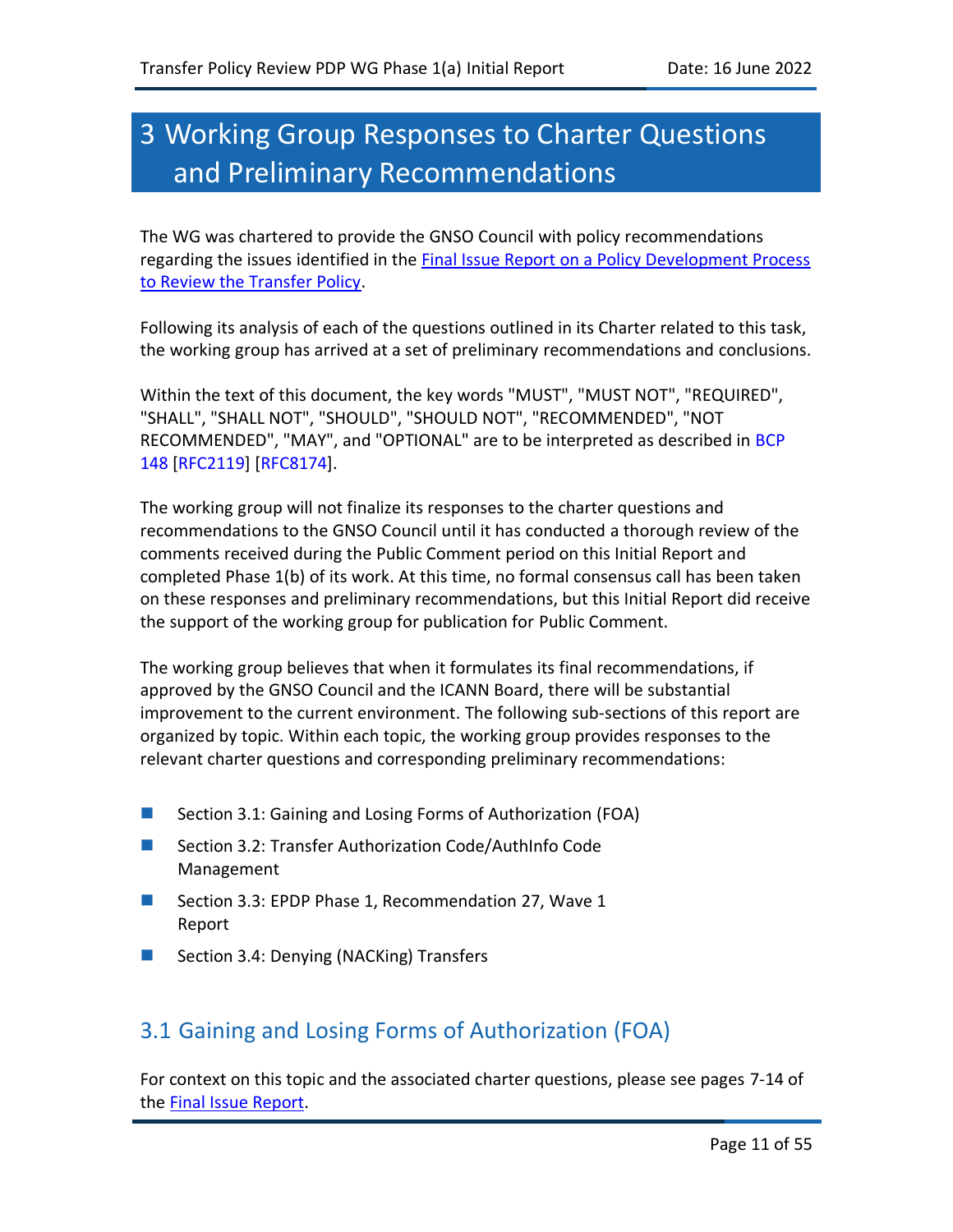## 3.1.1 Charter Question a1

Is the requirement of the Gaining FOA still needed? What evidence did the working *group rely upon in making the determination that the Gaining FOA is or is not necessary to protect registrants?*

#### **Working Group Response:**

The Inter-Registrar Transfer Policy - Part D Policy Development Process Working Group (IRTP WG D), previously examined the question of "Whether the universal adoption and implementation of Extensible Provisioning Protocol (EPP) AuthInfo codes has eliminated the need of FOAs." The IRTP WG D ultimately determined to retain the FOA until more evidence was gathered. The Transfer Policy Review Working Group was asked to revisit the same question and has determined there is now strong evidence that the Gaining FOA can be eliminated from the Transfer Policy without negatively affecting the security of inter-Registrar transfers. The working group further believes that requirements for a Gaining FOA or a similar replacement are unjustified under data protection law and no longer necessary from a practical perspective to facilitate the transfer. The working group recognizes that this is a significant departure from existing policy and has therefore provided a detailed rationale for its conclusion.

Prior to the General Data Protection Regulation (GDPR) coming into force, the Gaining Registrar was required to confirm the Registered Name Holder's (RNH) intent to transfer by sending an email to the RNH asking for confirmation to proceed. In order for the Gaining Registrar to be able to send the Gaining FOA, it needed to obtain the RNH's contact information from the publicly available Registration Data Directory Services (RDDS). With the introduction of the GDPR, Gaining Registrars were no longer able to obtain this information via RDDS, as personally identifiable information was largely redacted within RDDS. In recognition of this new obstacle, ICANN org deferred Contractual Compliance enforcement on Gaining FOA requirements. While still a requirement on paper, in practice the Gaining FOA does not currently exist and cannot exist.

The working group considered that it could recommend some form of replacement for the Gaining FOA to be included in future policy requirements. If it did so, there would need to be a method and a justification for the Registrar of Record to transfer the RNH's contact information to the Gaining Registrar.

The working group considered that it is likely possible from a technical perspective to facilitate the transfer of the RNH's contact information from the Registrar of Record to the Gaining Registrar for the purposes of confirming the RNH's intent to transfer.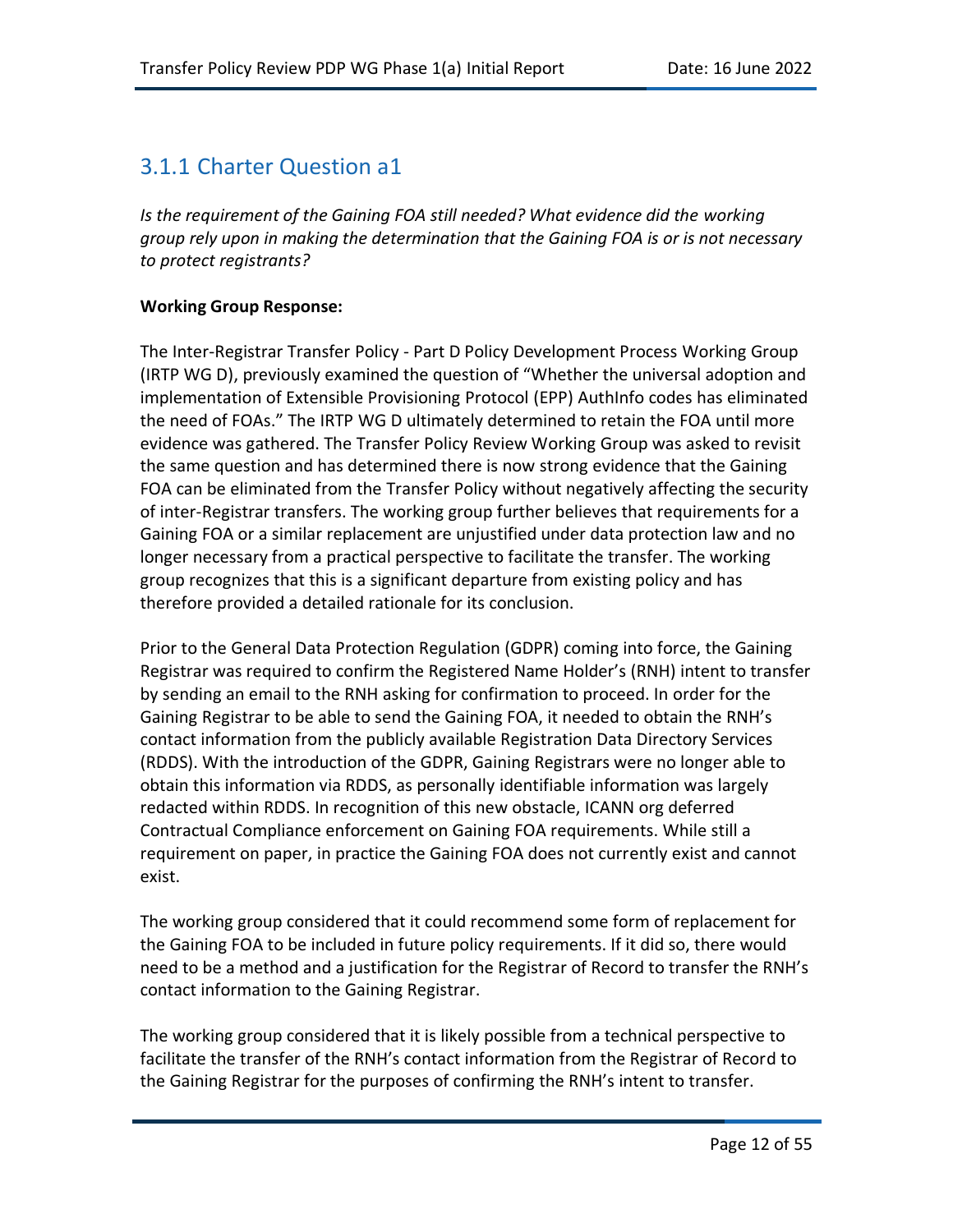However, the working group did not pursue specific methods for doing so because it did not believe this transfer is feasible from a legal perspective.

In its deliberations on applicable law, the working group considered the principles of data minimization and privacy by design. Under these principles, in order to justify the transfer of personally identifiable information (PII) from the Registrar of Record to the Gaining Registrar and the subsequent processing of this data (in order to send the Gaining FOA) by the Gaining Registrar, one would have to demonstrate that this transfer and processing of PII is necessary to facilitate the transfer. The working group noted that the transfer process has functioned without the Gaining FOA since the GDPR went into force, and the working group has not encountered any evidence that there has been an increase in unauthorized transfers since the Gaining FOA was functionally eliminated. It has not found any other indications that the transfer process is malfunctioning without the Gaining FOA requirement. Therefore, the working group sees no evidence that the Gaining FOA is needed for the purpose of facilitating the transfer or protecting the RNH from unauthorized transfers.

The working group looked at the value that the Gaining FOA provided to ensure that equivalent value is covered by elements of the process going forward.

The working group noted that when the Gaining FOA requirements were in place, the transfer could only proceed once the RNH had responded to the Gaining FOA. This meant that the RNH always actively confirmed the intent to transfer before the transfer took place. The Gaining FOA therefore served a notification function and also a confirmation function. To the extent that the party obtaining the Transfer Authorization Code (TAC) and requesting the transfer was an individual other than the RNH, the RNH had the opportunity to confirm that they were aware of the request and wanted it to proceed.

The working group believes that the new notifications detailed in Preliminary Recommendations 3-4 ensure that the RNH receives the necessary information with respect to an inter-Registrar transfer. These notifications provide instructions on what to do if the RNH wants to either stop or reverse the process because the action on the account is unauthorized or unintended. With respect to the confirmation function that the Gaining FOA served, the working group believes that this is duplicative and therefore unnecessary. The provision of the TAC is sufficient confirmation that the RNH intends to transfer the domain, and therefore the Gaining Registrar does not need to request this confirmation via another means.

The working group recalled that the Gaining FOA pre-dated the TAC, and that prior to the introduction of the TAC, the Gaining FOA was an essential element for facilitating the transfer and also provided a function that was important to prevent the unauthorized transfer of domains. With the introduction of the TAC, an additional layer of security was added to the process, and the Gaining FOA became less essential. The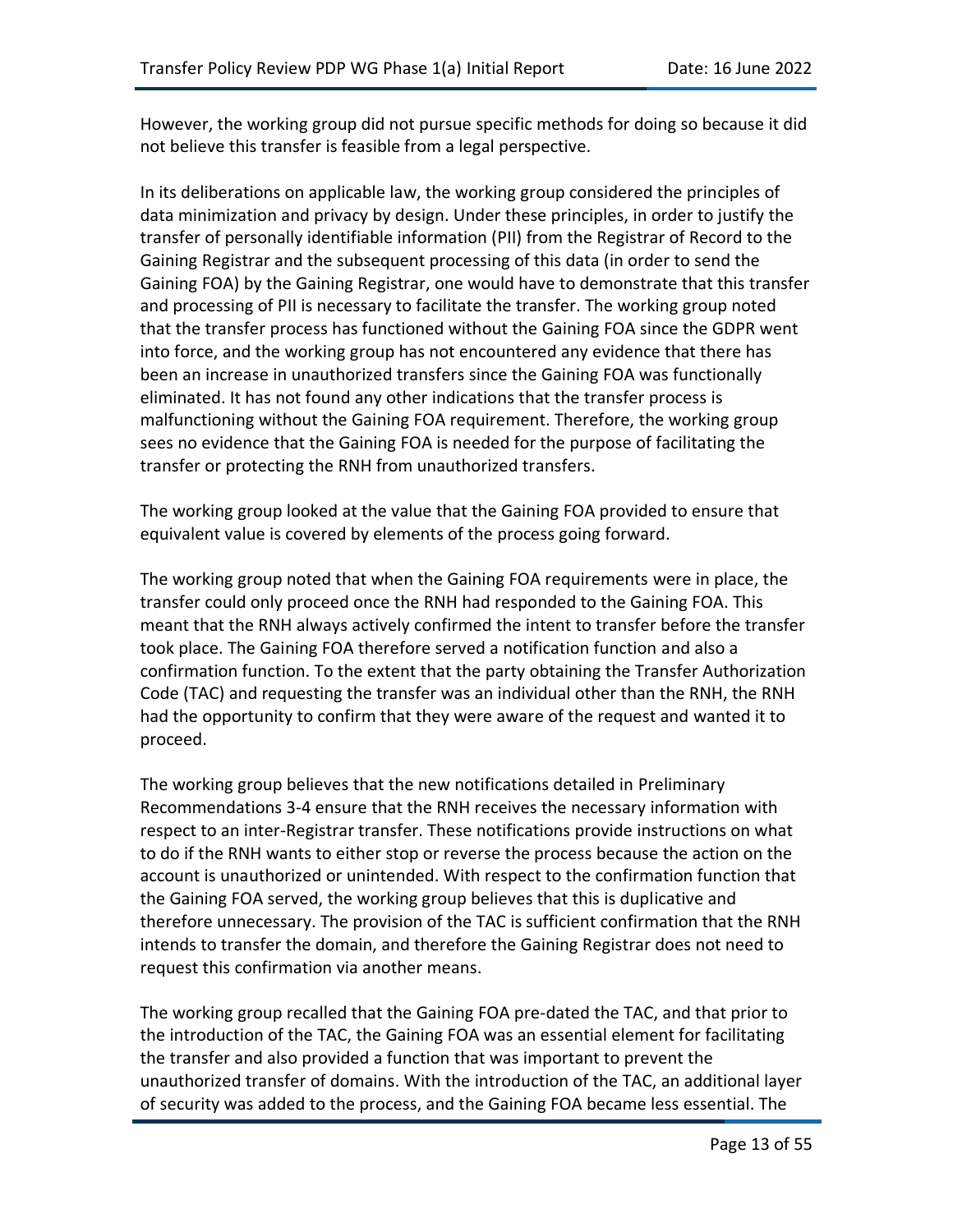working group further noted that it has recommended a series of measures to increase the security of the TAC and reduce the risk that the TAC is obtained by an unauthorized person, as detailed in Preliminary Recommendations 7-13. With added security measures, the TAC becomes a stronger means to demonstrate that the TAC holder is an appropriate party to request the transfer, which makes the authorization element of the Gaining FOA unnecessary.

The working group noted that while it was in use, the Gaining FOA provided a record to assist ICANN's Contractual Compliance department in investigating complaints, especially those related to unauthorized transfers. It also supported the resolution of disputes. The working group noted that new notifications detailed in Preliminary Recommendations 3-4 will provide the necessary paper trail for this purpose.

#### **Preliminary Recommendations:**

<span id="page-13-0"></span>**Preliminary Recommendation 1**: The working group recommends eliminating from the Transfer Policy the requirement that the Gaining Registrar send a Gaining Form of Authorization. This requirement is detailed in section 1.A.2 of the Transfer Policy.

## 3.1.2 Charter Question a2

*If the working group determines the Gaining FOA should still be a requirement, are any updates (apart from the text, which will likely need to be updated due to the gTLD Registration Data Policy) needed for the process? For example, should additional security requirements be added to the Gaining FOA (two-factor authentication)?*

#### **Working Group Response:**

As described in the above response to charter questions a1, the working group has determined that the Gaining FOA should no longer be a requirement.

### 3.1.3 Charter Question a3

*The language from the Temporary Specification provides, "[u]ntil such time when the RDAP service (or other secure methods for transferring data) is required by ICANN to be offered, if the Gaining Registrar is unable to gain access to then-current Registration Data for a domain name subject of a transfer, the related requirements in the Transfer Policy will be superseded by the below provisions...". What secure methods (if any) currently exist to allow for the secure transmission of then-current Registration Data for a domain name subject to an inter-Registrar transfer request?*

#### **Working Group Response:**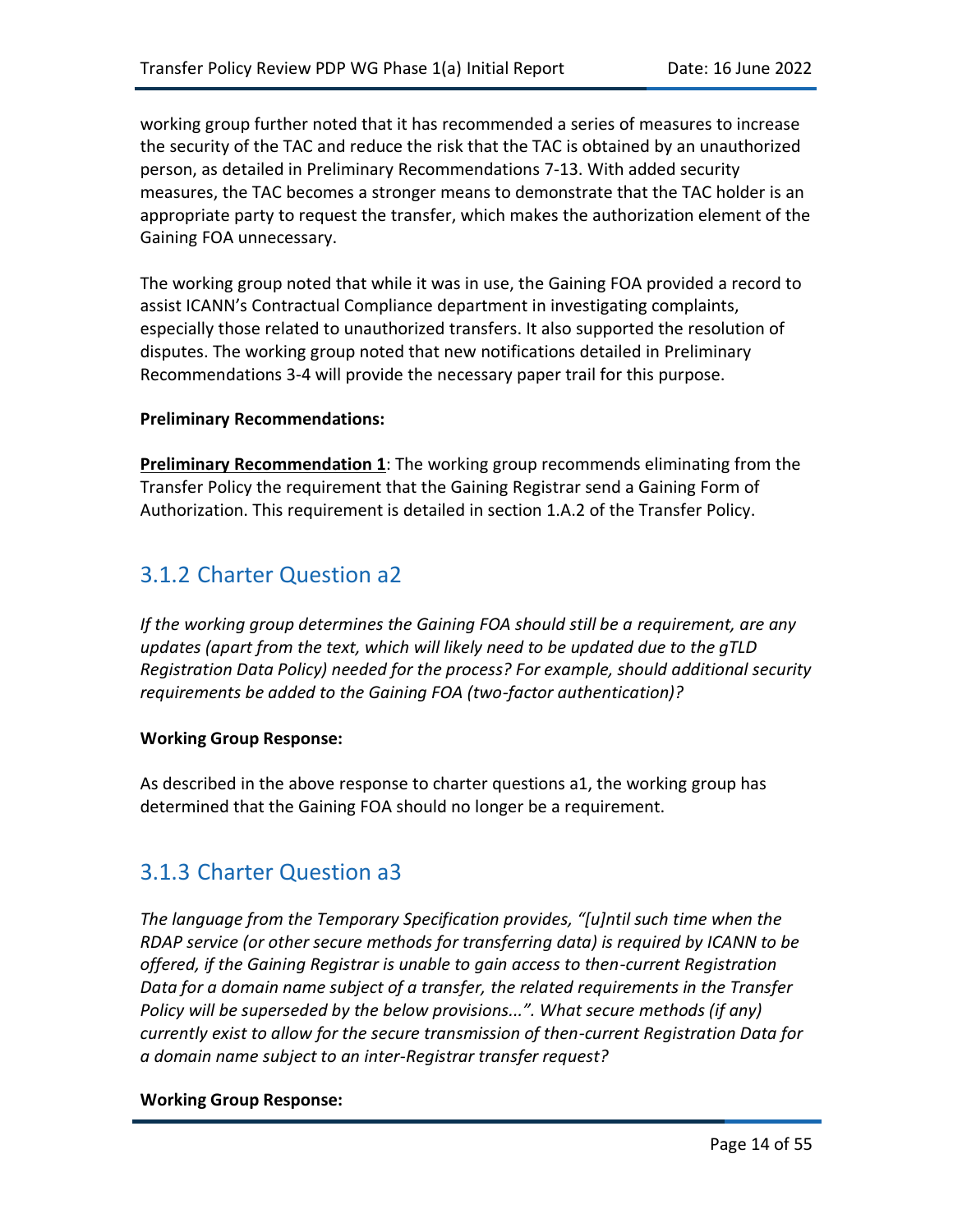As noted in the response to charter question a1, the working group considered that it is likely possible from a technical perspective to facilitate the transfer of the RNH's contact information from the Registrar of Record to the Gaining Registrar for the purposes of confirming the RNH's intent to transfer. However, the working group did not pursue specific methods for doing so because it did not believe this transfer is feasible from a legal perspective.

## 3.1.4 Charter Question a4

*If the working group determines the Gaining FOA is no longer needed, does the AuthInfo Code provide sufficient security? The Transfer Policy does not currently require specific security requirements around the AuthInfo Code. Should there be additional security requirements added to AuthInfo Codes, e.g., required syntax (length, characters), twofactor authentication, issuing restrictions, etc.?*

#### **Working Group Response:**

The working group has presented a series of enhancements to the security of the Transfer Authorization Code (TAC), formerly known as the AuthInfo Code, in Preliminary Recommendations 7-13. The working group believes that the TAC will provide sufficient security with these improvements in place.

### 3.1.5 Charter Question a5

*If the working group determines the Gaining FOA is no longer needed, does the transmission of the AuthInfo Code provide a sufficient "paper trail" for auditing and compliance purposes?*

#### **Working Group Response:**

It is the working group's view that a sufficient "paper trail" will be provided by records associated with provision of the TAC and notifications to the RNH outlined in Preliminary Recommendations 3-4.

### 3.1.6 Charter Question a6

*Survey respondents noted that mandatory domain name locking is an additional security enhancement to prevent domain name hijacking and improper domain name transfers. The Transfer Policy does not currently require mandatory domain name locking; it allows a Registrar to NACK an inter-Registrar transfer if the inter-Registrar transfer was*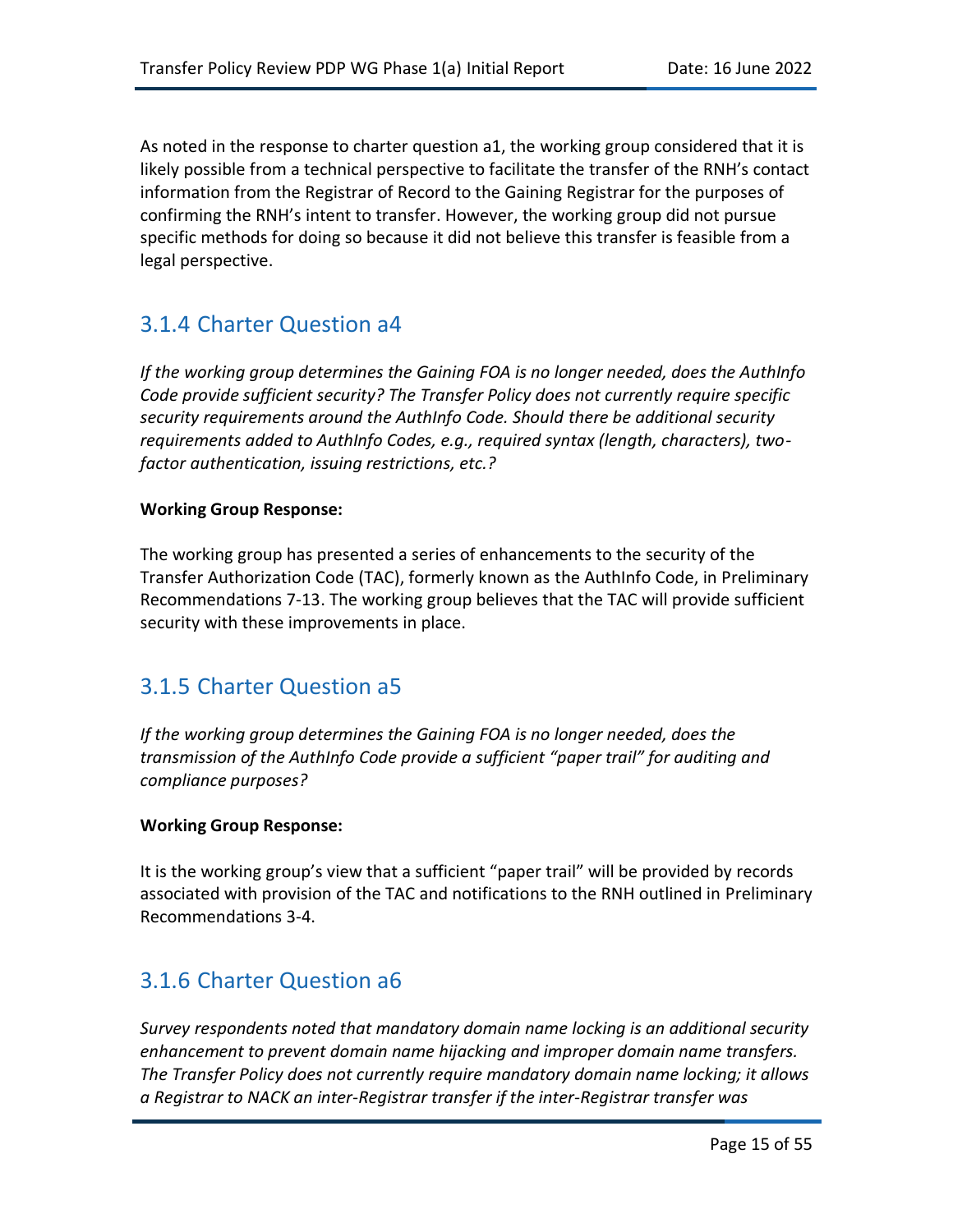*requested within 60 days of the domain name's creation date as shown in the Registry RDDS record for the domain name or if the domain name is within 60 days after being transferred. Is mandatory domain name locking an additional requirement the working group believes should be added to the Transfer Policy?* 

#### **Working Group Response:**

The working group understands that this charter question refers to a lock that some Registrars apply by default to protect their customers from accidental or malicious inter-Registrar transfers. Registrants may, however, request lock removal, and Registrars must remove the lock within five days per requirements of the Transfer Policy.<sup>4</sup> Charter question a6 asks whether this lock, which some Registrars choose to apply today, should become a policy requirement for ALL Registrars. For the avoidance of doubt, the lock addressed in this charter question is distinct from potential requirements for a Registrar to restrict the RNH from transferring a domain name to a new Registrar within 30 days of the initial registration date and within 30 days of the completion of an inter-Registrar transfer. Unlike Preliminary Recommendations 20-21 regarding inter-Registrar transfer restrictions, the lock discussed in this charter question is a default lock that is generally removable upon the request of the registrant,<sup>5</sup> while the restrictions discussed in Preliminary Recommendations 20-21 are triggered by a specific event and are not removable upon the request of the registrant.

The working group does not believe that mandatory domain name locking as presented above should be added to the Transfer Policy. It is the working group's view that Registrars are in the best position to determine whether locking a domain by default upon registration is appropriate for their customers in combination with other security features implemented by the Registrar. The working group notes that there will be greater security related to inter-Registrar transfers following the implementation of Preliminary Recommendations 7-13 for enhanced security of the TAC. The working group expects that Registrars will continue to use their own discretion to implement any additional measures that may be appropriate for their business model and customer base.

## 3.1.7 Charter Question a7

#### *Is the Losing FOA still required? If yes, are any updates necessary?*

#### **Working Group Response:**

<sup>4</sup> Please note there are some instances, which are specifically spelled out in the Transfer Policy, where a Registrar may not unlock a domain name, even if requested by the Registered Name Holder, e.g., the domain name is subject to a UDRP proceeding or locked pursuant to a court order. 5 Ibid.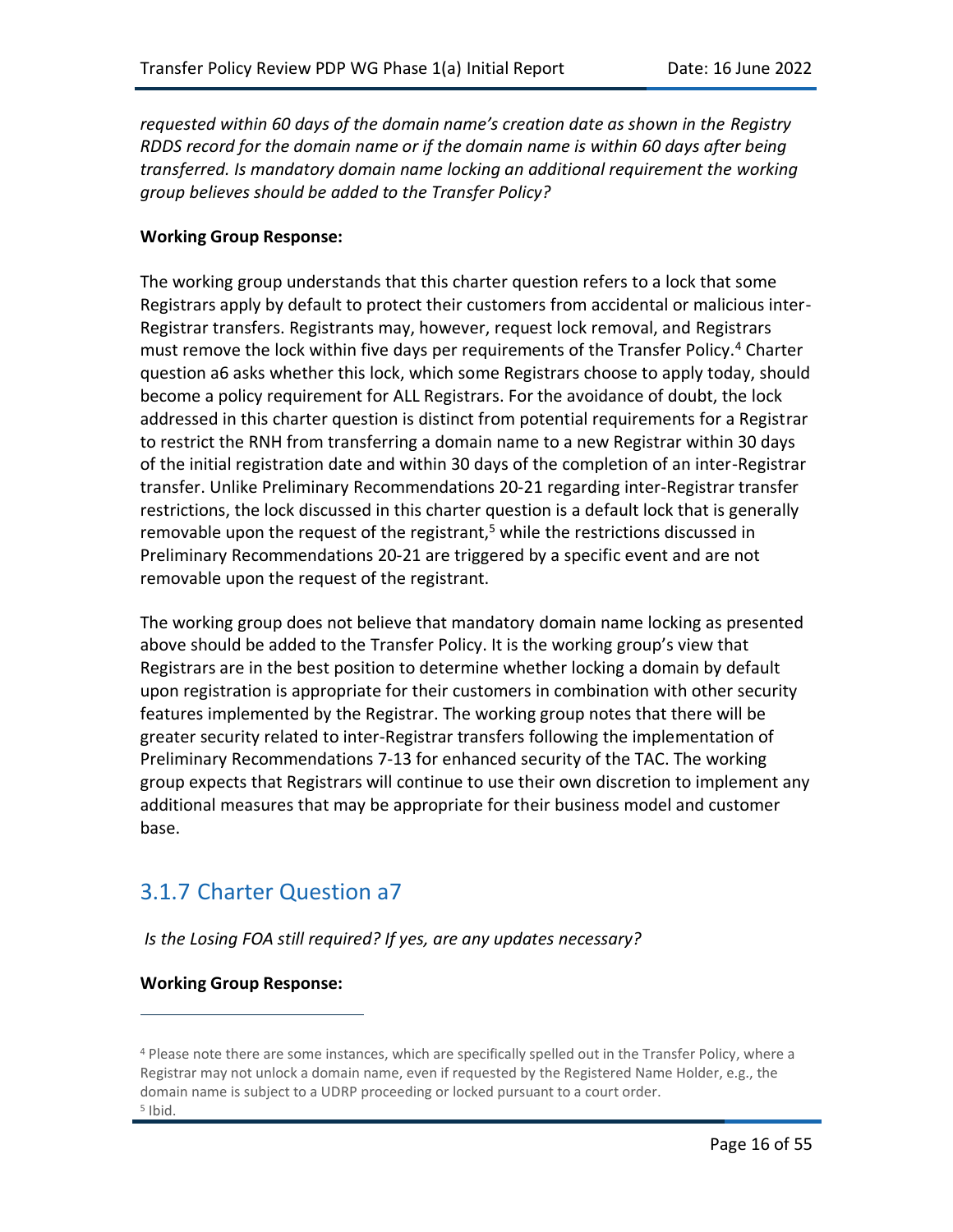The working group acknowledged that the Losing FOA serves a number of important functions:

- The Losing FOA notifies the RNH that a transfer has been requested.
- In cases where the party requesting the TAC is different from the RNH receiving the Losing FOA, the Losing FOA provides an extra layer of security in the form of a "second factor" to ensure that the RNH is aware that the transfer is taking place.
- The Losing FOA provides a paper trail to assist ICANN's Contractual Compliance department in investigating complaints, especially those related to unauthorized transfers. It also supports the resolution of disputes. Following the deferral of Contractual Compliance enforcement of Gaining FOA requirements, the Losing FOA has taken on particular importance for complaint investigation.

The working group agreed that the transfer process must have appropriate security measures in place and that the RNH must continue to be notified when an inter-Registrar transfer is expected to take place. Furthermore, the working group agreed that there must be a record of events that is sufficient to facilitate ICANN Contractual Compliance's investigation of transfer-related complaints and support the resolution of disputes.

With respect to security, the working group noted that new laws have come into force since the Losing FOA was instituted that provide additional protections to the RNH with respect to personal data protection. The working group further concluded that if the TAC is managed in a more secure manner following Preliminary Recommendations 7-13, the risk of unauthorized transfer should be reduced.

The working group agreed that the transfer process should be simple, quick, and efficient. Members noted that the Losing FOA process can delay the transfer up to 5 days, which may inconvenience registrants. Therefore, it is desirable to pursue alternatives to the Losing FOA that allow for transfers to take place instantly.

Taking into account these considerations, the working group determined that the Losing FOA requirement should be eliminated and replaced with new requirements. These new requirements allow the transfer to occur in nearly real time while ensuring that: 1. The RNH is informed of an inter-Registrar transfer, and 2. A sufficient record of the process is maintained to support investigation of complaints and resolution of disputes.

#### **Preliminary Recommendations:**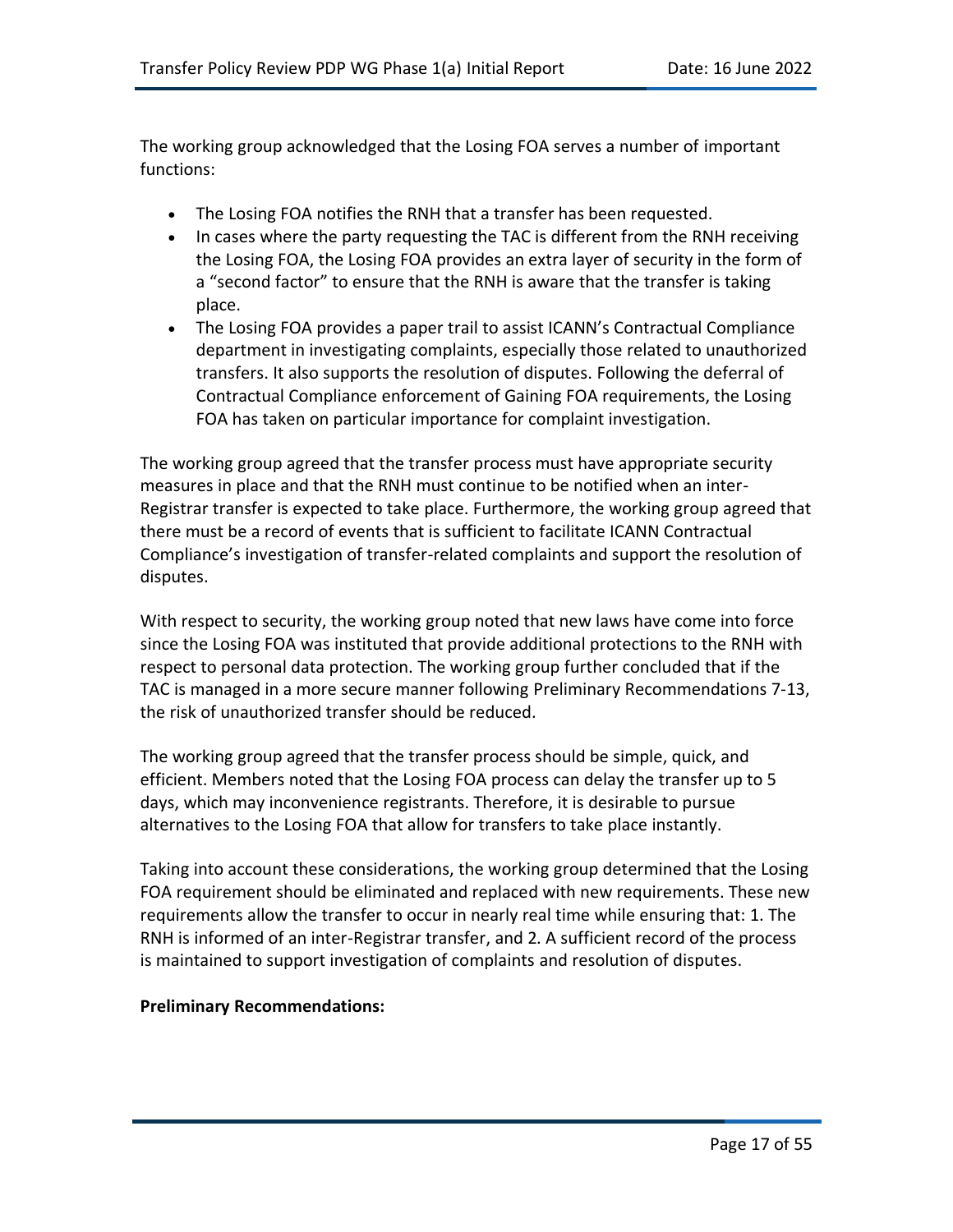<span id="page-17-0"></span>**Preliminary Recommendation 2:** The working group recommends eliminating from the Transfer Policy the requirement that the Registrar of Record send a Losing Form of Authorization.<sup>6</sup> This requirement is detailed in section I.A.3 of the Transfer Policy.

<span id="page-17-1"></span>**Preliminary Recommendation 3:** The working group recommends that the Registrar of Record MUST send a "Notification of TAC Provision"<sup>7</sup> to the RNH, as listed in the Registration Data at the time of the TAC request, without undue delay but no later than 10 minutes after the Registrar of Record provides the TAC.<sup>8</sup>

**3.1**: This notification MUST be written in the language of the registration agreement and MAY also be provided in English or other languages.

**3.2**: The following elements MUST be included in the "Notification of TAC Provision":

- Domain name(s)
- Date and time that the TAC was provided and information about when the TAC will expire
- Instructions detailing how the RNH can take action if the request is invalid (how to invalidate the TAC)
- If the TAC has not been provided via another method of communication, this communication will include the TAC

<span id="page-17-2"></span>**Preliminary Recommendation 4:** The working group recommends that the Losing Registrar<sup>9</sup> MUST send a "Notification of Transfer Completion"<sup>10</sup> to the RNH, as listed in the Registration Data at the time of the transfer request, without undue delay but no later than 24 hours after the transfer is completed.

**4.1**: This notification MUST be written in the language of the registration agreement and MAY also be provided in English or other languages.

**4.2**: To the extent that multiple domains have been transferred to the same

<sup>&</sup>lt;sup>6</sup> The working group notes that, in place of the Losing FOA, notifications are sent to the RNH in relation to an inter-Registrar transfer, as detailed in Preliminary Recommendations 3-4.

 $<sup>7</sup>$  The working group recognizes that this notification MAY be sent via email, SMS, or other secure</sup> messaging system. These examples are not intended to be limiting, and it is understood that additional methods of notification MAY be created that were not originally anticipated by the working group. <sup>8</sup> The working group recognizes that from a security perspective, it is best for the "Notification of TAC Provision" to be delivered by a method of communication that is different from the method used to deliver the TAC. If this is not possible, and the same method of communication is used, the Registrar of Record MAY choose to send the "Notification of TAC Provision" and the TAC together in a single communication.

 $9$  This is the Registrar of Record at the time of the transfer request.

 $10$  The footnote on Preliminary Recommendation 3 regarding the method by which notifications are sent equally applies to the "Notification of Transfer Completion."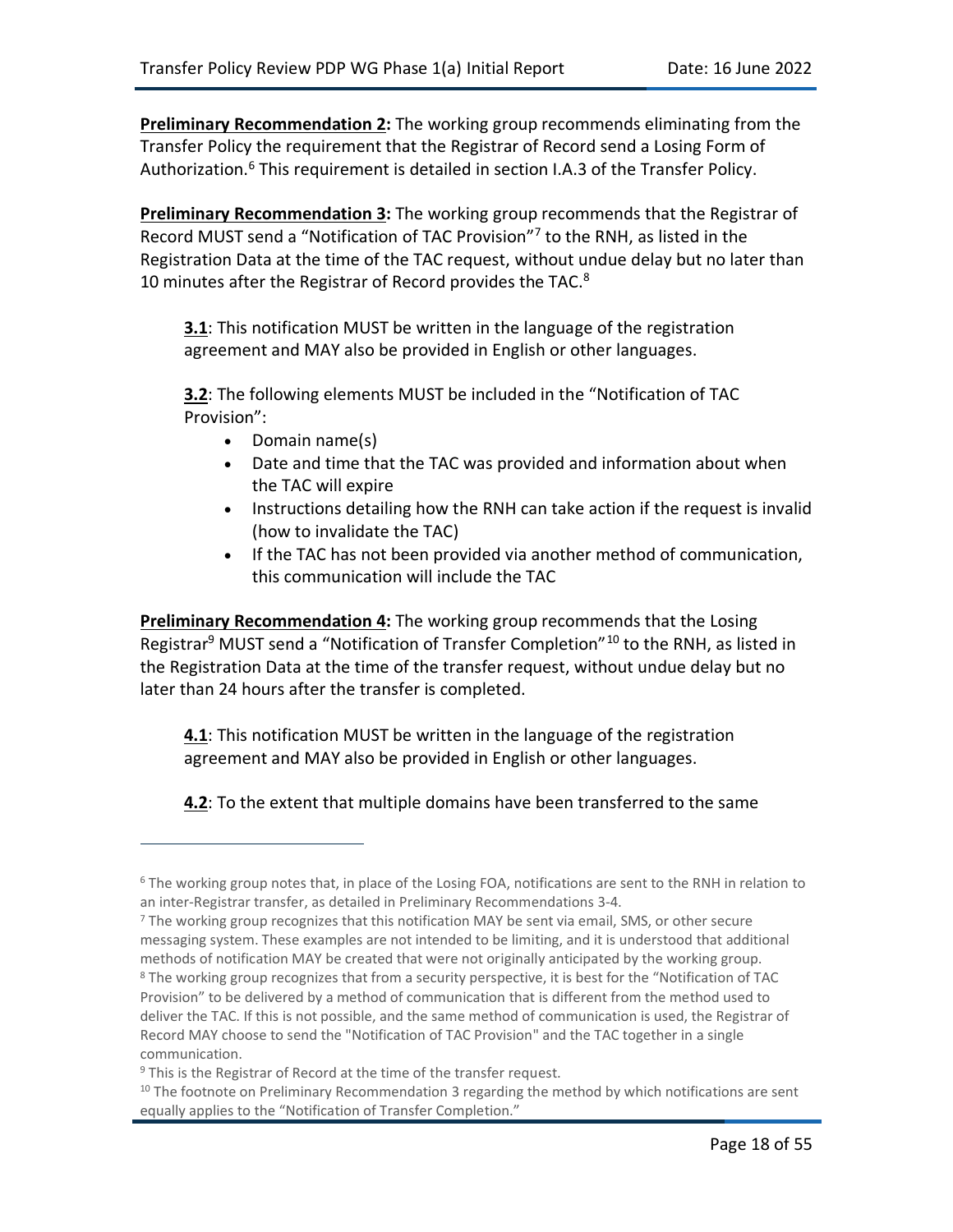Gaining Registrar or to multiple Gaining Registrars at the same time, and the RNH listed in the Registration Data at the time of the transfer is the same for all domains, the Registrar of Record MAY consolidate the "Notifications of Transfer Completion" into a single notification.

**4.3**: The following elements MUST be included in the "Notification of Transfer Completion":

- Domain name(s)
- Text stating that the domain was transferred
- Date and time that the transfer was completed
- Instructions detailing how the RNH can take action if the transfer was invalid (how to initiate a reversal)

Note: The working group has included the following question for community input regarding Preliminary Recommendation 4.3 as part of the Public Comment process on the Initial Report:

*As detailed in Recommendations 3-4, the working group is recommending replacing the [Standardized Losing FOA](https://www.icann.org/resources/pages/foa-registrar-transfer-confirmation-2016-06-01-en) with two notifications to the Registered Name Holder: (i) a required "Notification of TAC Provision" and (ii) a required "Notification of Transfer Completion". Recommendation 4 details the minimum elements to be included in the Notification of Transfer Completion, including, for example, domain name, date/time of transfer completion, instructions on how to take action if the transfer is invalid. The working group discussed the possibility of including the IANA ID of the Gaining Registrar within this notification.*

*Note: The IANA ID is the unique number provided by ICANN to each accredited Registrar. The IANA ID can be helpful in identifying the correct Registrar, especially in situations where Registrars have similar names and/or have multiple subsidiaries with similar names.*

*In the working group's discussion, Registrars noted that not all Registry Operators use the Gaining Registrar's IANA ID when notifying a Losing Registrar of a pending transfer request. Instead, some Registry Operators use a separate, internal client ID that does not correspond to the IANA ID. Registry representatives asked if this question could be included in the Public Comment forum to allow additional time to discuss if it would be feasible to include the IANA ID when notifying the Registrar via EPP or otherwise, which would then allow the Losing Registrar to provide the IANA ID in the Notification of Transfer Completion. Please note all commenters are welcome to respond to this question, not just Registry Operators.*

*Question to the community: Should the Gaining Registrar's IANA ID be provided by the Registry Operator to the Losing Registrar so that it may be included in*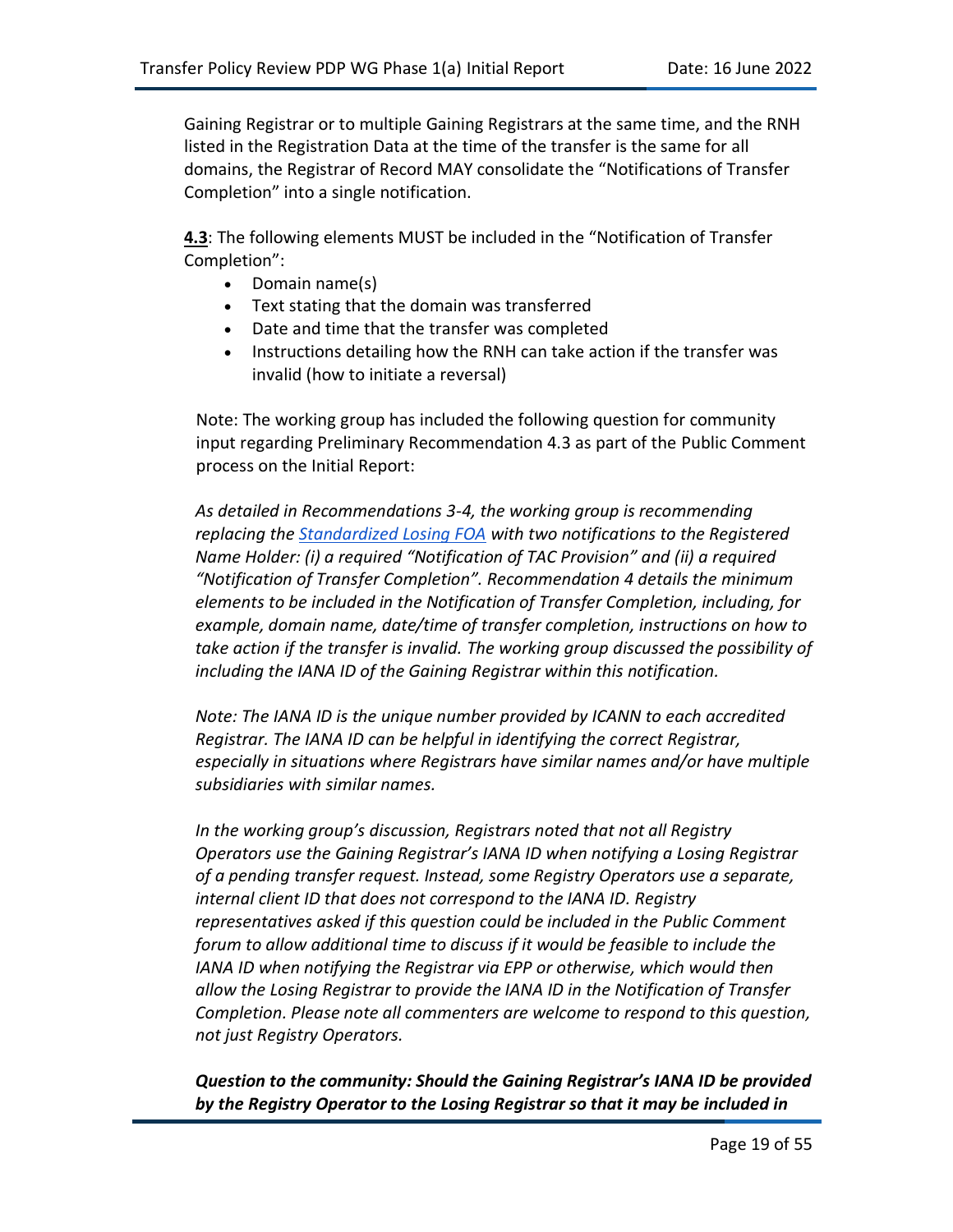*the Notification of Transfer Completion sent by the Losing Registrar to the Registered Name Holder? Why or why not? Please explain.*

## 3.1.8 Charter Question a8

*Does the Contracted Parties House (CPH) Proposed Tech Ops Process represent a logical starting point for the future working group or policy body to start with? If so, does it provide sufficient security for registered name holders? If not, what updates should be considered?*

#### **Working Group Response:**

The CPH Tech Ops Group, "agreed that the requirement to notify the Registrant about a transfer request should be mandatory. As general business practices of Registrars and individual transfer scenarios vary, the group concluded that such notification does not have to be an email, but rather may incorporate other means of more modern communication."<sup>11</sup>

The working group agreed with Tech Ops that it is important to notify the RNH when a transfer is expected to take place and has recently taken place. The working group further supported the idea that given variations in Registrar business models and individual transfer scenarios, different secure means of communication may be appropriate for the provision of notifications.

### 3.1.9 Charter Question a9

*Are there additional inter-Registrar transfer process proposals that should be considered in lieu of or in addition to the CPH TechOps Proposal? For example, should affirmative consent to the Losing FOA be considered as a measure of additional protection?*

#### **Working Group Response:**

The working group did not identify any additional proposals to pursue in this regard.

### 3.2 Transfer Authorization Code/AuthInfo Code Management

For context on this topic and the associated charter questions, please see pages 15-19 of the [Final Issue Report.](https://gnso.icann.org/sites/default/files/file/field-file-attach/final-issue-report-pdp-transfer-policy-review-12jan21-en.pdf)

<sup>&</sup>lt;sup>11</sup> Full text of the CPH Tech Ops proposal can be found in Annex B of the [TPR Final Issue Report.](https://gnso.icann.org/sites/default/files/file/field-file-attach/final-issue-report-pdp-transfer-policy-review-12jan21-en.pdf)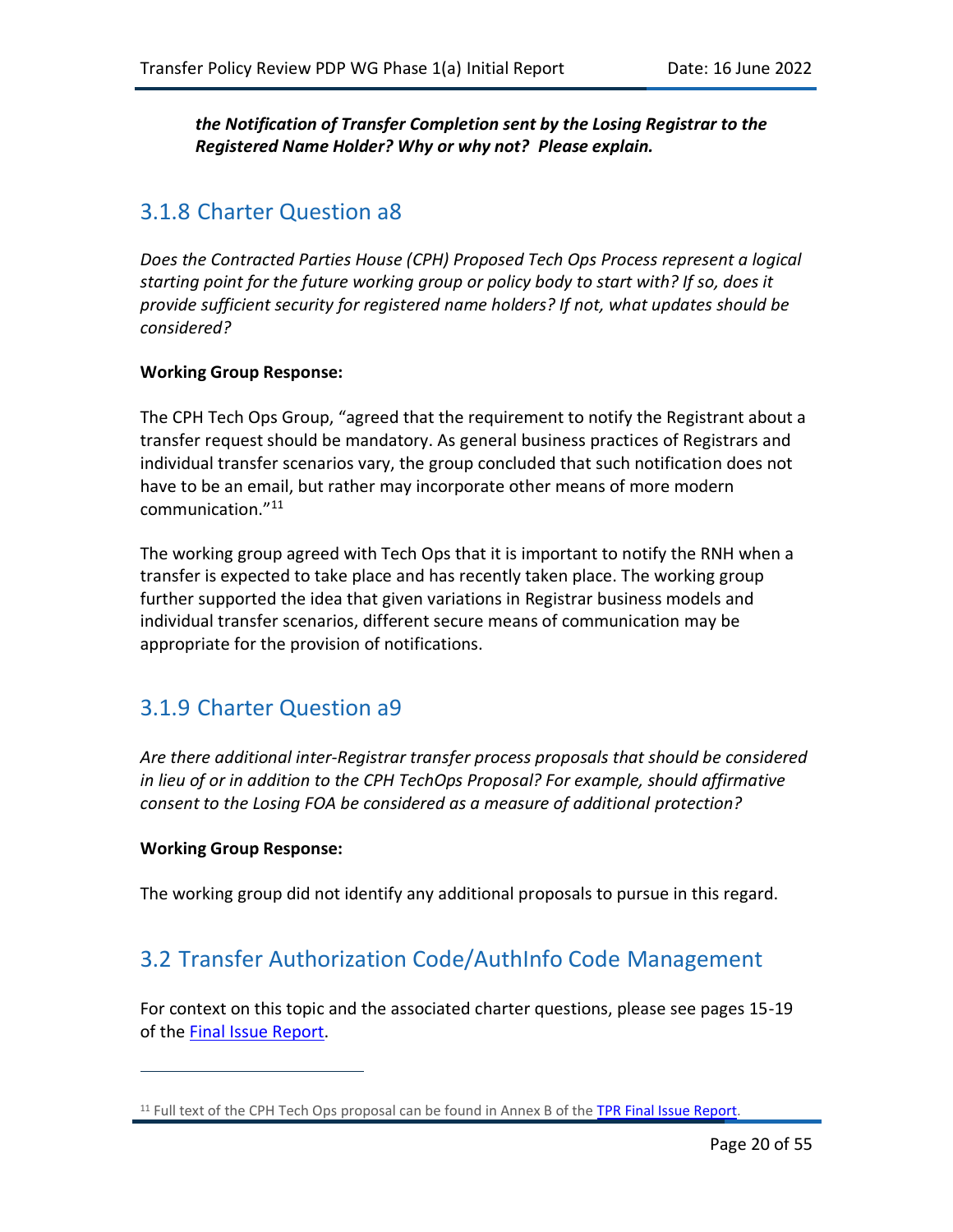## 3.2.1 Charter Question b1

*Is AuthInfo Code still a secure method for inter-Registrar transfers? What evidence was used by the working group to make this determination?*

#### **Working Group Response:**

The working group agreed that it should first establish clarity around the function and definition of the AuthInfo Code and ensure that terminology is clear before addressing specific security requirements. The working group used the following text on [ICANN.org](https://www.icann.org/resources/pages/auth-2013-05-03-en) as a starting point for discussion on the definition of the Transfer Authorization Code (TAC): "An Auth-Code (also called an Authorization Code, Auth-Info Code, or transfer code) is a code created by a Registrar to help identify the Registered Name Holder of a domain name in a generic top-level domain (gTLD). An Auth-Code is required for a Registered Name Holder to transfer a domain name from one Registrar to another." The working group agreed that the term "identify" is inappropriate in this context, because the code does not verify identity in practice. Instead, the TAC is used to verify that the Registered Name Holder (RNH) requesting the transfer is the same RNH who holds the domain.

The working group considered that a number of different terms currently apply to the same concept, including AuthInfo Code, Auth-Info Code, Auth-Code, Authorization Code, and transfer code. None of these terms clearly describe the function of the code. The working group believes that it is clearer for all parties, and particularly the RNH, if a single term is used universally. The working group believes that "Transfer Authorization Code" (TAC) provides a straightforward description of the code's function, and therefore should serve as the standard term in place of the alternatives.

Regarding the security of the TAC, the working group agreed that metrics could support deliberations on charter question b1. In particular, working group members were interested to see if there has been a change in the number of unauthorized transfers following adoption of the Temporary Specification for gTLD Registration Data. ICANN's Contractual Compliance Department provided the working group with updated metrics regarding complaints received, which covered the periods both before and after the Temporary Specification went into effect.<sup>12</sup> Contractual Compliance subsequently shared additional metrics that included the "closure codes" associated with complaints

<sup>12</sup>Available at:

[https://community.icann.org/download/attachments/181307054/Compliance\\_Transfer%20Data\\_present](https://community.icann.org/download/attachments/181307054/Compliance_Transfer%20Data_presented%2029%20June%202021.xlsx?version=1&modificationDate=1638449700087&api=v2) [ed%2029%20June%202021.xlsx?version=1&modificationDate=1638449700087&api=v2](https://community.icann.org/download/attachments/181307054/Compliance_Transfer%20Data_presented%2029%20June%202021.xlsx?version=1&modificationDate=1638449700087&api=v2)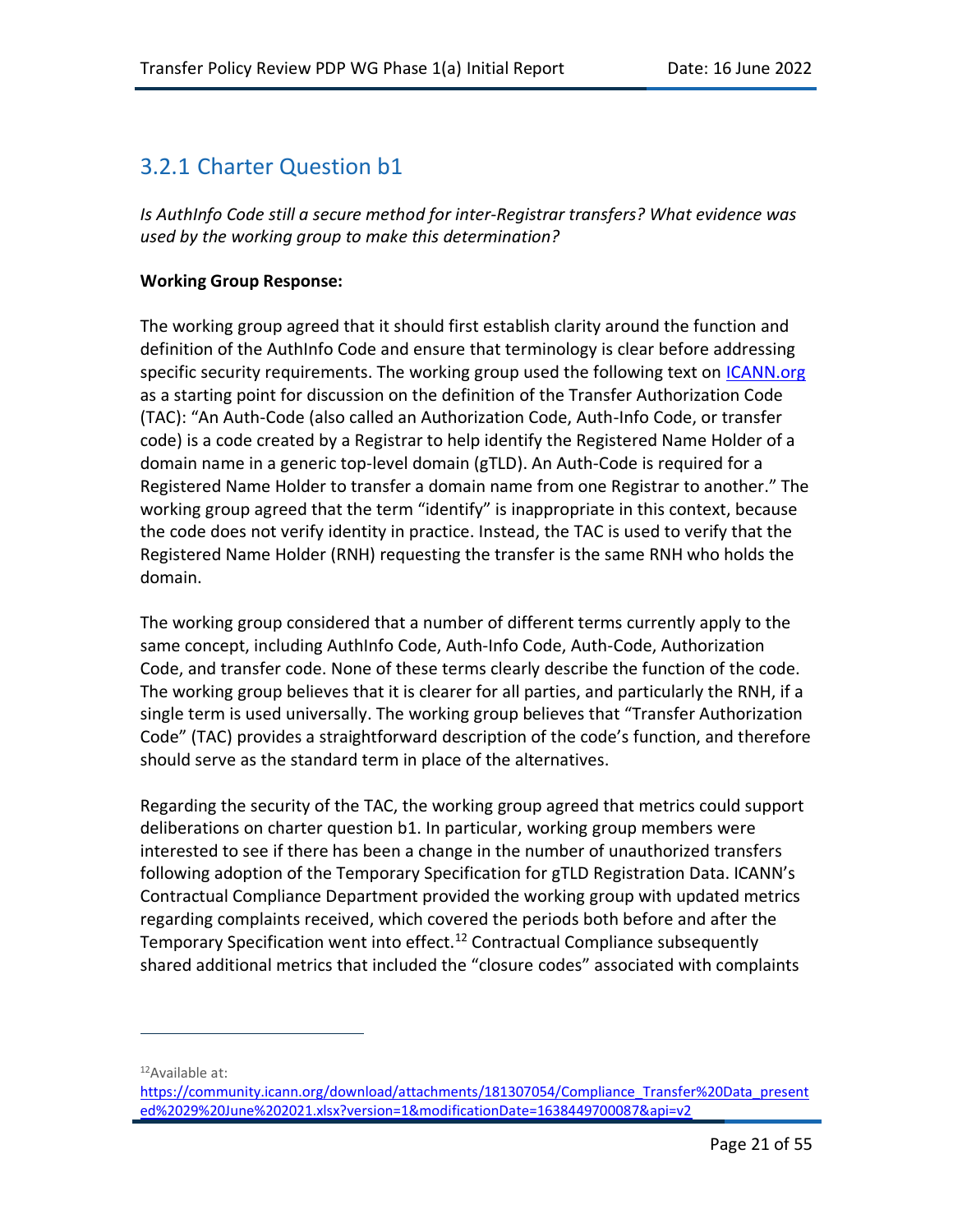about unauthorized transfers.<sup>13</sup> While the working group agreed that it is difficult to draw conclusions from the data, the working group noted that there was no notable increase in complaints following the date that the Temporary Specification went into effect.

The working group considered that in addition to examining metrics regarding past performance, it is important to consider future-state objectives for the TAC. The working group agreed that from this perspective, additional security features are appropriate to protect the RNH, particularly in light of working group preliminary recommendations to replace requirements for the Gaining and Losing FOA with notifications to the RNH. In considering potential security enhancements, the working group considered the benefits of requiring these measures, while also taking into account usability considerations and operational impacts on contracted parties in implementing new requirements.

#### **Preliminary Recommendations:**

<span id="page-21-0"></span>**Preliminary Recommendation 5:** The working group recommends that the Transfer Policy and all related policies MUST use the term "Transfer Authorization Code (TAC)" in place of the currently-used term "AuthInfo Code" and related terms. This recommendation is for an update to terminology only and does not imply any other changes to the substance of the policies.

<span id="page-21-1"></span>**Preliminary Recommendation 6:** The working group recommends that the Transfer Authorization Code MUST be defined as follows: "A Transfer Authorization Code (TAC) is a token created by the Registrar of Record and provided upon request to the RNH or their designated representative.<sup>14</sup> The TAC is required for a domain name to be transferred from one Registrar to another Registrar and when presented authorizes the transfer."<sup>15</sup> Relevant policy language MUST be updated to be consistent with this definition.

<span id="page-21-2"></span>**Preliminary Recommendation 7:** The working group recommends that the minimum requirements for the composition of a TAC MUST be as specified in RFC 9154 (and its

<sup>13</sup>Available at:

[https://community.icann.org/download/attachments/181307054/Compliance\\_Unauthorized%20Transfer](https://community.icann.org/download/attachments/181307054/Compliance_Unauthorized%20Transfer%20Data%20Aug%202020-Sept%202021_presented%209%20November%202021.xlsx?version=1&modificationDate=1638449975000&api=v2) [%20Data%20Aug%202020-](https://community.icann.org/download/attachments/181307054/Compliance_Unauthorized%20Transfer%20Data%20Aug%202020-Sept%202021_presented%209%20November%202021.xlsx?version=1&modificationDate=1638449975000&api=v2)

[Sept%202021\\_presented%209%20November%202021.xlsx?version=1&modificationDate=163844997500](https://community.icann.org/download/attachments/181307054/Compliance_Unauthorized%20Transfer%20Data%20Aug%202020-Sept%202021_presented%209%20November%202021.xlsx?version=1&modificationDate=1638449975000&api=v2) [0&api=v2](https://community.icann.org/download/attachments/181307054/Compliance_Unauthorized%20Transfer%20Data%20Aug%202020-Sept%202021_presented%209%20November%202021.xlsx?version=1&modificationDate=1638449975000&api=v2)

<sup>&</sup>lt;sup>14</sup> "Designated representative" means an individual or entity that the Registered Name Holder explicitly authorizes to obtain the TAC on their behalf.

<sup>15</sup> Note: This definition draws on elements included in Preliminary Recommendation 9.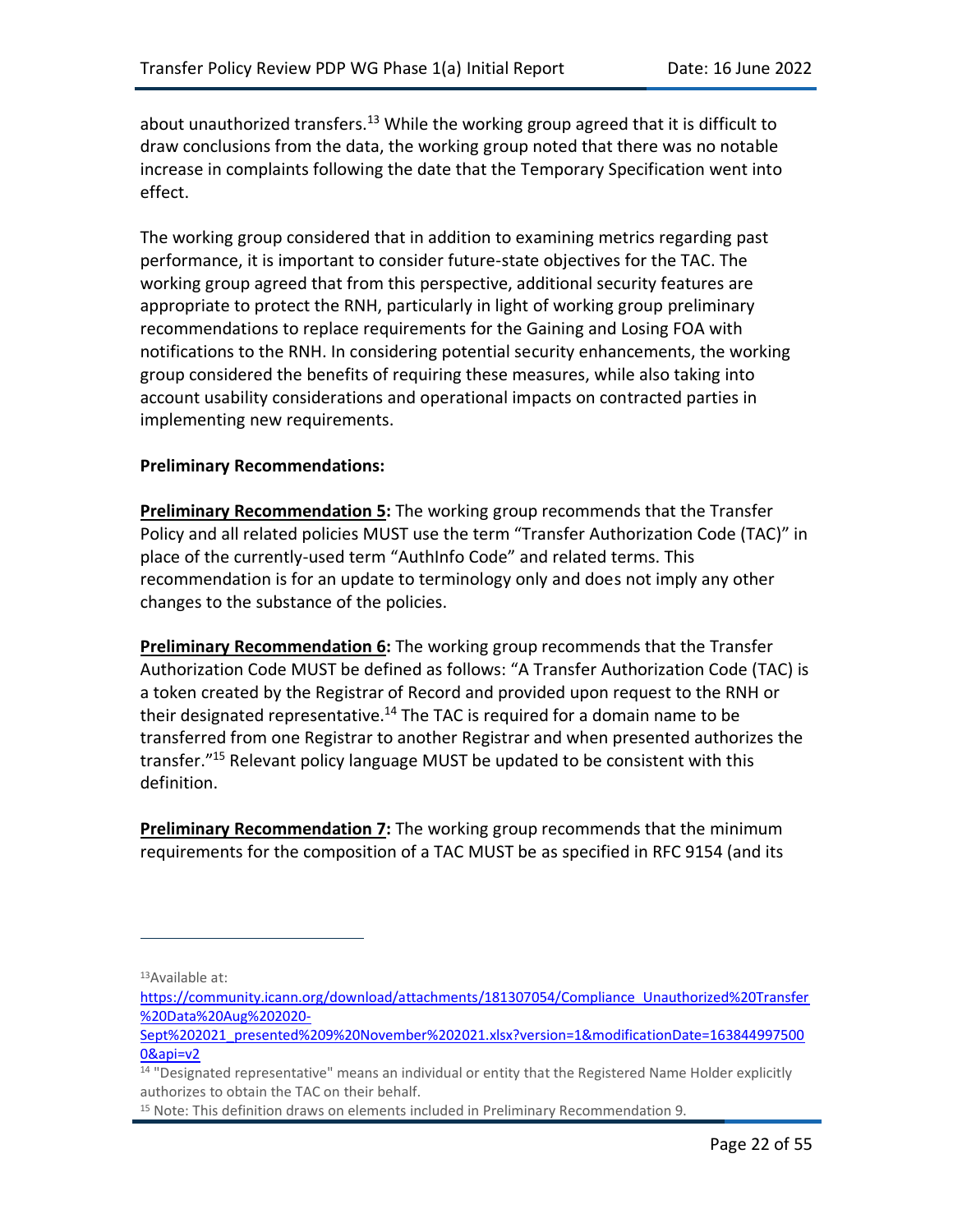update and replacement RFCs). In addition, where random values are required by RFC 9154, such values MUST be created according to BCP 106.<sup>16</sup>

<span id="page-22-0"></span>**Preliminary Recommendation 8:** The working group recommends that the Registry verifies at the time that the TAC is stored in the Registry system that the TAC meets the requirements specified in Preliminary Recommendation 7.

## 3.2.2 Charter Question b2

*The Registrar is currently the authoritative holder of the AuthInfo Code. Should this be maintained, or should the Registry be the authoritative AuthInfo Code holder? Why?*

#### **Working Group Response:**

In considering this charter question, the working group focused on evaluating and defining specific roles and responsibilities of Registries and Registrars in the transfer process, noting that each party has an important role to play in the transfer process. While some working group members expressed the view that Registry management of the TAC would be more uniform, standardized, and transparent, others noted that standards will be set through policy and enforced by ICANN Contractual Compliance regardless of whether the authoritative holder is the Registry or Registrar; therefore, it is not clear why it would be better to have the Registry be the authoritative holder.

The working group ultimately did not identify a compelling reason to shift ownership of the TAC to the Registry and therefore determined that the Registrar should continue to generate the TAC, set the TAC in the Registry platform, and provide the TAC to the RNH or their designated representative. The working group further agreed that the Registry should continue to verify the validity of the TAC. The working group provided preliminary recommendations to improve security practices with respect to the TAC to be implemented at the Registry.

#### **Preliminary Recommendations:**

<span id="page-22-1"></span>**Preliminary Recommendation 9**: The working group recommends that:

<sup>&</sup>lt;sup>16</sup> BCP 106 is a Best Current Practice and is an idempotent reference to the most recent version of the specification entitled "Randomness Requirements for Security", currently RFC 4086, which is how it is referenced in RFC 9154. For clarity, idempotent means the BCP 106 URL reference is static, and will automatically point to the updated RFC, without the need for action by the Contracted Party.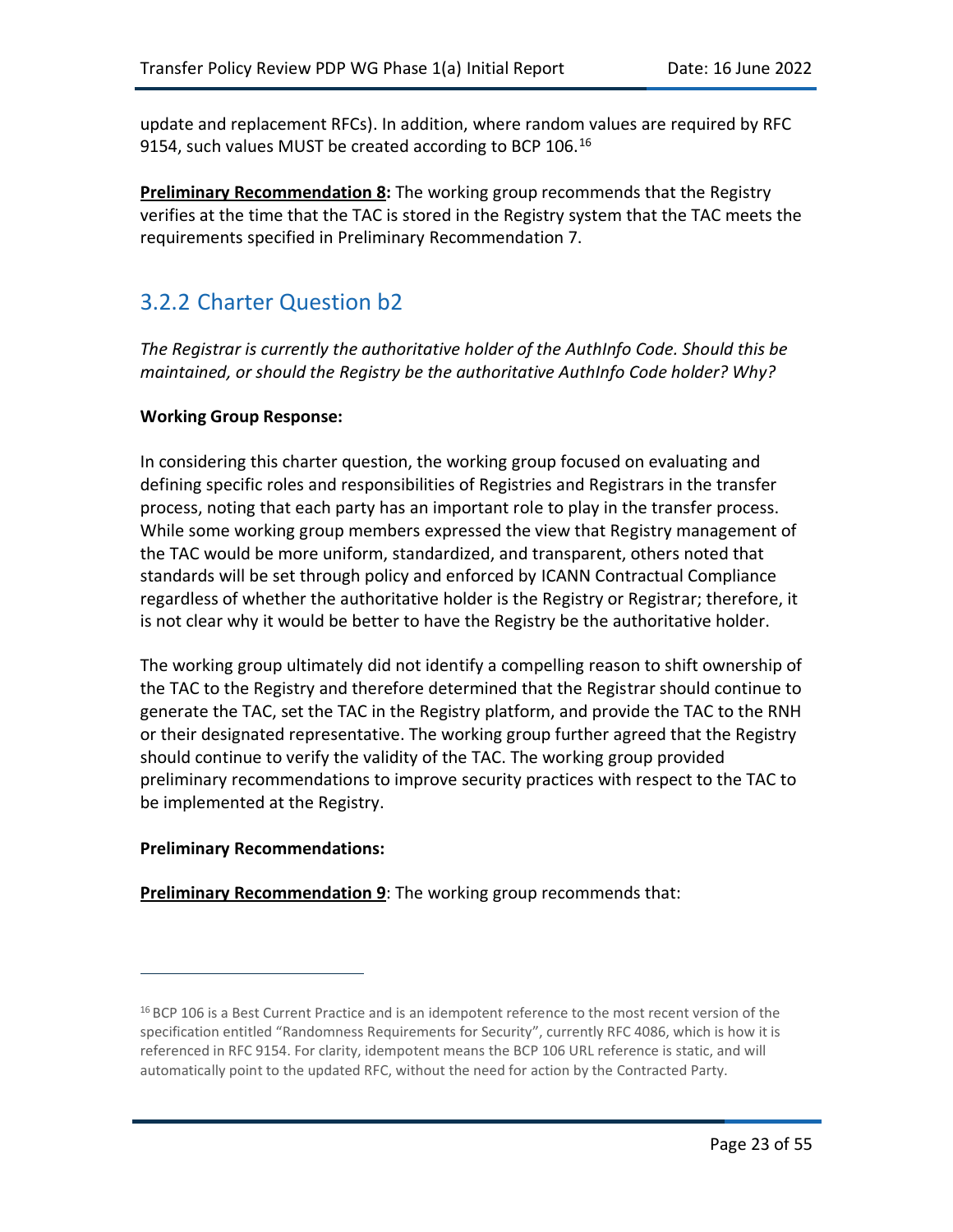**9.1**: The TAC MUST only be generated by the Registrar of Record upon request by the RNH or their designated representative.

**9.2**: When the Registrar of Record sets the TAC at the Registry, the Registry MUST store the TAC securely, at least according to the minimum standard set forth in RFC 9154.

**Implementation Guidance for Recommendation 9.2**: RFC 9154 recommends using a strong one-way cryptographic hash with at least a 256-bit hash function, such as SHA-256 [FIPS-180-4], and with a per-authorization information random salt with at least 128 bits.<sup>17</sup>

**9.3**: When the Registrar of Record provides the TAC to the RNH or their designated representative, the Registrar of Record MUST also provide information about when the TAC will expire.

<span id="page-23-0"></span>**Preliminary Recommendation 10:** The working group confirms the following provision of Appendix G: Supplemental Procedures to the Transfer Policy contained in the Temporary Specification for gTLD Registration Data: "4. Registry Operator MUST verify that the "AuthInfo" code provided by the Gaining Registrar is valid in order to accept an inter-registrar transfer request," with terminology updates in accordance with other relevant recommendations.

<span id="page-23-1"></span>**Preliminary Recommendation 11:** The working group recommends that the TAC as created by the Registrar of Record according to Preliminary Recommendation 7, MUST be "one-time use." In other words, it MUST be used no more than once per domain name. The Registry Operator MUST clear the TAC as part of completing the successful transfer request.

### 3.2.3 Charter Question b3

*The Transfer Policy currently requires Registrars to provide the AuthInfo Code to the registrant within five [calendar] days of a request. Is this an appropriate Service Level Agreement (SLA) for the Registrar's provision of the AuthInfo Code, or does it need to be updated?* 

**Working Group Response:** 

<sup>17</sup> [FIPS-180-4] National Institute of Standards and Technology, U.S. Department of Commerce, "Secure Hash Standard, NIST Federal Information Processing Standards (FIPS) Publication 180-4", DOI10.6028/NIST.FIPS.180-4, August 2015, [<https://csrc.nist.gov/publications/detail/fips/180/4/final>](https://csrc.nist.gov/publications/detail/fips/180/4/final).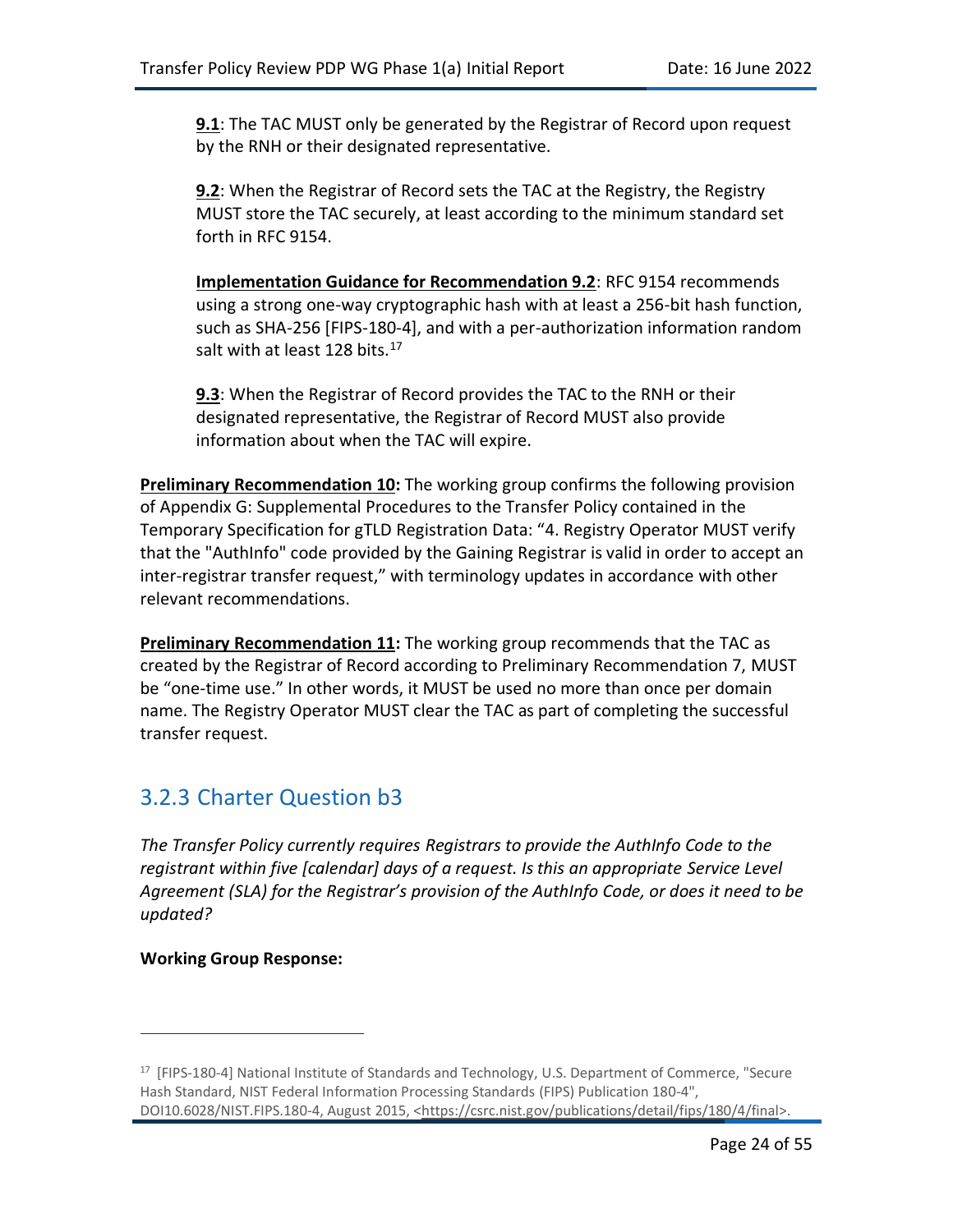The working group agreed that the Transfer Policy should continue to require Registrars to provide the TAC to the RNH or their designated representative within a specified period of time following a request. While some working group members felt that the standard time frame for provision of the TAC should be shorter than five calendar days, working group members noted that exceptions may be necessary to accommodate specific circumstances. The working group did not identify a compelling reason to change the five-day response timeframe but believes that it is appropriate to update the policy language to highlight that five calendar days is the maximum and not the standard period in which the TAC is to be provided.

#### **Preliminary Recommendations:**

<span id="page-24-0"></span>**Preliminary Recommendation 12:** The working group confirms that the Transfer Policy MUST continue to require Registrars to set the TAC at the Registry and provide the TAC to the RNH or their designated representative within five calendar days of a request, although the working group recommends that the policy state the requirement as 120 hours rather than 5 calendar days to reduce any risk of confusion. The working group further recommends that the policy MUST make clear that 120 hours is the maximum and not the standard period in which the TAC is to be provided.

## 3.2.4 Charter Question b4

*The Transfer Policy does not currently require a standard Time to Live (TTL) for the AuthInfo Code. Should there be a standard Time to Live (TTL) for the AuthInfo Code? In other words, should the AuthInfo Code expire after a certain amount of time (hours, calendar days, etc.)?*

#### **Working Group Response:**

The working group clarified its understanding that the Time to Live (TTL) is the period of time that the TAC is valid once the TAC has been created. The working group noted that there are no existing policy requirements regarding TTL. The working group believes that it is good security practice to have a standard TTL for the TAC, because old, unused TACs are vulnerable to exploitation.

#### **Preliminary Recommendations:**

#### <span id="page-24-1"></span>**Preliminary Recommendation 13:**

The working group recommends that:

**13.1**: A standard Time to Live (TTL) for the TAC MUST be 14 calendar days from the time it is set at the Registry, enforced by the Registries.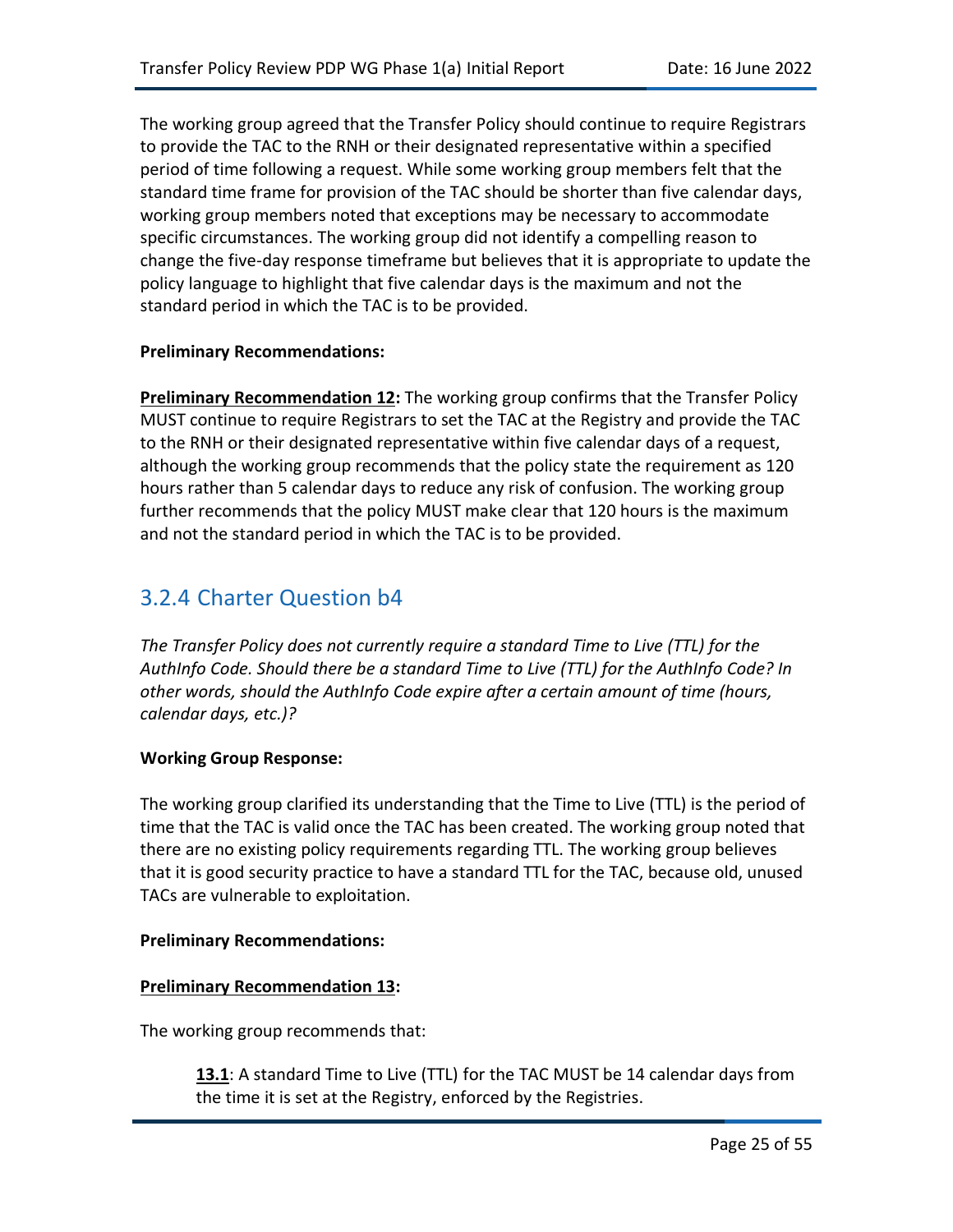**13.2:** The Registrar of Record MAY set the TAC to null after a period of less than 14 days by agreement by the Registrar of Record and the RNH.

Note: The working group has included the following question for community input regarding Preliminary Recommendation 13.1 as part of the Public Comment process on the Initial Report:

*The working group noted that the standard Time to Live (TTL), as referenced in [Preliminary Recommendation 13.1](https://docs.google.com/document/d/1clAqB1wBeOf9ZC5RMMxKrrUTs3N2WyaVYTIyVy_ODs4/edit) is the period of time that the TAC is valid once the TAC has been created. The purpose of the standard TTL is to enforce security around unused TACs (e.g., requested/received but not used), in a situation where the TAC may be stored in a registrant's email or other communications storage. The working group agreed to a maximum standard TTL of 14 days.*

*In discussing this Charter Question, the working group initially discussed the benefits of placing the Registry in the role of enforcing the standard TTL. The working group noted that Registry authority would be more secure and streamlined due to the lesser number of Registry Operators as compared to ICANN-accredited Registrars.*

*Registry Operators, however, have expressed two concerns in taking on this role: 1) Registries do not have a customer relationship with registrants, and, accordingly, cautioned that having Registries preemptively invalidate a TAC directly impacts registrants; 2) this gives Registries a compliance responsibility over Registrars since they would be required to respond to authorities and potentially registrants investigating any concerns with the efficacy or expiry of a TAC.*

*Question to the community: Who is best positioned to manage the standard 14-day TTL – the Registry or the Registrar, and why? Are there specific implications if the TTL is managed by the Losing Registrar?*

## 3.2.5 Charter Question b5

*Should the ability for registrants to request AuthInfo Codes in bulk be streamlined and codified? If so, should additional security measures be considered?*

#### **Working Group Response:**

As a general rule, the working group believes that one randomly generated TAC should be provided per domain name, because this is a good security practice (see Preliminary Recommendation 7). The Working Group recognizes that for cases where multiple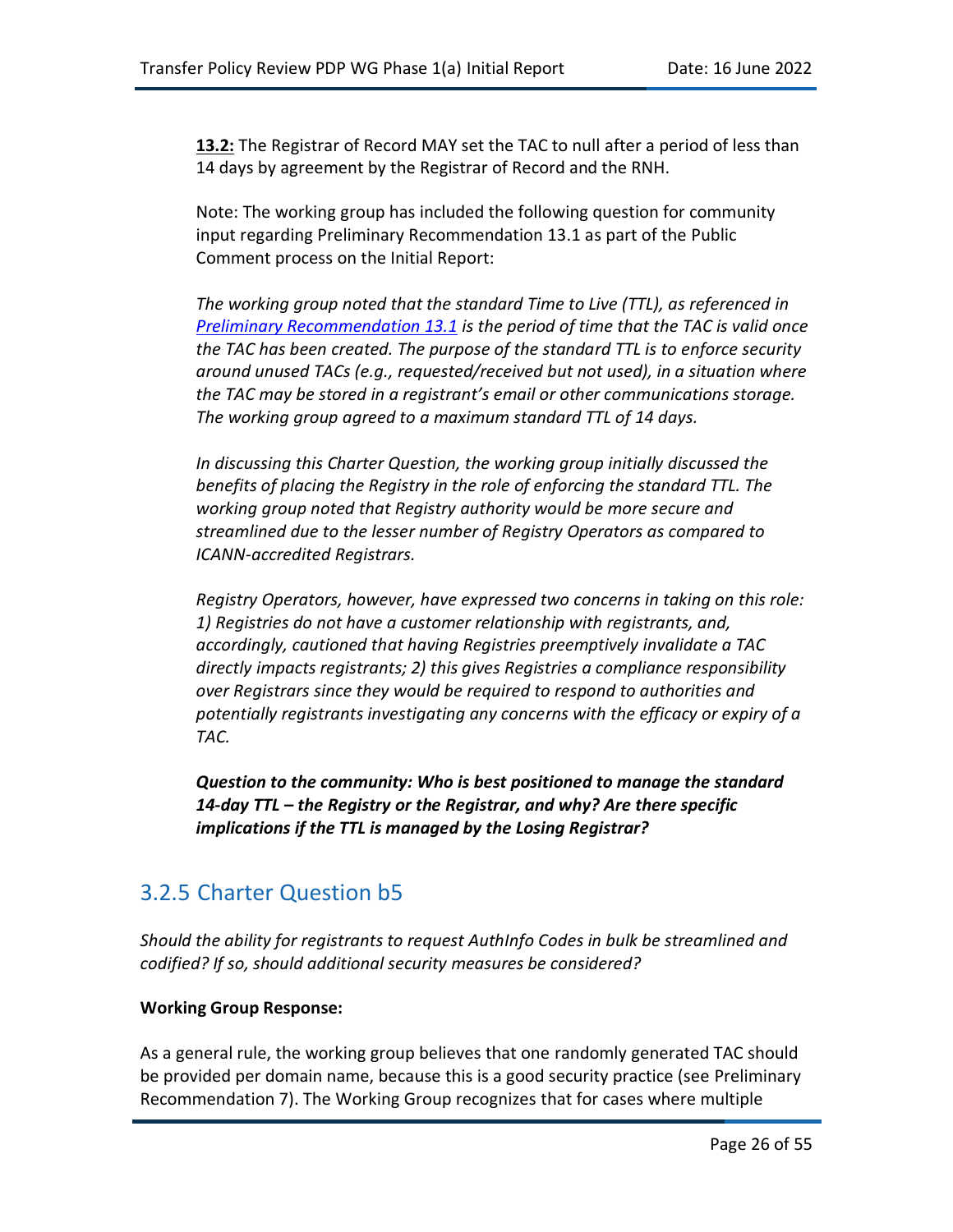domains are being transferred, it would be more convenient to have a streamlined approach for requesting and using TACs. Some working group members suggested a carveout to the standard TAC requirements that would allow use of the same TAC for multiple domains if specific additional requirements were met to ensure security of the transaction. At the time of publication of the Initial Report, the working group did not agree on specific conditions under which this should be possible. Therefore, the working group is not making any recommendations with respect to exceptions for multi-domain transfers.

## 3.2.6 Charter Question b6

*Does the CPH TechOps research provide a logical starting point for future policy work on AuthInfo Codes, or should other options be considered?*

#### **Working Group Response:**

The working group carefully reviewed the TechOps proposal<sup>18</sup> and considered input from those involved in development of the proposal. The working group appreciated the expertise and relevant experience of those who developed the proposal and therefore considered it a logical starting point for discussion. The working group agreed, however, that it is important to consider (i) the range of views and interests that may not have been represented in the development of the proposal, and (ii) any new information or interests that have come to light since the development of the proposal. Therefore, in developing its preliminary recommendations, the working group deliberated on each of the charter questions, taking into account both the relevant elements of the TechOps paper as well as all other available information and inputs.

## 3.2.7 Charter Question b7

*Should required differentiated control panel access also be considered, i.e., the registered name holder is given greater access (including access to the auth code), and additional users, such as web developers would be given lower grade access in order to prevent domain name hijacking?*

#### **Working Group Response:**

The working group does not believe that there should be any new policy requirements in this regard.

<sup>18</sup> Available in Annex B of the TP[R Final Issue Report.](https://gnso.icann.org/sites/default/files/file/field-file-attach/final-issue-report-pdp-transfer-policy-review-12jan21-en.pdf)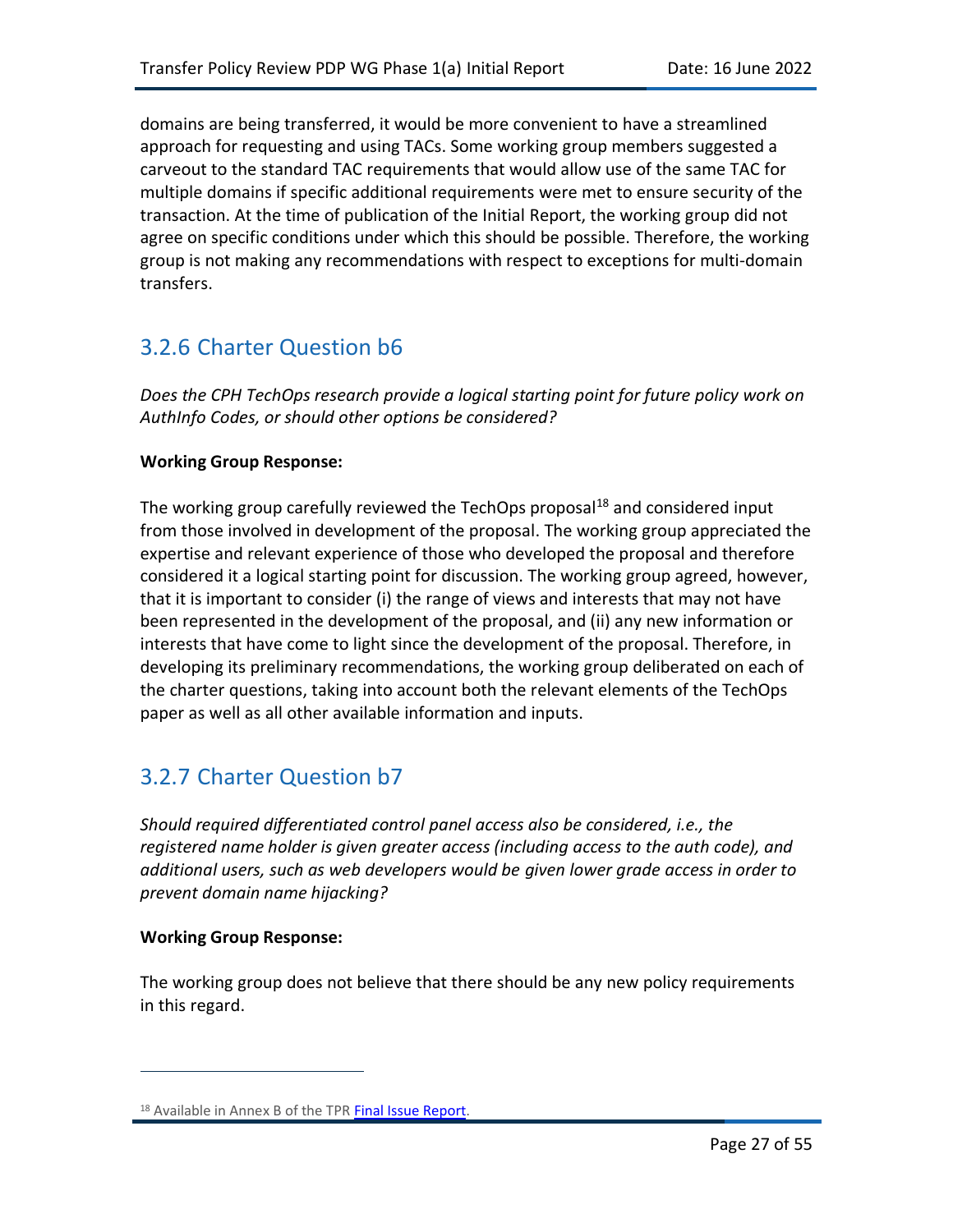## 3.3 EPDP Phase 1, Recommendation 27, Wave 1 Report

For context on this topic and the associated charter questions, please see pages 52-56 of the [Final Issue Report.](https://gnso.icann.org/sites/default/files/file/field-file-attach/final-issue-report-pdp-transfer-policy-review-12jan21-en.pdf)

## 3.3.1 Charter Question c1

*How should the identified issues be addressed?*

#### **Working Group Response:**

The working group reviewed the Transfer Policy-related issues from Section 3.11 of the Wave 1 Report and noted seven (7) of the ten (10) "key issues" were relevant to the current phase (Phase  $1(a)$ ) of its work.<sup>19</sup> The working group reviewed and discussed these seven issues and has provided a response to each issue. The detailed responses can be found in Annex D of this report.

#### **Preliminary Recommendations:**

<span id="page-27-0"></span>**Preliminary Recommendation 14:** The working group recommends the following specific terminology updates to the Transfer Policy:

- (i) The term "Whois data" SHALL have the same meaning as "Registration Data".
- (ii) The term "Whois details" SHALL have the same meaning as "Registration Data".
- (iii) The term "Publicly accessible Whois" SHALL have the same meaning as "RDDS".
- (iv) The term "Whois" SHALL have the same meaning as "RDDS".

For the avoidance of doubt, the terms referenced in above in Recommendation 14 (i) - (iv) are intended to correspond to the definitions in the Registrar Accreditation Agreement ("RAA"). In the event of any inconsistency, the RAA definitions, if updated, will supersede. The working group also recommends that the outdated terms should be replaced with the updated terms, e.g., all references to "Whois Data" should be replaced with the term "Registration Data," etc.

**Rationale:** This recommendation is consistent with the EPDP Team's Phase 1 Recommendation 24.

 $19$  Key Issues 4, 6, and 7 related to Change of Registrant, and, accordingly, the working group agreed to discuss these issues during Phase 1(b) of its work.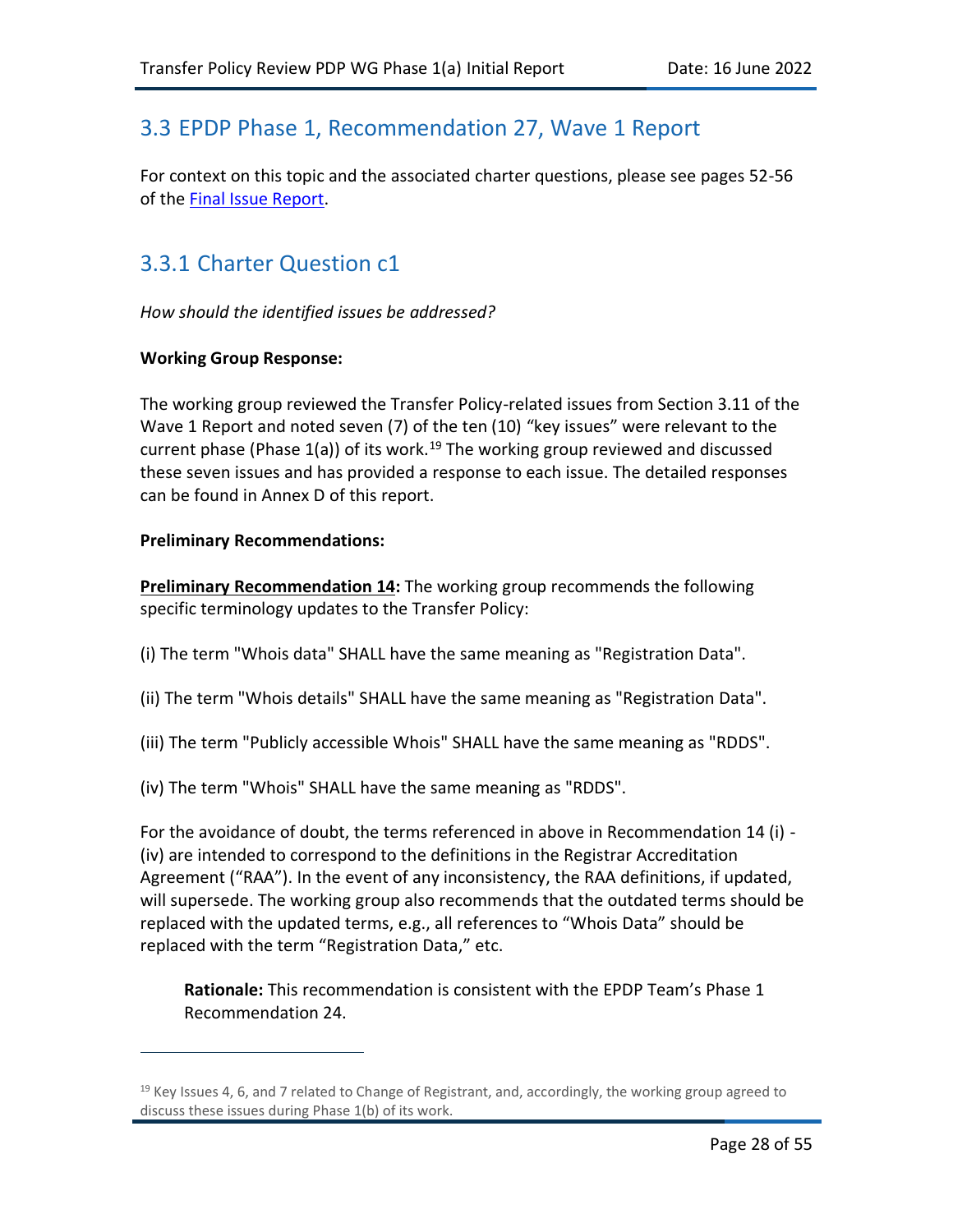<span id="page-28-0"></span>**Preliminary Recommendation 15:** The working group recommends removing any reference to an "Administrative Contact" or "Transfer Contact" in the Transfer Policy and replacing it with "Registered Name Holder" unless specifically indicated.

**Rationale:** Under the Registration Data Policy, Administrative Contact data is no longer collected by the Registrar. Accordingly, the Registered Name Holder would be the only authorized transfer contact.

## 3.3.2 Charter Question c2

*Can the FOA-related Transfer Policy issues (identified in paragraphs 5 and 9 of Wave 1 Report), as well as the proposed updates to the Gaining and Losing FOAs, be discussed and reviewed during the review of FOAs?*

#### **Working Group Response:**

As noted above, the working group reviewed the seven key issues from Section 3.11 of the Wave 1 Report that are directly related to Phase 1(a) of its work, including the issues related to the Gaining and Losing FOAs. The working group determined these specific issues are in scope for it to address during Phase 1(a) and discussed and reviewed these issues during its plenary meetings. For the detailed responses on the key issues, please refer to Annex D of this report.

The working group noted many key issues alluded to terminology inconsistencies, which are the direct result of the EPDP Phase 1 recommendations. For example, EPDP Phase 1, Recommendation #5 provides an updated list of data elements to be collected by Registrars. Notably, the administrative contact field, which was a required data field under the 2013 RAA, is no longer a required data element for Registrar collection and subsequent processing. Because the administrative contact field is referenced many times within the Transfer Policy, the working group noted those references should be removed.<sup>20</sup> Similarly, the working group observed that the multiple references to "Whois" need to be updated.

## 3.4 Denying (NACKing) Transfers

The topic of denying (NACKing) transfers was originally planned for Phase 2 of the PDP. It was later moved to Phase 1(a) by a [Project Change Request](https://gnso.icann.org/en/council/resolutions/2020-current#202112) to ensure that the working

 $20$  Additional context from the working group's discussion can be found in Annex D of this report.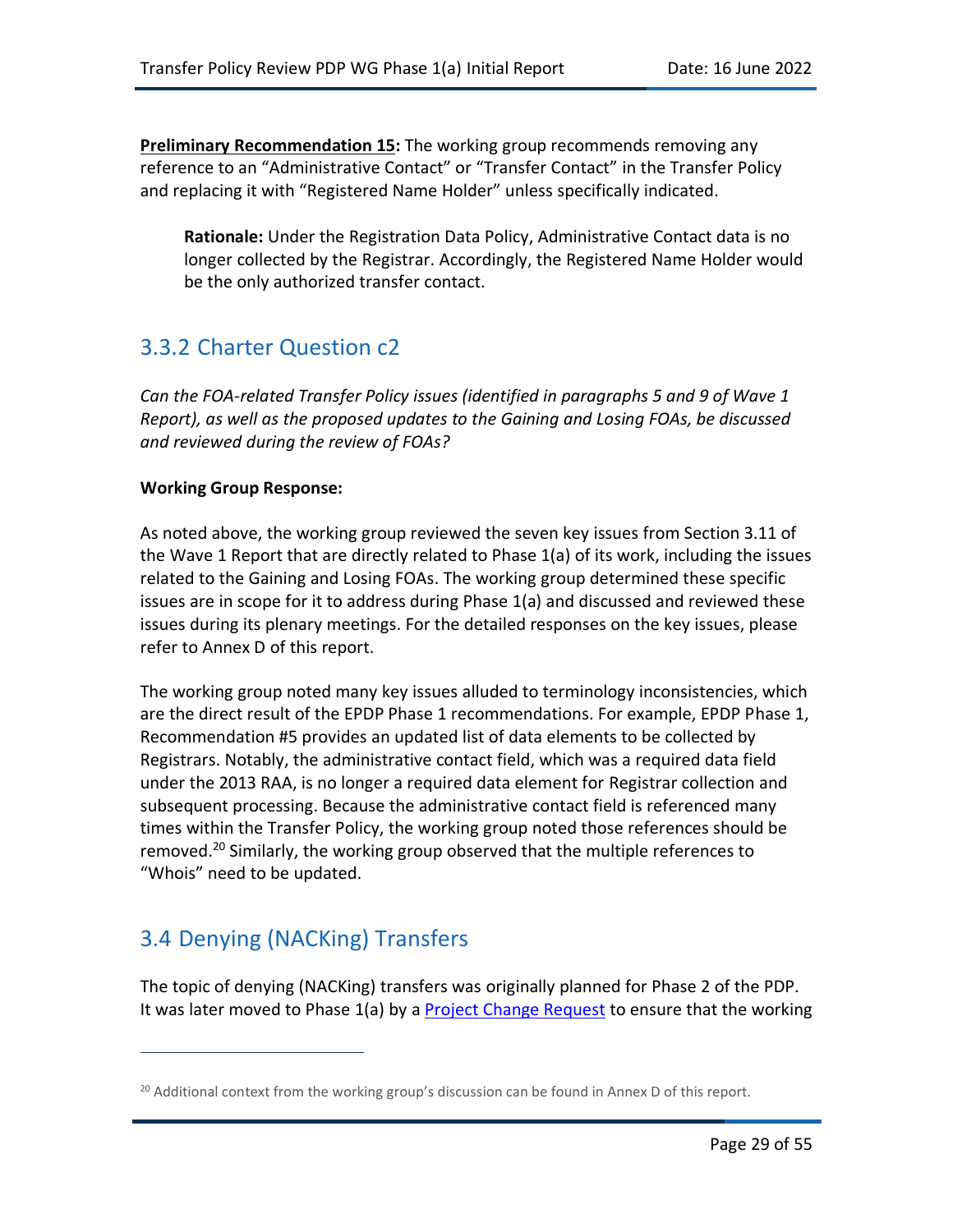group could examine all elements of the security model for domain name transfers in a holistic manner as part of its Phase 1 deliberations.

For context on this topic and the associated charter questions, please see pages 43-48 of the [Final Issue Report.](https://gnso.icann.org/sites/default/files/file/field-file-attach/final-issue-report-pdp-transfer-policy-review-12jan21-en.pdf)

## 3.4.1 Charter Question h1

*Are the current reasons for denying or NACKing a transfer sufficiently clear? Should additional reasons be considered? For instance, ICANN Contractual Compliance has observed difficulties from Registrars tying transfer denials involving domain names suspended for abusive activities to the denial instances contemplated by the Transfer Policy; or should any reasons be removed?*

#### **Working Group Response:**

The working group conducted a thorough review of the reasons for denying or NACKing a transfer and has provided a series of preliminary recommendations detailed below. Please see the rationale for each proposed change for additional information about why these updates are being recommended.

While discussing sections I.A.3.7 through I.A.3.9 of the Transfer Policy, the working group spent a significant among of time considering I.A.3.7.5 and I.A.3.7.6 and the fact that in some cases, a domain is locked against inter-Registrar transfer for 60 days following the registration of the domain name or the transfer of the domain name to a new Registrar. Requirements regarding post-registration and post-transfer locks appear in some Registry Agreements and are reflected in corresponding Registry-Registrar Agreements. This practice is neither required nor prohibited in the Transfer Policy and is applied inconsistently across the industry.

The working group considered that this inconsistent practice may cause confusion among registrants and may lead to poor registrant experience. The working group supported establishing a standard set of requirements that apply across the industry. While some members also supported opportunities for opt-outs or flexibility in the requirements (for example a minimum lock period with an option to implement a longer lock period), the working group ultimately agreed that consistency needs to be maintained.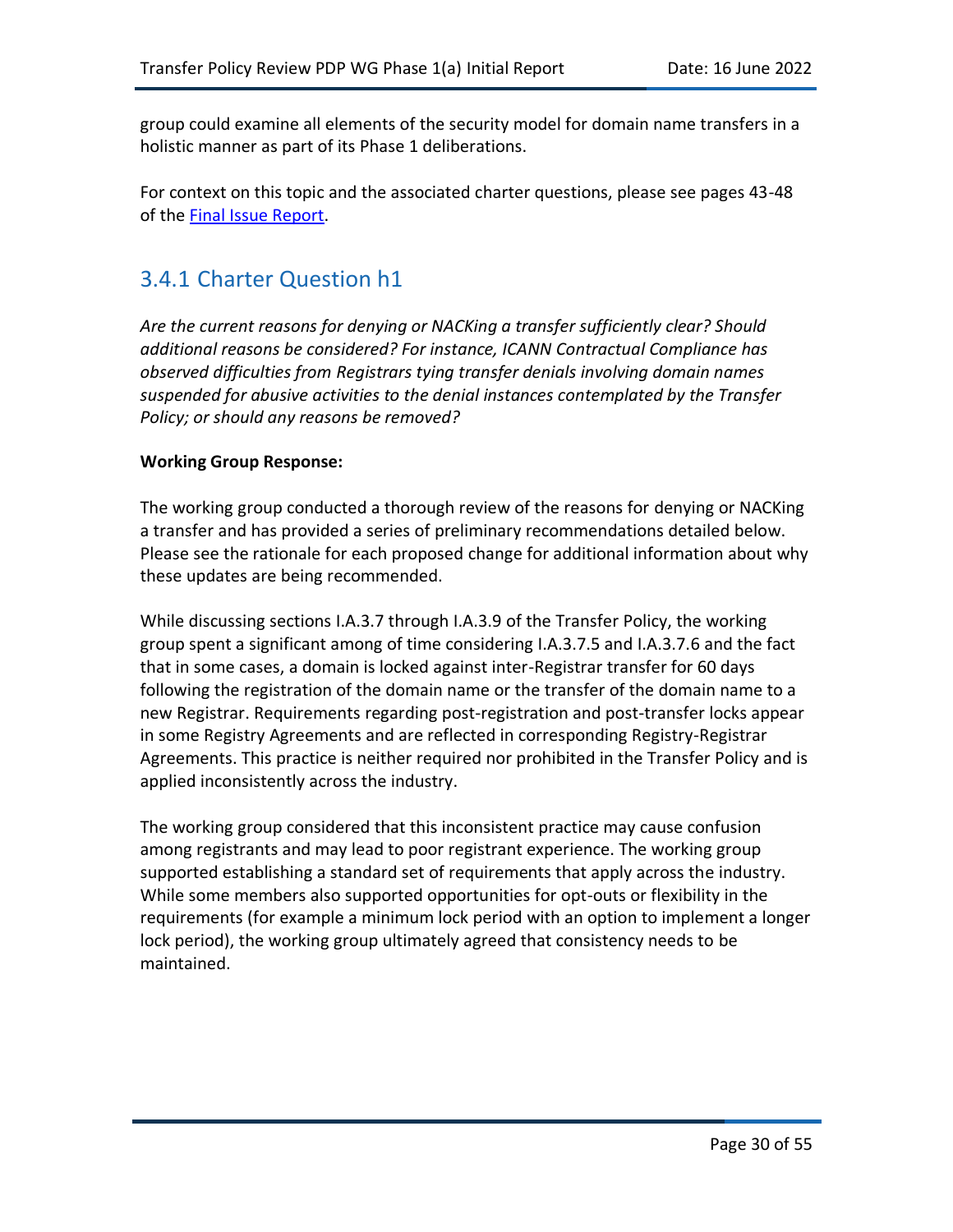In the course of deliberations, the working group discussed three possible time periods for post-registration and post-transfer locks:<sup>21</sup> 10 days, 30 days, and 60 days. Working group members supported maintaining consistency between the period that a transfer is prohibited following registration and following inter-Registrar transfer. Some working group members have advocated for establishing a "fast undo" process along the lines of the Expedited Transfer Reverse Process (ETRP) considered in Inter-Registrar Transfer Policy (IRTP) Part B Policy Development Process. The IRTP Part B Working Group ultimately did not adopt the ETRP proposal. "Fast undo" discussions will continue in Phase 2 of the Transfer Policy Review PDP, and the working group has not yet considered this topic in depth. At this stage, some working group members noted that if a "fast undo" process is ultimately adopted, the period for which a domain is eligible for "fast undo" following an inter-Registrar transfer should likely correspond to the lock periods, and should be sufficiently long to identify the need to invoke the "fast undo" process.

#### **Preliminary Recommendations:**

<span id="page-30-0"></span>**Preliminary Recommendation 16**: The Registrar MUST restrict the RNH from transferring a domain name to a new Registrar within 30 days of the initial registration date.

**Rationale**: The working group believes that a single requirement across the industry will result in a better experience for registrants. The working group recommends that 30 days is the appropriate period for this requirement because:

- It provides a window of opportunity to identify issues associated with credit card payments, including unauthorized use of a credit card. This may assist with addressing criminal activity and deterring fraud.
- It provides a window of opportunity for a complainant to file a Uniform Domain Name Dispute Resolution Policy (UDRP) proceeding without the domain being transferred to a new registrar. Once the proceeding is underway, the domain will be locked in relation to the dispute.
- For registrants who legitimately want to transfer a domain shortly after registration, the working group believes that 30 days is a reasonable period of time to wait.

<span id="page-30-1"></span>**Preliminary Recommendation 17:** The Registrar MUST restrict the RNH from transferring a domain name to a new Registrar within 30 days of the completion of an inter-Registrar transfer.

<sup>&</sup>lt;sup>21</sup> Use of the term "lock" is not intended to imply or require a specific technical solution for implementation. Rather, it is used as shorthand meaning that the domain is ineligible for inter-Registrar transfer for a period of time.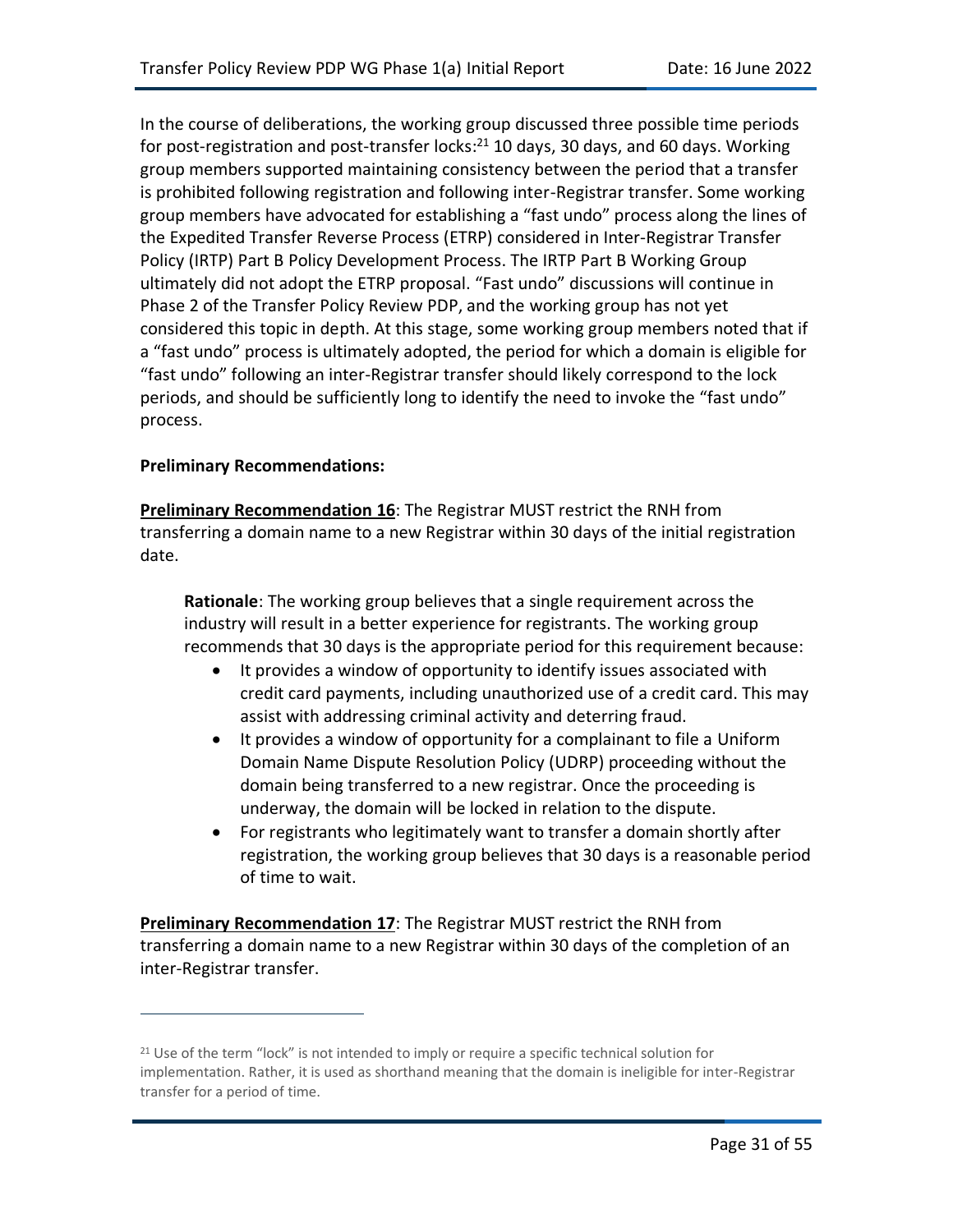**Rationale**: The working group believes that a single requirement across the industry will result in a better experience for registrants and will also consistently prevent the transfer of a domain multiple times in rapid succession, a practice associated with domain theft. The working group recommends that 30 days is the appropriate period for this requirement because:

- It provides a window of opportunity to identify issues associated with credit card payments, including unauthorized use of a credit card. This may assist with addressing criminal activity and deterring fraud.
- For registrants who legitimately want to transfer a domain again shortly after an inter-registrar transfer has taken place, 30 days is a reasonable period of time to wait.

<span id="page-31-0"></span>**Preliminary Recommendation 18:** I.A.3.7 of the Transfer Policy currently reads, "Upon denying a transfer request for any of the following reasons, the Registrar of Record must provide the Registered Name Holder and the potential Gaining Registrar with the reason for denial. The Registrar of Record **MAY** deny a transfer request only in the following specific instances:" The working group recommends expressing the two sentences of this provision as two distinct provisions of the policy.

**Rationale**: The two sentences of I.A.3.7 express two distinct concepts and therefore should be separated into two different provisions.

| <b>Reference</b> | <b>Current Text</b>                                                            | <b>Revision</b>                                                                                     | <b>Rationale</b>                                                                                                                                                                                                                                                                                                                                                                                                                                                                                                                                                                                              |
|------------------|--------------------------------------------------------------------------------|-----------------------------------------------------------------------------------------------------|---------------------------------------------------------------------------------------------------------------------------------------------------------------------------------------------------------------------------------------------------------------------------------------------------------------------------------------------------------------------------------------------------------------------------------------------------------------------------------------------------------------------------------------------------------------------------------------------------------------|
| I.A.3.7.1        | Evidence of fraud.                                                             | Evidence of fraud or<br>violation of the<br>Registrar's domain use<br>or anti-abuse policies.       | <b>ICANN's Contractual Compliance</b><br>Department has observed difficulties from<br>Registrars tying transfer denials involving<br>domain names suspended for abusive<br>activities to the denial instances<br>contemplated by the Transfer Policy. The<br>working group considered several possible<br>revisions to I.A.3.7.1 with the goal of<br>ensuring that the text is clear and<br>narrowly-tailored while appropriately<br>addressing the issue identified. The<br>working group's addition of "violation of<br>the Registrar's domain use or anti-abuse<br>policies" seeks to strike this balance. |
| 1.A.3.7.2        | Reasonable dispute<br>over the identity of<br>the Registered Name<br>Holder or | Reasonable dispute over<br>the identity of concern<br>that the transfer was<br>not requested by the | The working group believes that the term<br>"identity" is not appropriate in this<br>context, in part due to concerns regarding<br>data privacy implications. Because the                                                                                                                                                                                                                                                                                                                                                                                                                                     |

<span id="page-31-1"></span>**Preliminary Recommendation 19**: The working group recommends revising the following reasons that the Registrar of Record **MAY** deny a transfer request as follows: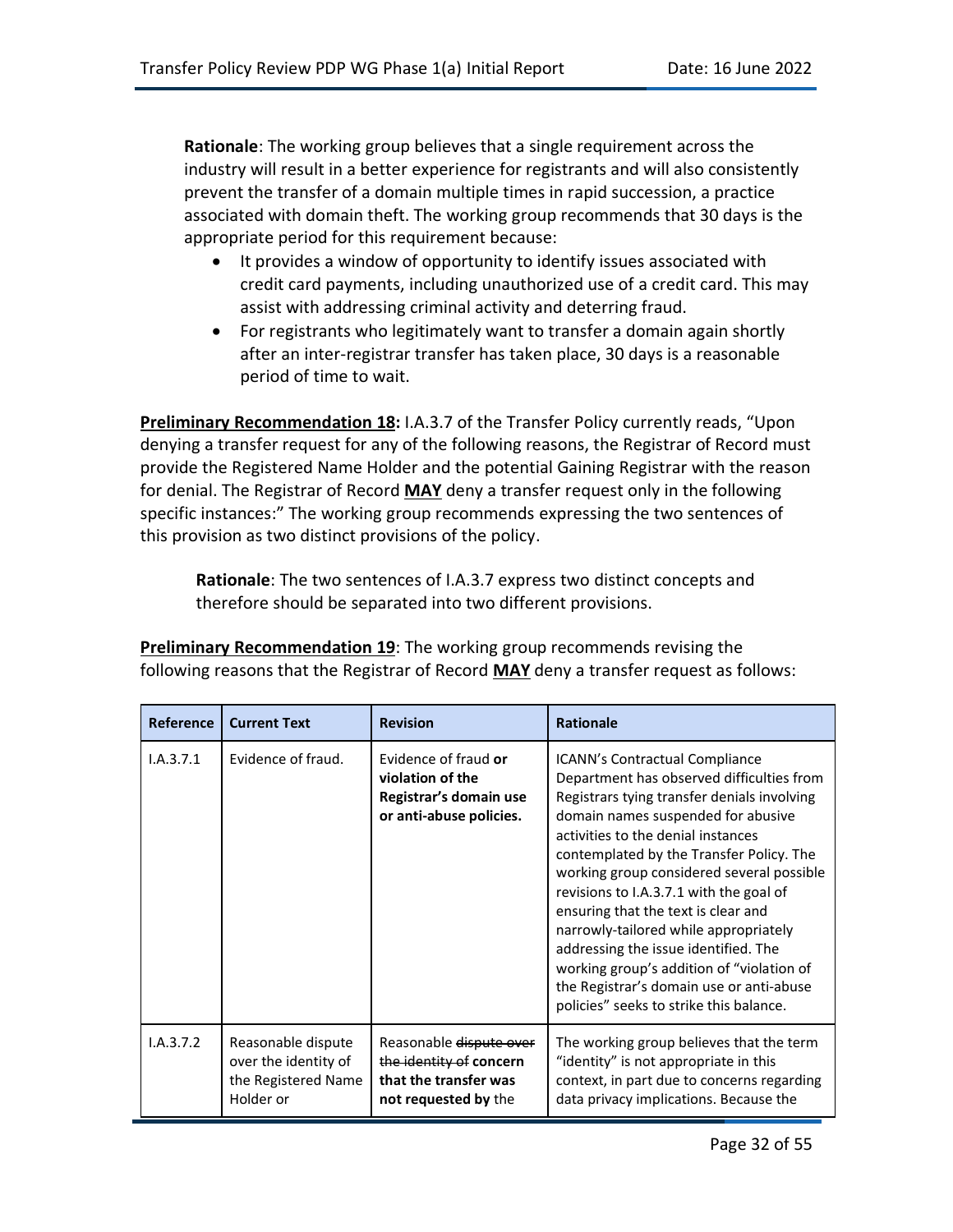|           | Administrative<br>Contact.                                                                                                                                                                                                                                                                                                                                                                                                         | Registered Name Holder<br>or Administrative<br>Contact.                                                                                                                                                                                                                                                                                                                                                                                                                               | issue at hand is more precisely about<br>authority over the domain, the working<br>group refined the text to focus on the key<br>underlying concern, namely that the<br>transfer request was made by a party<br>other than the Registered Name Holder.<br>Under the Registration Data Policy,<br>Administrative Contact data is no longer<br>collected by the Registrar, therefore this<br>term has been removed. This update is<br>consistent with Preliminary<br>Recommendation 15.<br>The Working Group considered adding<br>language to address other types of invalid<br>requests or disputes by other parties. The<br>Working Group determined that the use<br>cases they discussed are appropriately<br>covered by the revised language in<br>I.A.3.7.2.                                                                                                                                                                                                                                                                                                                                                                      |
|-----------|------------------------------------------------------------------------------------------------------------------------------------------------------------------------------------------------------------------------------------------------------------------------------------------------------------------------------------------------------------------------------------------------------------------------------------|---------------------------------------------------------------------------------------------------------------------------------------------------------------------------------------------------------------------------------------------------------------------------------------------------------------------------------------------------------------------------------------------------------------------------------------------------------------------------------------|--------------------------------------------------------------------------------------------------------------------------------------------------------------------------------------------------------------------------------------------------------------------------------------------------------------------------------------------------------------------------------------------------------------------------------------------------------------------------------------------------------------------------------------------------------------------------------------------------------------------------------------------------------------------------------------------------------------------------------------------------------------------------------------------------------------------------------------------------------------------------------------------------------------------------------------------------------------------------------------------------------------------------------------------------------------------------------------------------------------------------------------|
| I.A.3.7.3 | No payment for<br>previous registration<br>period (including<br>credit card charge-<br>backs) if the domain<br>name is past its<br>expiration date or<br>for previous or<br>current registration<br>periods if the<br>domain name has<br>not yet expired. In all<br>such cases, however,<br>the domain name<br>must be put into<br>"Registrar Hold"<br>status by the<br>Registrar of Record<br>prior to the denial of<br>transfer. | Nonpayment for<br>previous registration<br>period (including<br>payment disputes or<br>credit card charge-backs)<br>if the domain name is<br>past its expiration date<br>at the current Registrar<br>of Record or for previous<br>or current registration<br>periods if the domain<br>name has not yet<br>expired. In all such cases,<br>however, the domain<br>name must be put into<br>"Registrar Hold" status<br>by the Registrar of<br>Record prior to the<br>denial of transfer. | The working group has added the term<br>"payment disputes" to reflect problems<br>related to payments other than a credit<br>card charge-back.<br>The working group received input from<br>ICANN's Contractual Compliance<br>Department that the term "expiration<br>date" in this provision is not sufficiently<br>precise, because during the Auto-Renew<br>Grace Period, the domain will not show as<br>expired at the Registry level, but will show<br>as expired at the Registrar of Record. By<br>adding "at the current Registrar of<br>Record" the working group has clarified<br>that if the domain name is past its<br>expiration date at the current Registrar of<br>Record and the RNH has not paid for the<br>registration period prior to that expiration<br>date, the Registrar of Record may deny<br>the transfer.<br>The working group notes that the<br>sentence beginning "In all such cases"<br>dates back as early as the 2002 ICANN<br><b>DNSO Transfers Task Force Final Report &amp;</b><br>Recommendations. The working group<br>believes that the Expired Registration<br>Recovery Policy now provides the |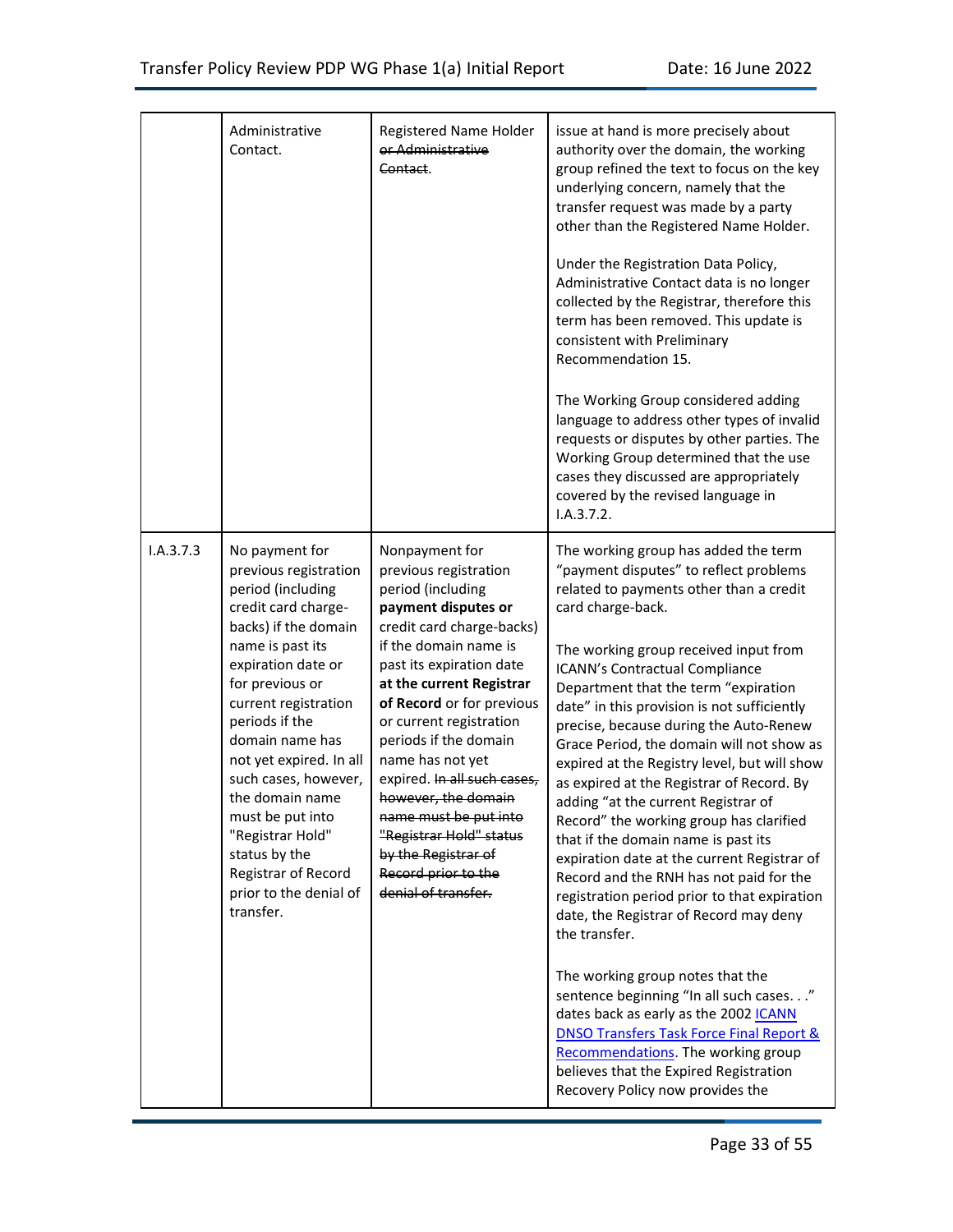| Policy text. |  |  |  | necessary guidance on treatment of<br>domains post-expiration and that this<br>sentence is unnecessary in the Transfer |
|--------------|--|--|--|------------------------------------------------------------------------------------------------------------------------|
|--------------|--|--|--|------------------------------------------------------------------------------------------------------------------------|

<span id="page-33-0"></span>**Preliminary Recommendation 20**: The working group recommends changing the following reasons that the Registrar of Record currently **MAY** deny a transfer into reasons that the Registrar of Record **MUST** deny a transfer and revising the text as follows:

| <b>Reference</b> | <b>Current Text</b>                                                                                                                                                                                                                                                                                                                                                                                                                                                                                                                                                                                                                                                                                                                                                                                                                                      | <b>Revision</b>                                                                                                                                                                                                                                                                                                                                                                                                                                                                                                                                                                                                                                                                                                                                                                                                                                                                                                                                       | <b>Rationale</b>                                                                                                                                                                                                                                                                                                                                                                                                                       |
|------------------|----------------------------------------------------------------------------------------------------------------------------------------------------------------------------------------------------------------------------------------------------------------------------------------------------------------------------------------------------------------------------------------------------------------------------------------------------------------------------------------------------------------------------------------------------------------------------------------------------------------------------------------------------------------------------------------------------------------------------------------------------------------------------------------------------------------------------------------------------------|-------------------------------------------------------------------------------------------------------------------------------------------------------------------------------------------------------------------------------------------------------------------------------------------------------------------------------------------------------------------------------------------------------------------------------------------------------------------------------------------------------------------------------------------------------------------------------------------------------------------------------------------------------------------------------------------------------------------------------------------------------------------------------------------------------------------------------------------------------------------------------------------------------------------------------------------------------|----------------------------------------------------------------------------------------------------------------------------------------------------------------------------------------------------------------------------------------------------------------------------------------------------------------------------------------------------------------------------------------------------------------------------------------|
| I.A.3.7.4        | Express objection to<br>the transfer by the<br>authorized Transfer<br>Contact. Objection<br>could take the form<br>of specific request<br>(either by paper or<br>electronic means) by<br>the authorized<br><b>Transfer Contact to</b><br>deny a particular<br>transfer request, or<br>a general objection<br>to all transfer<br>requests received by<br>the Registrar, either<br>temporarily or<br>indefinitely. In all<br>cases, the objection<br>must be provided<br>with the express and<br>informed consent of<br>the authorized<br><b>Transfer Contact on</b><br>an opt-in basis and<br>upon request by the<br>authorized Transfer<br>Contact, the<br>Registrar must<br>remove the lock or<br>provide a reasonably<br>accessible method<br>for the authorized<br><b>Transfer Contact to</b><br>remove the lock<br>within five (5)<br>calendar days. | Express objection to the<br>transfer by the<br>authorized Transfer<br><b>Contact Registered</b><br>Name Holder. Objection<br>could take the form of<br>specific request (either<br>by paper or electronic<br>means) by the<br>authorized Transfer<br><b>Contact Registered</b><br>Name Holder to deny a<br>particular transfer<br>request, or a general<br>objection to all transfer<br>requests received by the<br>Registrar, either<br>temporarily or<br>indefinitely. In all cases,<br>the objection must be<br>provided with the<br>express and informed<br>consent of the<br>authorized Transfer<br><b>Contact Registered</b><br>Name Holder on an opt-<br>in basis and upon<br>request by the<br>authorized Transfer<br><b>Contact Registered</b><br>Name Holder, the<br>Registrar must remove<br>the lock or provide a<br>reasonably accessible<br>method for the<br>authorized Transfer<br><b>Contact Registered</b><br>Name Holder to remove | Under the Registration Data Policy,<br>Administrative Contact data is no longer<br>collected by the Registrar. Accordingly, the<br>RNH would be the only authorized transfer<br>contact. The working group believes that it<br>is logical that the Registrar of Record must<br>deny a transfer if the Registered Name<br>Holder expressly objects to the transfer.<br>This update is consistent with Preliminary<br>Recommendation 15. |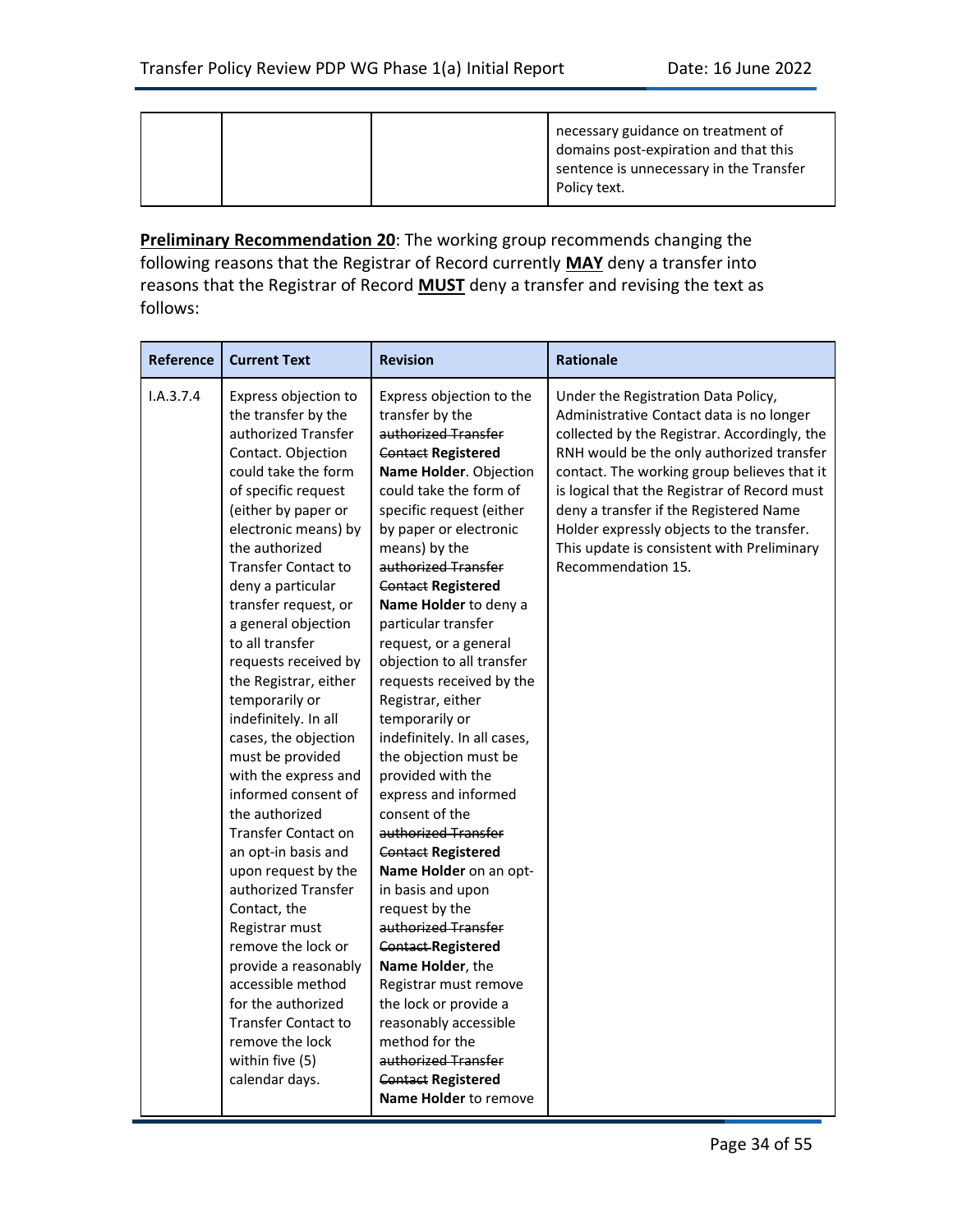|           |                                                                                                                                                                                                                                                                                                                                                                                                                                                                        | the lock within five (5)<br>calendar days.                                                                                                                                                                                                                                                                                                                                                                                                                 |                                                                                                                                                                                                                                                                                                 |
|-----------|------------------------------------------------------------------------------------------------------------------------------------------------------------------------------------------------------------------------------------------------------------------------------------------------------------------------------------------------------------------------------------------------------------------------------------------------------------------------|------------------------------------------------------------------------------------------------------------------------------------------------------------------------------------------------------------------------------------------------------------------------------------------------------------------------------------------------------------------------------------------------------------------------------------------------------------|-------------------------------------------------------------------------------------------------------------------------------------------------------------------------------------------------------------------------------------------------------------------------------------------------|
| I.A.3.7.5 | The transfer was<br>requested within 60<br>days of the creation<br>date as shown in the<br>registry Whois<br>record for the<br>domain name.                                                                                                                                                                                                                                                                                                                            | The transfer was<br>requested within 60 30<br>days of the creation date<br>as shown in the registry<br>Whois RDDS record for<br>the domain name.                                                                                                                                                                                                                                                                                                           | Per working group Preliminary<br>Recommendation 16, the Registrar MUST<br>restrict the RNH from transferring a<br>domain name to a new Registrar within 30<br>days of the initial registration date.<br>"Whois" has been updated to "RDDS"<br>consistent with Preliminary<br>Recommendation 14. |
| I.A.3.7.6 | A domain name is<br>within 60 days (or a<br>lesser period to be<br>determined) after<br>being transferred<br>(apart from being<br>transferred back to<br>the original Registrar<br>in cases where both<br>Registrars so agree<br>and/or where a<br>decision in the<br>dispute resolution<br>process so directs).<br>"Transferred" shall<br>only mean that an<br>inter-registrar<br>transfer has<br>occurred in<br>accordance with the<br>procedures of this<br>policy. | A domain name is within<br>60 30 days (or a lesser<br>period to be determined)<br>after being transferred<br>(apart from being<br>transferred back to the<br>original Registrar in cases<br>where both Registrars so<br>agree and/or where a<br>decision in the dispute<br>resolution process so<br>directs). "Transferred"<br>shall only mean that an<br>inter-registrar transfer<br>has occurred in<br>accordance with the<br>procedures of this policy. | Per working group Preliminary<br>Recommendation 17, the Registrar MUST<br>restrict the RNH from transferring a<br>domain name to a new Registrar within 30<br>days of the completion of an inter-<br>Registrar transfer.                                                                        |

<span id="page-34-0"></span>**Preliminary Recommendation 21**: The working group recommends revising the reasons that the Registrar of Record **MUST** deny a transfer request as follows:

|           | Reference   Current Text                                                    | <b>Revision</b>                                                                                                                                         | <b>Rationale</b>                                                                                                                                                                                                                                                                      |
|-----------|-----------------------------------------------------------------------------|---------------------------------------------------------------------------------------------------------------------------------------------------------|---------------------------------------------------------------------------------------------------------------------------------------------------------------------------------------------------------------------------------------------------------------------------------------|
| I.A.3.8.1 | A pending UDRP<br>proceeding that the<br>Registrar has been<br>informed of. | A pPending UDRP<br>proceeding that the<br>Registrar has been<br>informed notified of by<br>the Provider in<br>accordance with the<br><b>UDRP Rules.</b> | The working group has refined the<br>current text in an effort to clarify that<br>Registrars must deny inter-Registrar<br>transfer requests that are received after a<br>Registrar has been notified by a UDRP<br>Provider of a UDRP proceeding in<br>accordance with the UDRP Rules. |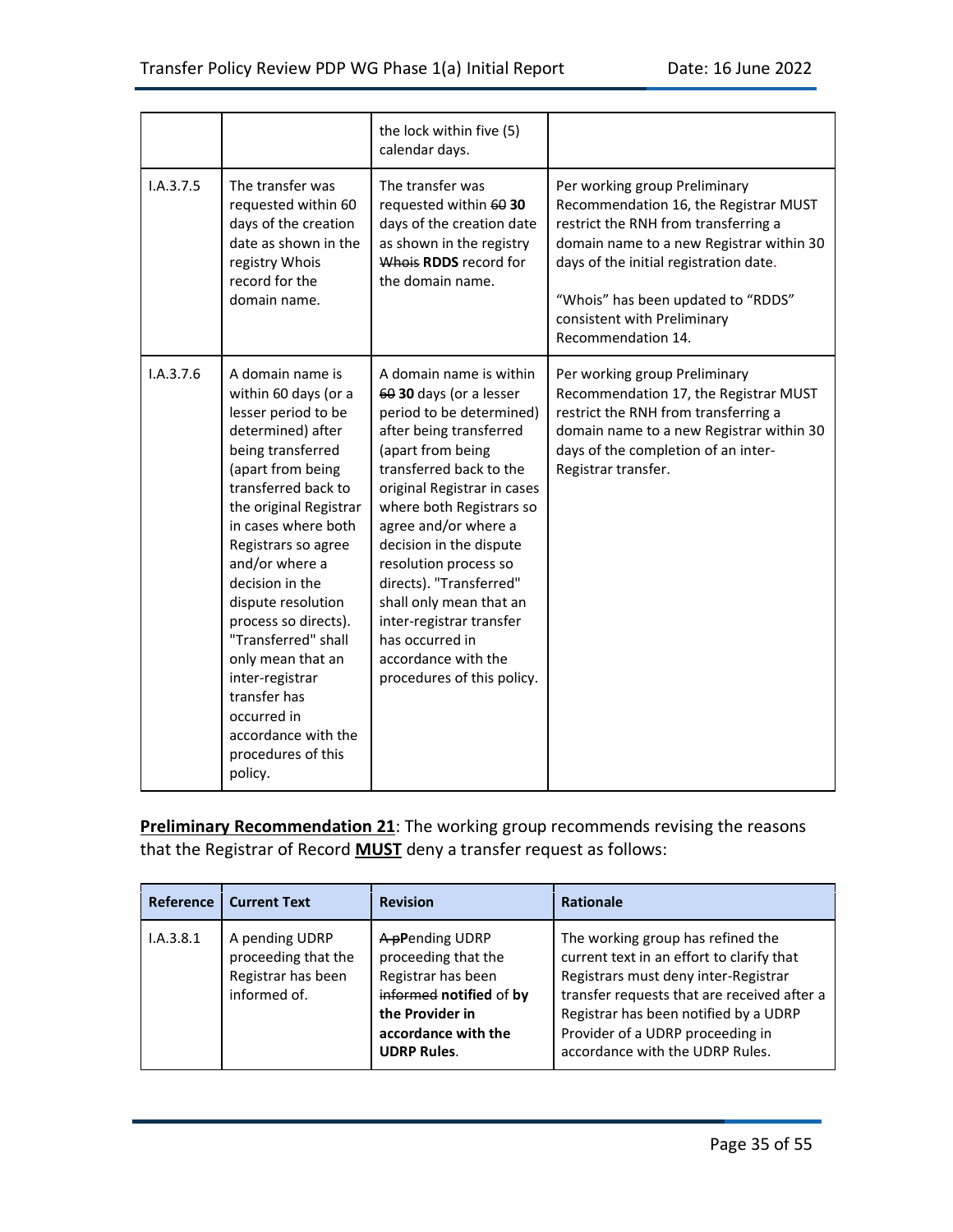| I.A.3.8.2 | Court order by a<br>court of competent<br>jurisdiction.                                                                                                                                                                                                                  | N/A                                                                                                                                                               | The working group believes that this<br>provision continues to be appropriate<br>and that the language is sufficiently clear.                                                                                                                                                                                                                                                                                               |
|-----------|--------------------------------------------------------------------------------------------------------------------------------------------------------------------------------------------------------------------------------------------------------------------------|-------------------------------------------------------------------------------------------------------------------------------------------------------------------|-----------------------------------------------------------------------------------------------------------------------------------------------------------------------------------------------------------------------------------------------------------------------------------------------------------------------------------------------------------------------------------------------------------------------------|
| I.A.3.8.3 | Pending dispute<br>related to a previous<br>transfer, pursuant to<br>the Transfer Dispute<br>Resolution Policy.                                                                                                                                                          | Pending dispute related<br>to a previous transfer,<br>pursuant to under the<br><b>Transfer Dispute</b><br>Resolution Policy.                                      | This revision is editorial in nature. It is not<br>intended to change the meaning of the<br>provision.                                                                                                                                                                                                                                                                                                                      |
| I.A.3.8.4 | URS proceeding or<br>URS suspension that<br>the Registrar has<br>been informed of.                                                                                                                                                                                       | Pending URS proceeding<br>or URS suspension that<br>the Registrar has been<br>informed notified of by<br>the Provider in<br>accordance with the URS<br>Procedure. | The term "pending" has been added for<br>consistency with language in I.A.3.8.1 and<br>I.A.3.8.3. In addition, the working group<br>has refined the current text in an effort to<br>clarify that Registrars must deny inter-<br>Registrar transfer requests that are<br>received after a Registrar has been<br>notified by a URS Provider of a URS<br>proceeding or URS suspension in<br>accordance with the URS Procedure. |
| I.A.3.8.5 | The Registrar<br>imposed a 60-day<br>inter-registrar<br>transfer lock<br>following a Change<br>of Registrant, and<br>the Registered Name<br>Holder did not opt<br>out of the 60-day<br>inter-registrar<br>transfer lock prior to<br>the Change of<br>Registrant request. | N/A                                                                                                                                                               | The Working Group is not proposing any<br>revisions at this time. Per the working<br>group charter, Change of Registrant will<br>be addressed in Phase 1(b) of the PDP.<br>The working group will revisit I.A.3.8.5<br>once it has completed deliberations on<br>Change of Registrant.                                                                                                                                      |

<span id="page-35-0"></span>**Preliminary Recommendation 22**: The working group recommends changing the following reasons that the Registrar of Record currently **MAY NOT** deny a transfer into reasons that the Registrar of Record **MUST NOT** deny a transfer and revising the text as follows:

| <b>Reference</b> | <b>Current Text</b>                                           | <b>Revision</b>                                                                                                                                                     | <b>Rationale</b>                                                                                                                                                                                                                                                                       |
|------------------|---------------------------------------------------------------|---------------------------------------------------------------------------------------------------------------------------------------------------------------------|----------------------------------------------------------------------------------------------------------------------------------------------------------------------------------------------------------------------------------------------------------------------------------------|
| I.A.3.9.1        | Nonpayment for a<br>pending or future<br>registration period. | Implementation<br>Guidance: Registrars are<br>prohibited from denying<br>domain name transfer<br>requests based on non-<br>payment of fees for<br>pending or future | The Working Group has provided<br>Implementation Guidance in response to<br>input from ICANN's Contractual<br>Compliance Department that it would be<br>helpful to provide additional guidance<br>consistent with the Registrar Advisory<br>dated 3 April 2008 which states, "Pursuant |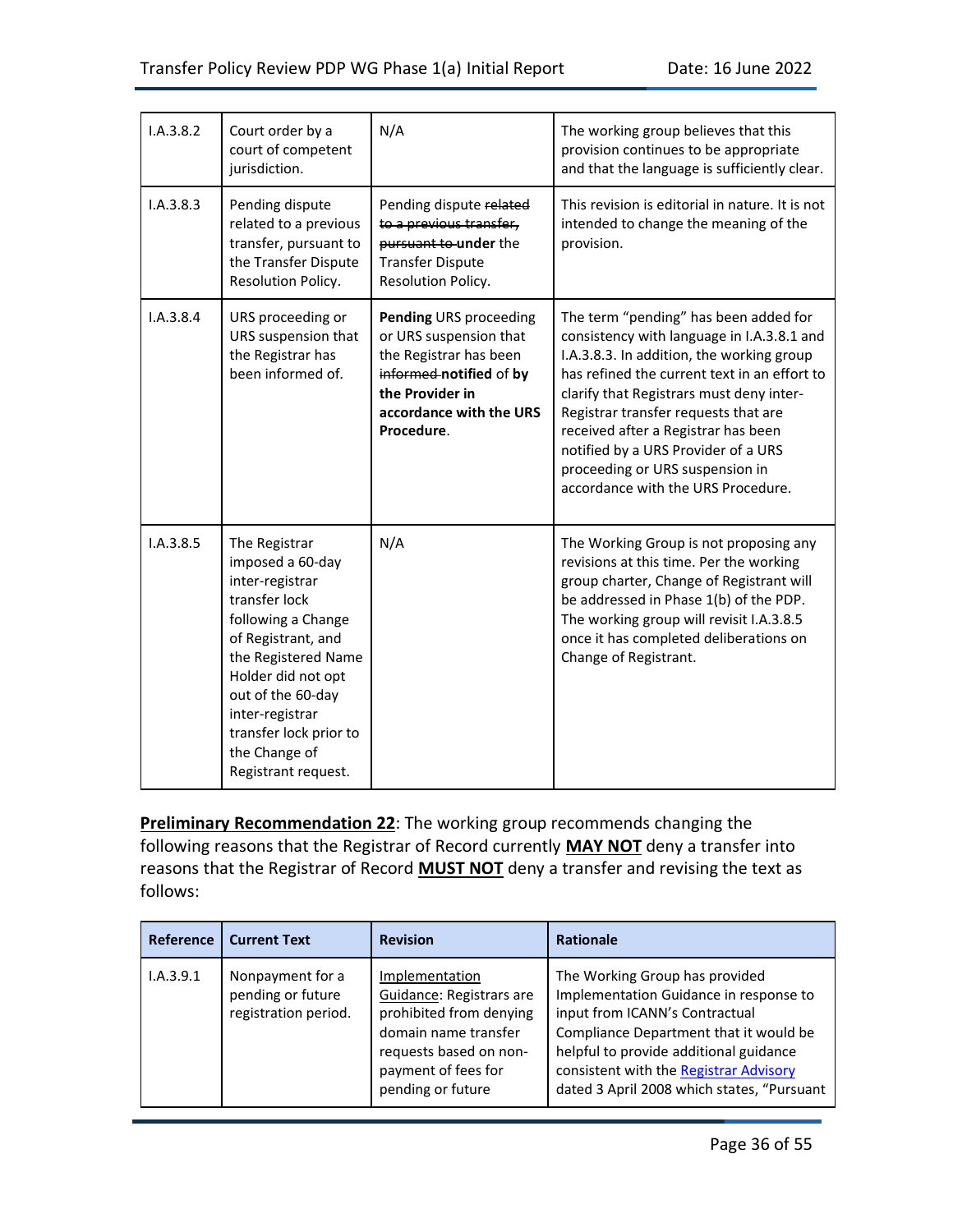|           |                                                                                                                                                                                                                                                                                                   | registration periods<br>during the Auto-Renew<br>Grace Period, provided<br>that any auto-renewal<br>costs borne by the<br>Registrar are reversible<br>for future period.                                                                                                                                                                                                                                                                           | to the Transfer Policy, registrars are<br>prohibited from denying domain name<br>transfer requests based on non-payment<br>of fees for pending or future registration<br>periods during the Auto-Renew Grace<br>Period."                                                                                                                                                                               |
|-----------|---------------------------------------------------------------------------------------------------------------------------------------------------------------------------------------------------------------------------------------------------------------------------------------------------|----------------------------------------------------------------------------------------------------------------------------------------------------------------------------------------------------------------------------------------------------------------------------------------------------------------------------------------------------------------------------------------------------------------------------------------------------|--------------------------------------------------------------------------------------------------------------------------------------------------------------------------------------------------------------------------------------------------------------------------------------------------------------------------------------------------------------------------------------------------------|
| I.A.3.9.2 | No response from<br>the Registered Name<br>Holder or<br>Administrative<br>Contact.                                                                                                                                                                                                                | No response from the<br>Registered Name Holder.<br>or Administrative<br>Contact                                                                                                                                                                                                                                                                                                                                                                    | Under the Registration Data Policy,<br>Administrative Contact data is no longer<br>collected by the registrar. Accordingly, the<br>RNH would be the only authorized transfer<br>contact. This update is consistent with<br>Preliminary Recommendation 15.                                                                                                                                              |
| I.A.3.9.3 | Domain name in<br>Registrar Lock<br>Status, unless the<br><b>Registered Name</b><br>Holder is provided<br>with the reasonable<br>opportunity and<br>ability to unlock the<br>domain name prior<br>to the Transfer<br>Request.                                                                     | A registrar-applied inter-<br>registrar transfer lock is<br>in place on the Ddomain<br>name in Registrar Lock<br>Status, for reasons other<br>than those specified in<br>I.A.3.7 and I.A.3.8 unless<br>and the Registered<br>Name Holder is not<br>provided with the<br>reasonable opportunity<br>and ability to unlock the<br>domain name prior to<br>the Transfer Request<br>pursuant to the<br>requirements in sections<br>$I.A.5.1 - I.A.5.4.$ | The updates are primarily intended to<br>improve clarity of the provision, use<br>terminology that will be commonly<br>understood, and refer to the relevant<br>provisions that should be referenced<br>alongside I.A.3.9.3.                                                                                                                                                                           |
| I.A.3.9.4 | Domain name<br>registration period<br>time constraints,<br>other than during<br>the first 60 days of<br>initial registration,<br>during the first 60<br>days after a registrar<br>transfer, or during<br>the 60-day lock<br>following a Change<br>of Registrant<br>pursuant to Section<br>II.C.2. | Domain name<br>registration period time<br>constraints, other than<br>as defined in I.A.3.7.5<br>and I.A.3.7.6 <sup>22</sup> during<br>the first 60 days of initial<br>registration, during the<br>first 60 days after a<br>registrar transfer, or<br>during the 60-day lock<br>following a Change of<br>Registrant pursuant to<br>Section II.C.2.                                                                                                 | The working group updated the language<br>to reference the applicable provisions of<br>the policy rather than repeating the<br>details of those provisions.<br>Change of Registrant will be addressed in<br>Phase 1(b) of the PDP. Reference to the<br>"60-day lock following a Change of<br>Registrant pursuant to Section II.C.2" may<br>need to be revisited following completion<br>of Phase 1(b). |

<sup>&</sup>lt;sup>22</sup> In implementation, to the extent that there is re-numbering of applicable provisions, this reference should be updated accordingly.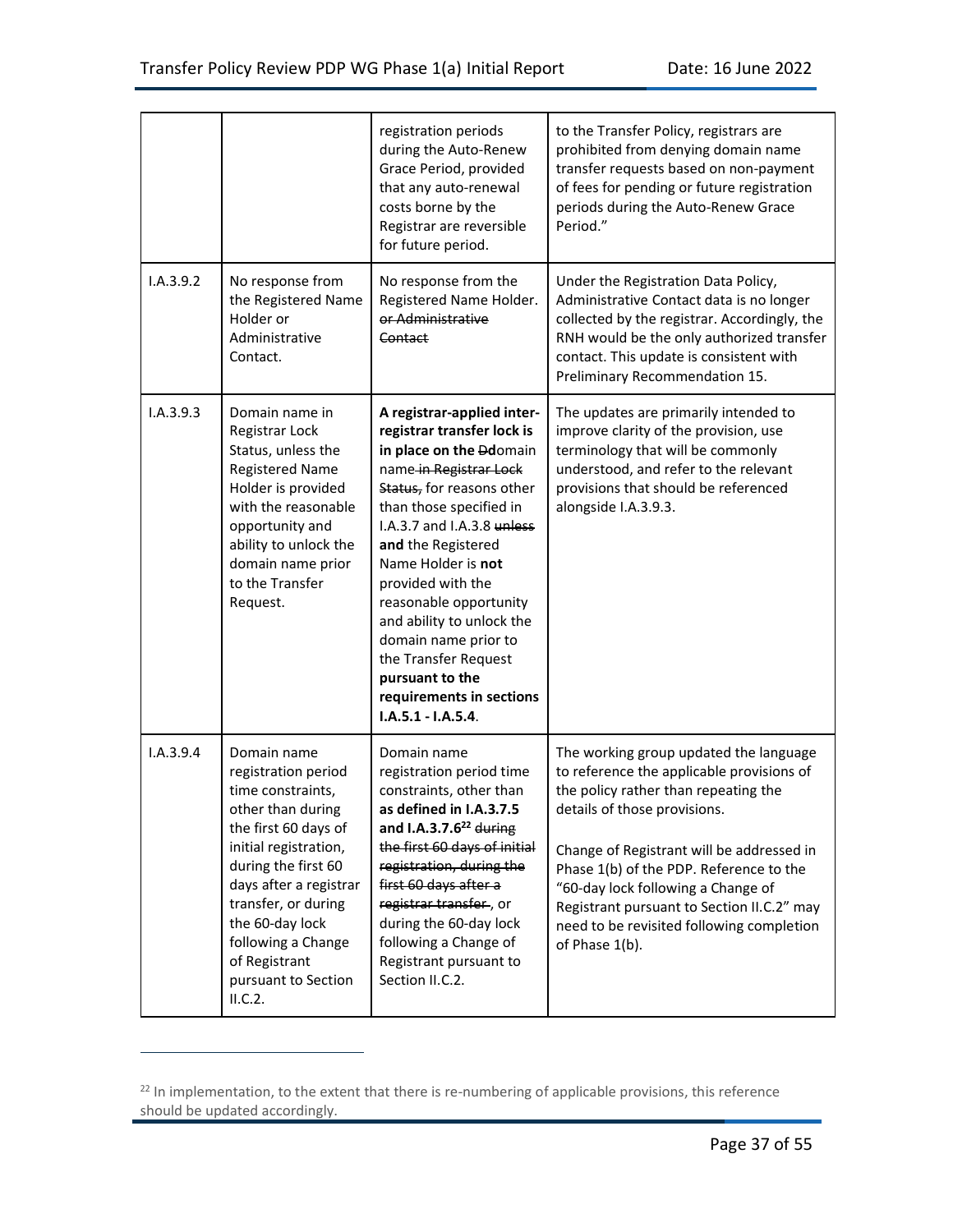| I.A.3.9.5 | General payment<br>defaults between<br>Registrar and<br>business partners /<br>affiliates in cases<br>where the<br><b>Registered Name</b><br>Holder for the<br>domain in question<br>has paid for the<br>registration. | General payment<br>defaults between<br>Registrar and Reseller, as<br>defined in the RAA,<br>business partners /<br>affiliates in cases where<br>the Registered Name<br>Holder for the domain in<br>question has paid for the<br>registration. | The update is not intended to change the<br>meaning of the provision, but rather to<br>update legacy language to be consistent<br>with currently used and defined<br>terminology. |
|-----------|------------------------------------------------------------------------------------------------------------------------------------------------------------------------------------------------------------------------|-----------------------------------------------------------------------------------------------------------------------------------------------------------------------------------------------------------------------------------------------|-----------------------------------------------------------------------------------------------------------------------------------------------------------------------------------|
|-----------|------------------------------------------------------------------------------------------------------------------------------------------------------------------------------------------------------------------------|-----------------------------------------------------------------------------------------------------------------------------------------------------------------------------------------------------------------------------------------------|-----------------------------------------------------------------------------------------------------------------------------------------------------------------------------------|

## 3.4.2 Charter Question h2

*Should additional guidance around cases subject to a UDRP decision be provided to ensure consistent treatment by all Registrars? If so, is this something that should be considered by the RPMs PDP Working Group's review of the UDRP, or should it be conducted within a Transfer Policy PDP?*

#### **Working Group Response:**

The working group reviewed the World Intellectual Property Organization's (WIPO) [detailed comment](https://mm.icann.org/pipermail/comments-irtp-status-14nov18/attachments/20190107/1b8606b2/WIPOCentercommentsonIRTPpolicystatusreport-0001.pdf) in response to the [Transfer Policy Status Report](https://www.icann.org/uploads/ckeditor/IRTPPSRRevised_GNSO_Final.pdf) and has noted two concerns involving a UDRP proceeding vis-à-vis the Transfer Policy. Specifically, WIPO has noted issues related to: (i) the locking of a domain name subject to a UDRP proceeding (in order to prevent an inter-Registrar transfer during the pendency of the proceeding), $23$  and (ii) the implementation of a UDRP Panel's order to transfer a domain name to a complainant.<sup>24</sup>

#### Domain Name Locking

UDRP Rule 4(b) provides, in part, "Within two (2) business days of receiving the Provider's verification request, the Registrar shall  $[...]$  confirm that a Lock<sup>25</sup> of the domain name has been applied. [ . . . ] The Lock shall remain in place through the remaining Pendency of the UDRP proceeding. [ . . . ]." Additionally, Paragraph I.A.3.8.1 of the Transfer Policy requires registrars to deny any requests for inter-registrar transfers during "a pending UDRP proceeding that the Registrar has been informed of."

 $23$  For specific policy requirements, please se[e UDRP Rule](https://www.icann.org/resources/pages/udrp-rules-2015-03-11-en) 1 (definitions of Lock and Pendency, respectively)[, UDRP Rule](https://www.icann.org/resources/pages/udrp-rules-2015-03-11-en) 4(b), and Paragraph I.A.3.8.1 of the [Transfer Policy.](https://www.icann.org/resources/pages/transfer-policy-2016-06-01-en)

<sup>&</sup>lt;sup>24</sup> For specific policy requirements, please se[e UDRP](https://www.icann.org/resources/pages/policy-2012-02-25-en) Section  $4(i)$ ,  $4(k)$ , [UDRP Rule](https://www.icann.org/resources/pages/udrp-rules-2015-03-11-en) 16(a).

<sup>&</sup>lt;sup>25</sup> [UDRP Rule](https://www.icann.org/resources/pages/udrp-rules-2015-03-11-en) 1 defines Lock as "a set of measures that a Registrar applies to a domain name, which prevents at a minimum any modification to the registrant and Registrar information by the Respondent, but does not affect the resolution of the domain name or the renewal of the domain name."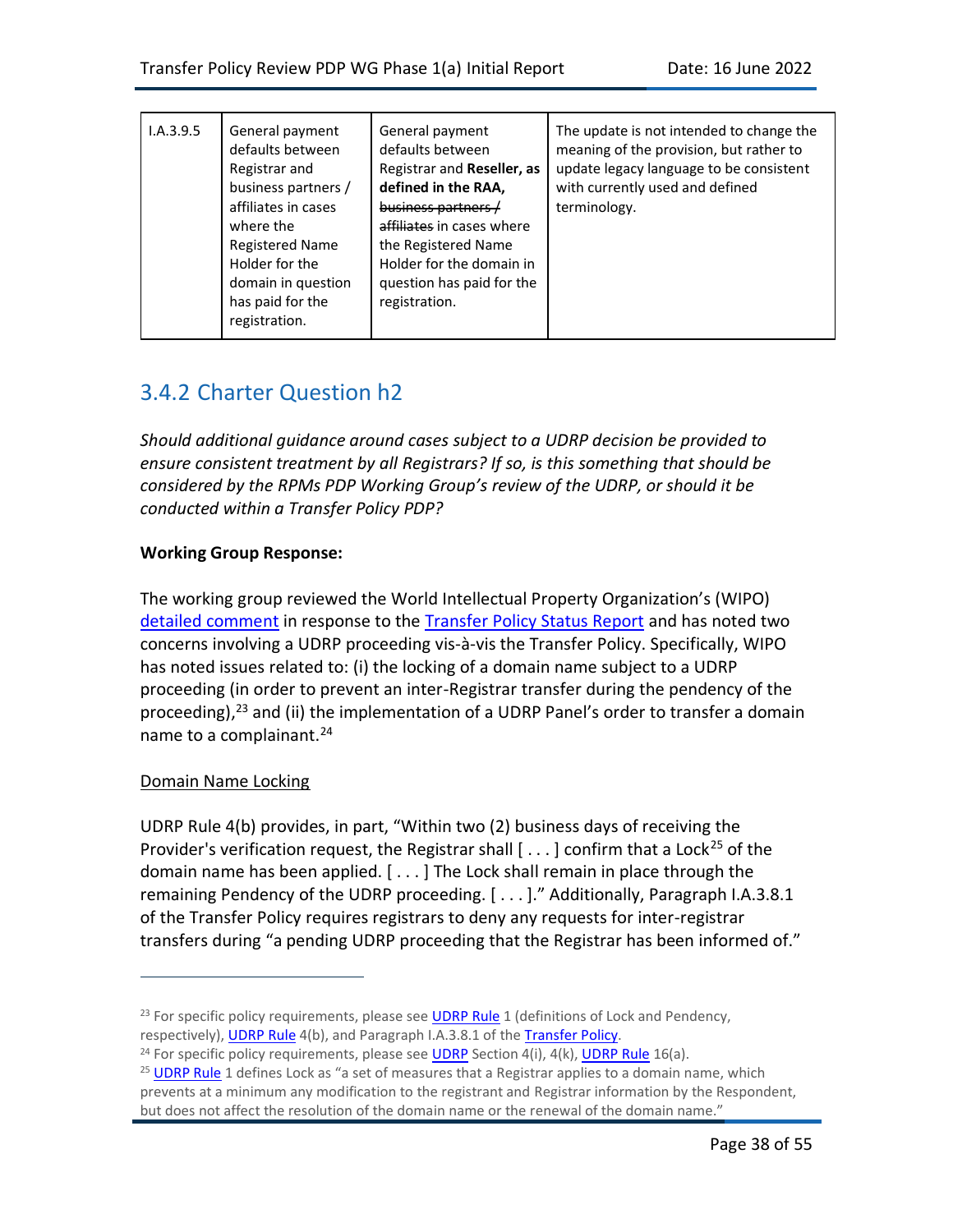Within its preliminary recommendations, the working group has proposed to update the current Transfer Policy language to:

"The Registrar of Record MUST deny a transfer request in the following circumstances:

• Pending UDRP proceeding that the Registrar has been notified of by the Provider in accordance with the UDRP Rules."

The working group is proposing a slight refinement to the current text in an effort to clarify that Registrars must deny inter-Registrar transfer requests that are received after a Registrar has been notified by a UDRP Provider of a UDRP Proceeding in accordance with the UDRP Rules.

In response to WIPO's related concern that "the ambiguity associated with 'locking' a domain name has resulted in many improper domain name transfers," the working group notes that the definition of Locking is part of the UDRP Rules, and, accordingly, appears out of scope for this working group to address. The working group does note, though, that the proposed updates to the Transfer Policy endeavor to make clear that Registrars are forbidden from implementing inter-Registrar transfer requests received following a notification from a UDRP Provider of a pending UDRP proceeding.

In the event a Registrar mistakenly or purposefully effects an inter-Registrar transfer during the pendency of a UDRP proceeding, this would be a clear violation of the Transfer Policy and should be referred to ICANN org Contractual Compliance for review. The working group will flag the definitional issue of "locking" with the Rights Protection Mechanisms (RPMs) Phase 2 Working Group, who will be closely reviewing the UDRP, and will be in a better position to determine if updates are needed.

#### Implementation of UDRP Panel Decisions

The working group also discussed WIPO's noted concern regarding the reported refusal of some Registrars to effect a UDRP Panel's decision to transfer a disputed domain name(s) to the Complainant.

Paragraph 4(i) of the UDRP provides that a UDRP Complainant may request the following remedies in its UDRP Complaint, "the cancellation of [a disputed] domain name or the *transfer* of [a disputed] domain name registration to the complainant." (emphasis added). Paragraph 4(k) goes on to provide, in part, "if an Administrative Panel decides that [the disputed] domain name registration should be canceled or transferred, [the Registrar of Record] will wait ten (10) business days [ . . . ] before *implementing* that decision [to cancel or transfer the disputed domain name]." (emphasis added)

Registrar representatives within the working group noted various methods their companies use to implement UDRP decisions, including, for example, providing the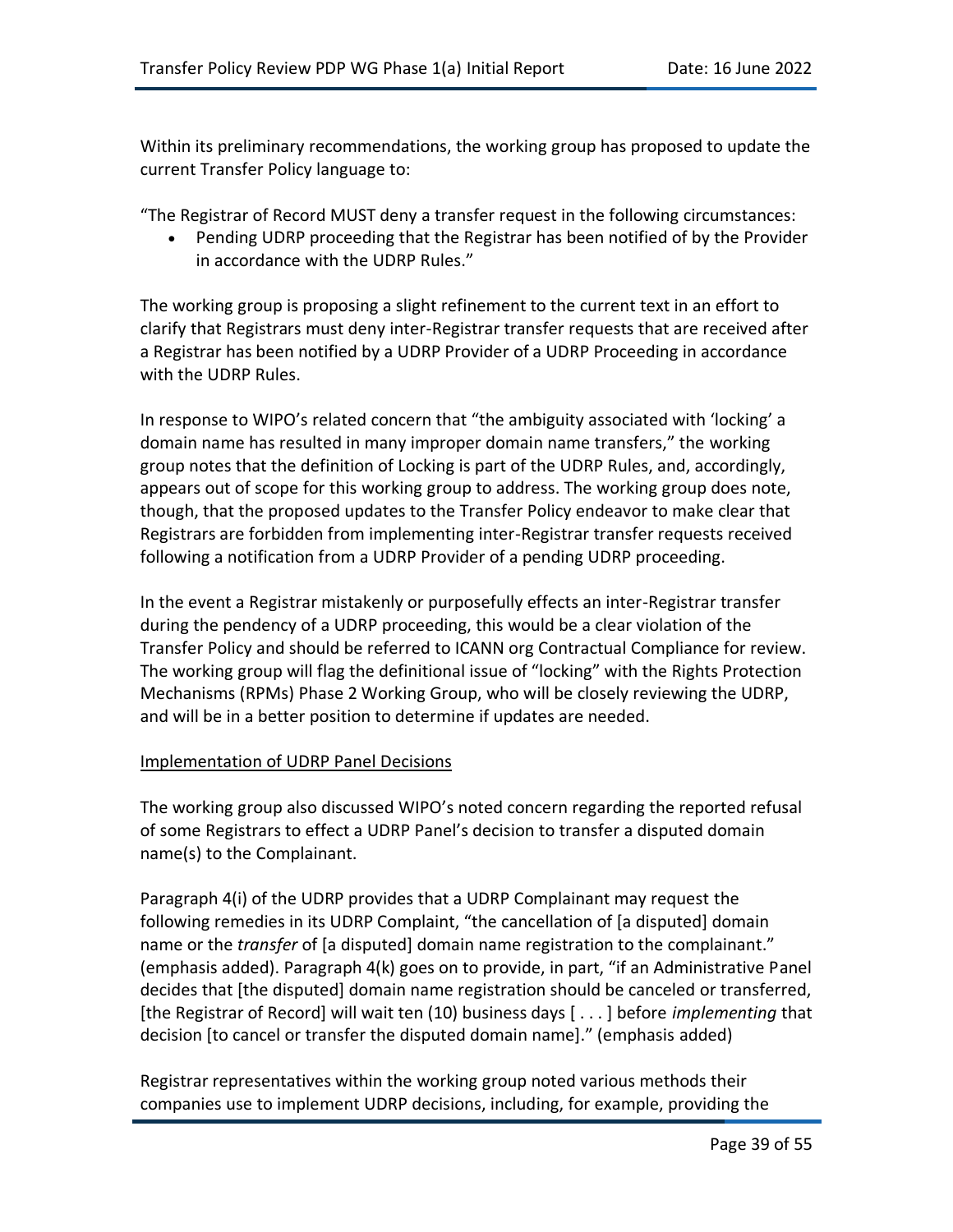AuthInfo Code to the Complainant to effect the inter-Registrar transfer, setting up an account for the Complainant and transferring the name to the new account, et. al. The working group discussed that so long as the Registrar of Record effects the Panel's decision by allowing transfer of the domain name, the Registrar would be in compliance with the UDRP, and the working group was reluctant to recommend specific implementation restrictions.

The working group noted that a Registrar refusal to implement a UDRP Panel's decision to cancel or transfer the disputed domain name to the Complainant, absent official documentation of a court proceeding,<sup>26</sup> would be a violation of the UDRP, and, accordingly, should be referred to ICANN org Contractual Compliance for review. The working group noted that it will refer this reported issue of UDRP decision implementation to the RPMs Phase 2 Working Group, as the working group believed the specific implementation around UDRP decisions to be out of scope for the Transfer Policy.

<sup>26</sup> See UDRP, Paragraph 4(k).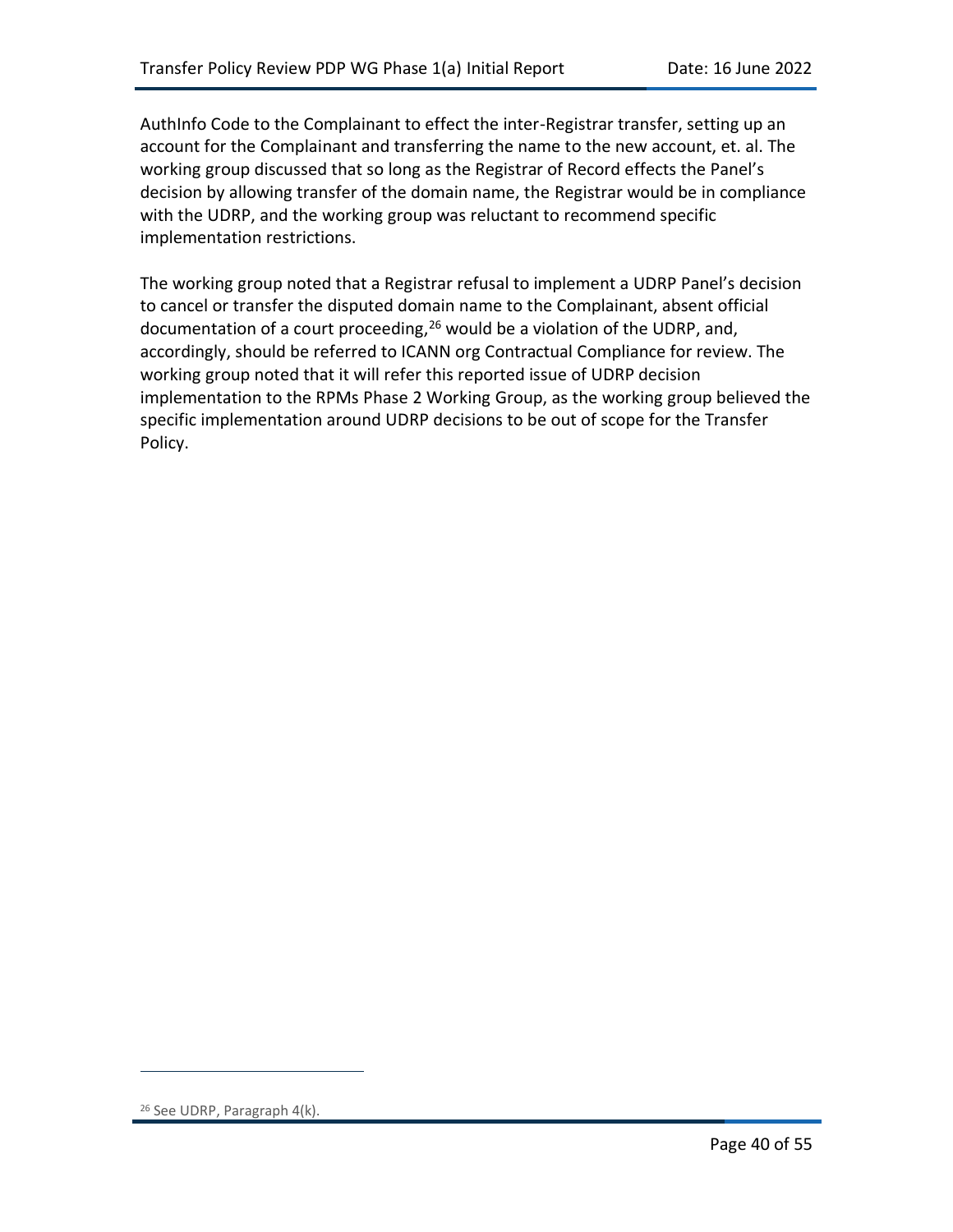## 4 Next Steps

This Initial Report will be posted for Public Comment for 42 days. The working group will review the Public Comments received on this Initial Report and consider whether any changes need to be made to its Phase 1(a) recommendations. The working group will complete Phase 1(b) of its work, including a Phase 1(b) Initial Report followed by a Public Comment period on the Phase 1(b) Initial Report. The working group will finalize all Phase 1 recommendations in a Final Report to be sent to the GNSO Council for review. If adopted by the GNSO Council, the Final Report would then be forwarded to the ICANN Board of Directors for its consideration and, potentially, approval as an ICANN Consensus Policy.

Following a charter review process, Phase 2 of the PDP will commence.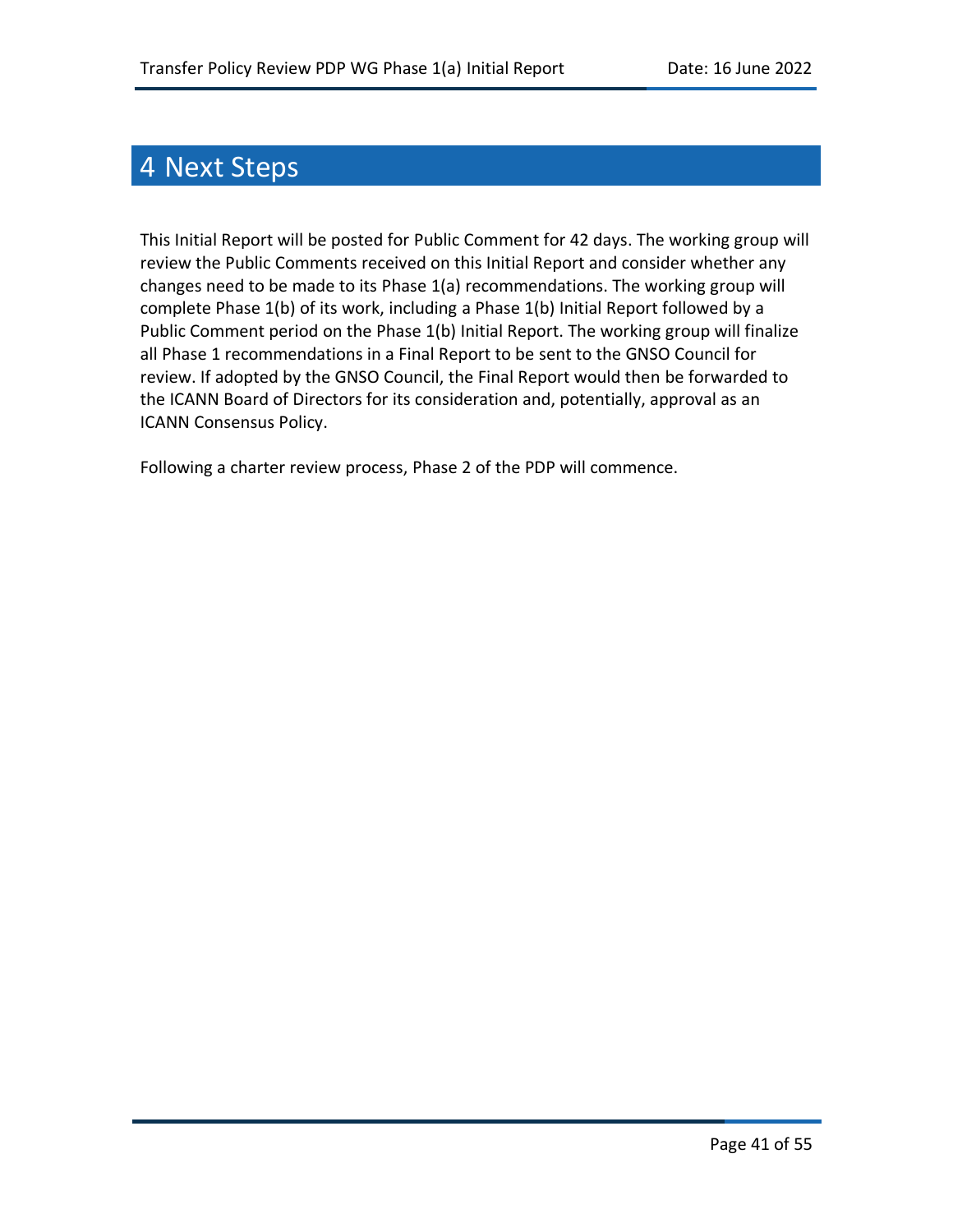## Annex A ‐ Background

The Transfer Policy, formerly referred to as the Inter‐Registrar Transfer Policy (IRTP), is an ICANN consensus policy that went into effect on 12 November 2004. The policy governs the procedure and requirements for registrants to transfer their domain names from one Registrar to another, also referred to as an inter-Registrar transfer. The goal of the Transfer Policy was to provide for enhanced domain name portability, resulting in greater consumer and business choice and enabling registrants to select the Registrar that offers the best services and price for their needs.

On April 22, 2019, ICANN org delivered the [Transfer Policy Status Report](https://www.icann.org/uploads/ckeditor/IRTPPSRRevised_GNSO_Final.pdf) to the GNSO Council. ICANN org delivered the Transfer Policy Status Report pursuant to Recommendation 17 of the Inter-Registrar Transfer Policy (IRTP) Part D PDP Working Group's [Final Report](https://gnso.icann.org/sites/default/files/filefield_46639/irtp-d-final-25sep14-en.pdf), which provides, "[t]he Working Group recommends that contracted parties and ICANN should start to gather data and other relevant information that will help inform a future IRTP review team in its efforts." The Transfer Policy Status Report provided a foundation to review the history and underlying goals of Transfer Policy, the five policy development processes that sought to improve the Transfer Policy, and associated metrics on the Transfer Policy.

During its meeting on September 19, 2019, the GNSO Council agreed to launch a call for volunteers for a Transfer Policy Review Scoping Team, comprised of interested and knowledgeable GNSO members that were tasked with advising the GNSO Council by providing recommendations on the following:

- approach to the review (for example, by initiating a new PDP);
- composition of the review team or PDP working group, and
- scope of the review and future policy work related to the Transfer Policy.

On April 6, 2020, the [Transfer Policy](https://gnso.icann.org/sites/default/files/file/field-file-attach/transfer-policy-review-scoping-team-06apr20-en.pdf) Review Scoping Team delivered its Transfer Policy [Review Scoping Paper](https://gnso.icann.org/sites/default/files/file/field-file-attach/transfer-policy-review-scoping-team-06apr20-en.pdf) to the GNSO Council for its consideration. The Scoping Team recommended that the GNSO Council instruct ICANN org policy support staff to draft an Issue Report, outlining, et.al., the issues described in its Scoping Report. On 23 June 2020, the GNSO Council voted to approve a motion requesting a Preliminary Issue Report, for delivery as expeditiously as possible, on the issues identified in the Transfer Policy Initial Scoping Paper, to assist in determining whether a PDP or series of PDPs should be initiated regarding changes to the Transfer Policy.

The [Final Issue Report](https://gnso.icann.org/sites/default/files/file/field-file-attach/final-issue-report-pdp-transfer-policy-review-12jan21-en.pdf) addressed eight issues associated with the Transfer Policy, seven of which were specifically identified by the Transfer Policy Review Scoping Team:

- a. Gaining & Losing Registrar Form of Authorization ("FOA")
- b. AuthInfo Code Management
- c. Change of Registrant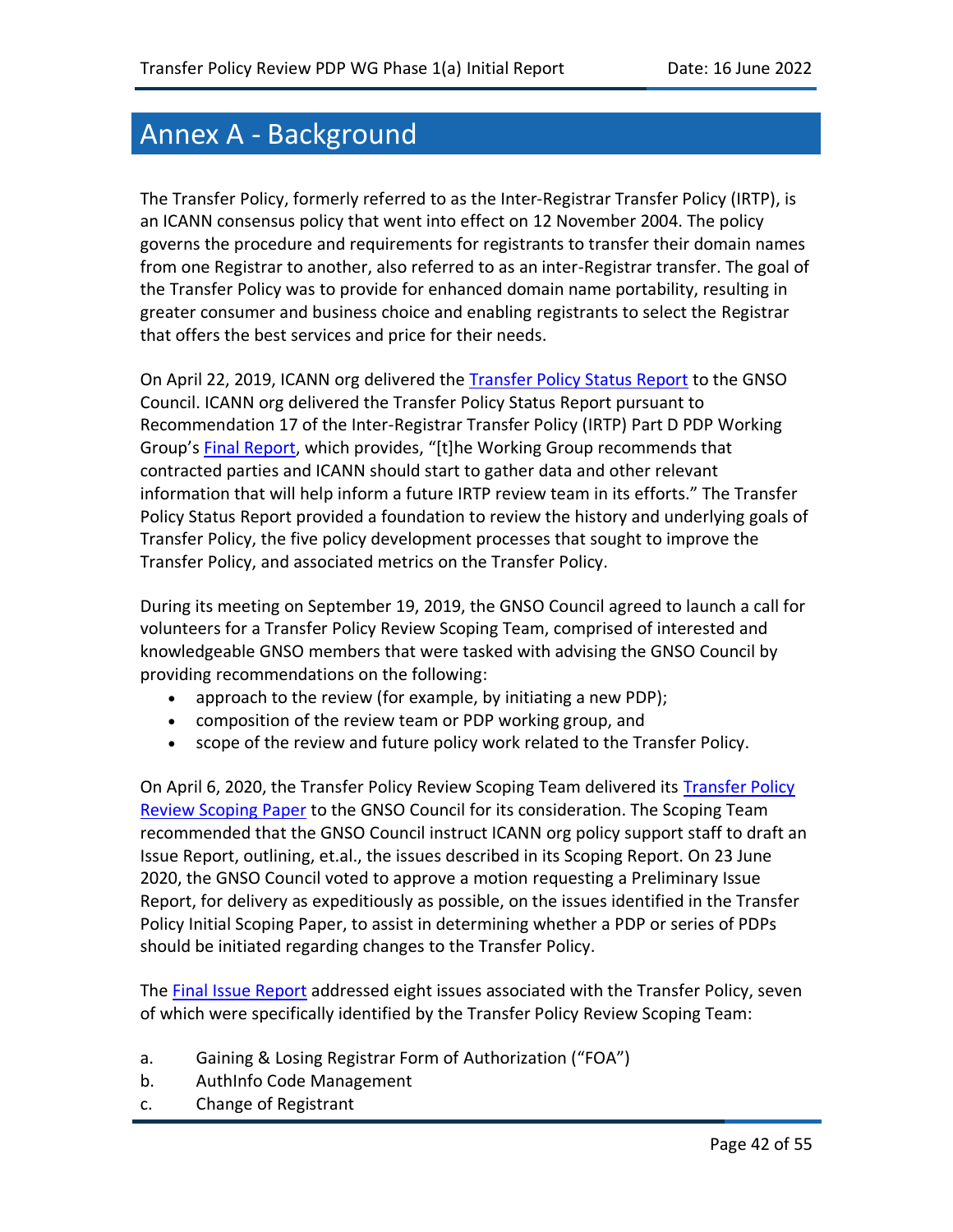- d. Transfer Emergency Action Contact ("TEAC")
- e. Transfer Dispute Resolution Policy ("TDRP")
- f. Reversing/NACKing Transfers
- g. ICANN-Approved Transfers
- h. EPDP Phase 1, Recommendation 27, Wave 1 Report

On 18 February 2021, The GNSO Council passed a [resolution](https://gnso.icann.org/en/council/resolutions/2020-current#202102) to initiate a two-phased PDP to review the Transfer Policy using the approach recommended in the Final Issue Report:

- Phase 1(a): Form of Authorization (including EPDP Phase 1, Recommendation 27, Wave 1 FOA issues) and AuthInfo Codes
- Phase 1(b): Change of Registrant (including EPDP Phase 1, Recommendation 27, Wave 1 Change of Registrant issues)
- Phase 2: Transfer Emergency Action Contact and reversing inter-Registrar transfers, Transfer Dispute Resolution Policy (including EPDP Phase 1, Recommendation 27, Wave 1 TDRP issues), Denying (NACKing) transfers, ICANNapproved transfers

The topic of denying (NACKing) transfers was later moved to Phase 1(a) by [Project](https://gnso.icann.org/en/council/resolutions/2020-current#202112)  [Change Request](https://gnso.icann.org/en/council/resolutions/2020-current#202112) to ensure that the working group could examine all elements of the security model for domain name transfers in a holistic manner as part of its Phase 1 deliberations.

A small group of Councilors reviewed the draft charter included in the Final Issue Report and finalized the document. The charter was [approved](https://gnso.icann.org/en/council/resolutions/2020-current#202103) by Council on 24 March 2021.

The Phase 1(a) working group held its first meeting on 14 May 2021.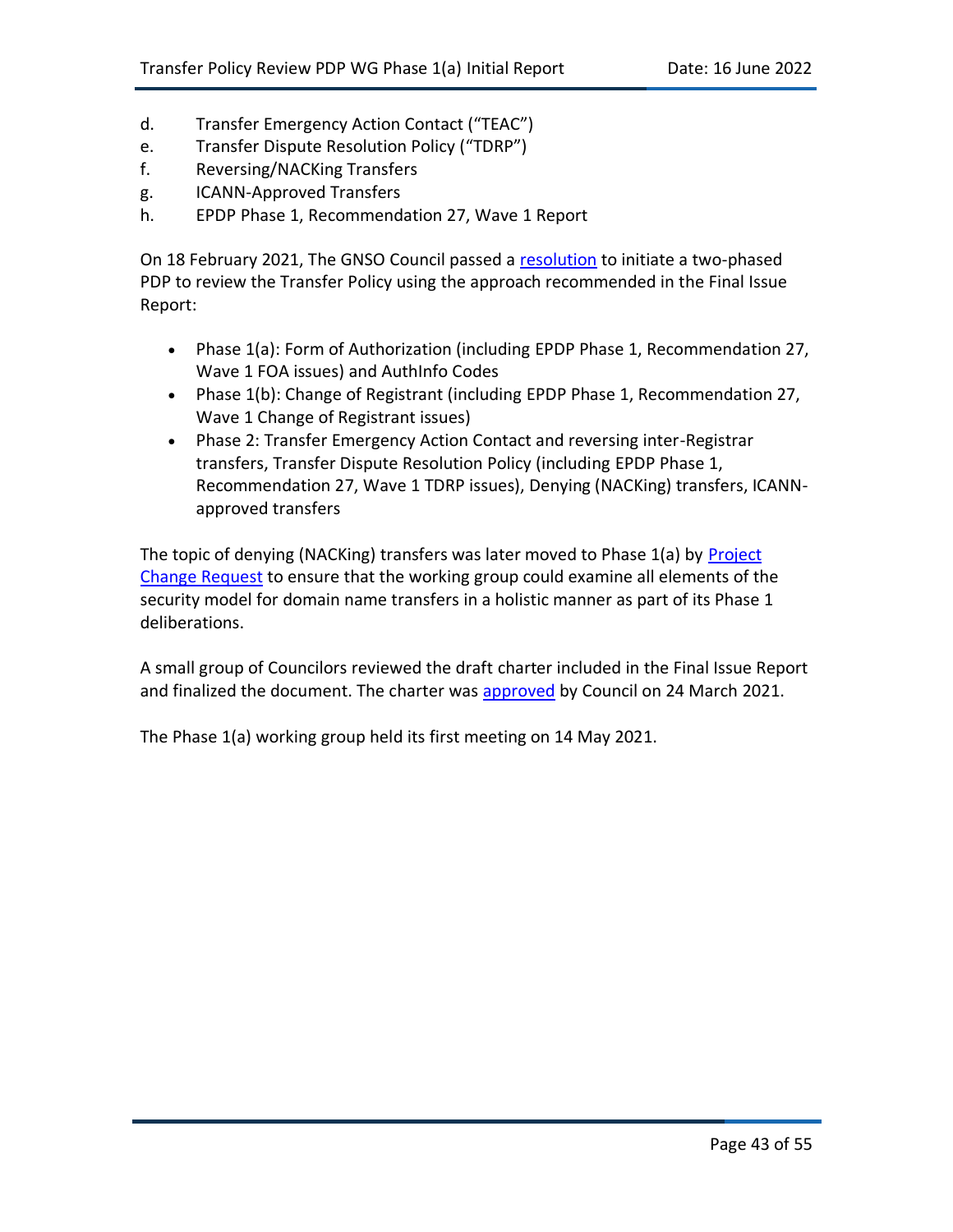## Annex B ‐ Working Group Membership and Attendance

The Working Group held its first meeting in April 2021. Recordings and transcripts of the group's discussions can be found on its [wiki space.](https://community.icann.org/display/TPRPDP/1.+WG+Meetings) It has conducted its work primarily through weekly conference calls, in addition to email exchanges on its mailing list.

As instructed by the GNSO Council, the Working Group prepared a [work plan,](https://community.icann.org/x/MQDQCQ) which it reviewed on a regular basis. The Working Group Chair and the GNSO Council Liaison to the Working Group also provided regular reports to the GNSO Council regarding the status and progress of the group's work. Details of the project schedule, attendance and action items can be found in the monthly project packages.

The Working Group email archives can be found at [https://mm.icann.org/pipermail/gnso-tpr/.](https://mm.icann.org/pipermail/gnso-tpr/)

#### **Plenary Meetings:**

- 50 Plenary calls (w/ 4 cancelled) for 68.5 call hours for a total of 1506.0 person hours
- 81.4% total participation rate

#### **Small Team Meetings:**

- 8 Small team calls for 8.0 call hours for a total of 78.0 person hours
- 100.0% total participation rate

#### **Leadership Meetings:**

• 49 Leadership calls (w/6 cancelled) for 23.0 call hours for a total of 212.0 person hours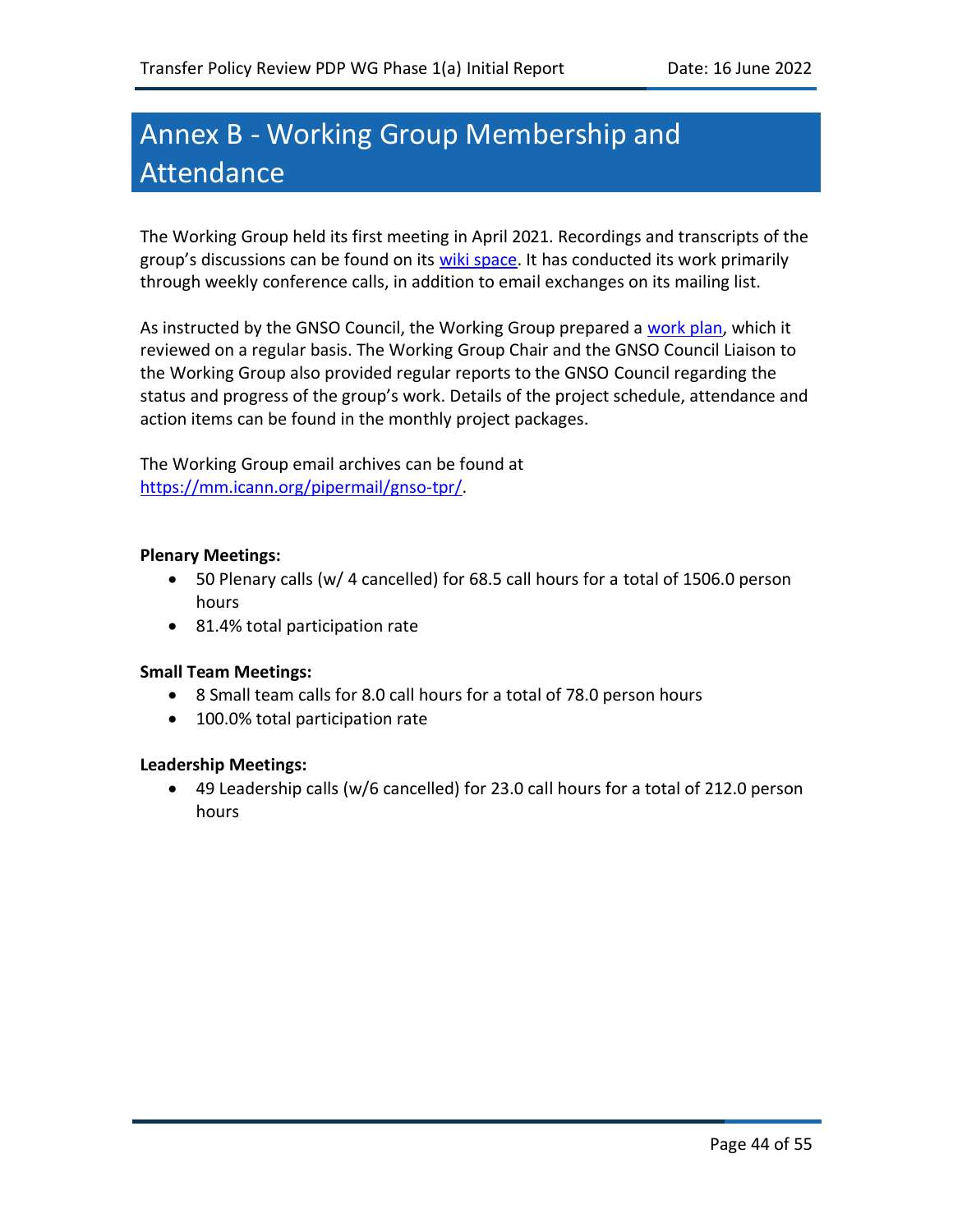

#### **Working Group Activity Metrics:**





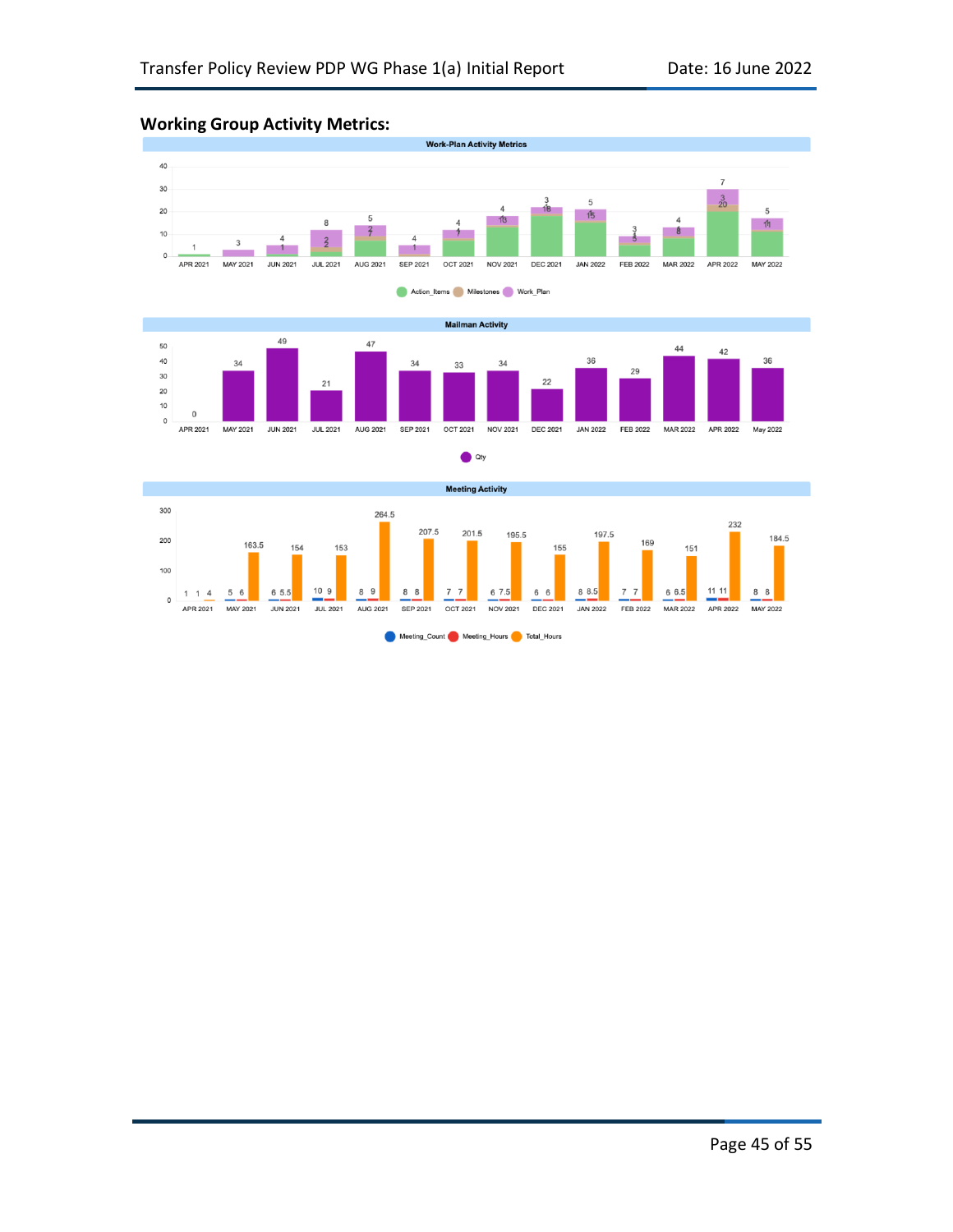### The Members of the Working Group are:

| <b>Represented Group</b>                                                          | SOI        | <b>Start Date</b> | <b>Depart</b><br><b>Date</b> | <b>Attended %</b> | <b>Role</b> |
|-----------------------------------------------------------------------------------|------------|-------------------|------------------------------|-------------------|-------------|
| <b>At-Large Advisory Committee</b><br>(ALAC)                                      |            |                   |                              | 73.9%             |             |
| Nanghaka Daniel Khauka                                                            | SOI        | 5/4/2021          |                              | 69.6%             |             |
| Steinar Grøtterød                                                                 | SOI        | 5/5/2021          |                              | 78.3%             |             |
| <b>Commercial Business Users Constituency (BC)</b>                                |            |                   |                              | 91.3%             |             |
| Zak Muscovitch                                                                    | SOI        | 4/23/2021         |                              | 91.3%             |             |
| <b>GNSO Council</b>                                                               |            |                   |                              | 86.4%             |             |
| <b>Gregory DiBiase</b>                                                            | SOI        | 6/4/2021          |                              | 71.4%             | Liaison     |
| <b>Roger Carney</b>                                                               | SOI        | 4/23/2021         |                              | 100.0%            | Chair       |
| Independent                                                                       |            |                   |                              | 23.9%             |             |
| <b>Steve Crocker</b>                                                              | SOI        | 4/26/2021         |                              | 23.9%             |             |
| <b>Intellectual Property Constituency (IPC)</b>                                   |            |                   |                              | 32.6%             |             |
| Mike Rodenbaugh                                                                   | SOI        | 4/21/2021         |                              | 47.8%             |             |
| Salvador Camacho Hernandez                                                        | SOI        | 4/26/2021         |                              | 17.4%             |             |
| <b>Internet Service Providers and Connectivity Providers Constituency (ISPCP)</b> |            |                   |                              | 84.8%             |             |
| John Woodworth                                                                    | SOI        | 4/14/2021         |                              | 84.8%             |             |
| Non-Commercial Stakeholder Group (NCSG)                                           |            |                   |                              | 53.5%             |             |
| Farzaneh Badiei                                                                   | SOI        | 6/1/2021          |                              | 37.2%             |             |
| Wisdom Donkor                                                                     | SOI        | 6/1/2021          |                              | 69.8%             |             |
| <b>Registrar Stakeholder Group (RrSG)</b>                                         |            |                   |                              | 88.7%             |             |
| Antonia Nan Chu                                                                   | SOI        | 5/6/2021          |                              | 97.8%             |             |
| <b>Catherine Merdinger</b>                                                        | SOI        | 4/27/2021         |                              | 80.4%             |             |
| Crystal Ondo                                                                      | SOI        | 4/23/2021         |                              | 76.1%             |             |
| Eric Rokobauer                                                                    | SOI        | 4/26/2021         |                              | 95.6%             |             |
| Keiron Tobin                                                                      | SOI        | 6/7/2021          |                              | 90.5%             |             |
| Owen Smigelski                                                                    | SOI        | 4/27/2021         |                              | 87.0%             |             |
| Prudence Malinki                                                                  | SOI        | 4/27/2021         |                              | 97.8%             |             |
| <b>Richard Merdinger</b>                                                          | SOI        | 5/5/2021          | 6/7/2021                     | 100.0%            |             |
| Sarah Wyld                                                                        | <u>SOI</u> | 4/23/2021         |                              | 87.0%             |             |
| Theo Geurts                                                                       | SOI        | 4/23/2021         |                              | 89.1%             |             |
| Thomas Keller                                                                     | SOI        | 4/26/2021         | 9/27/2021                    | 56.3%             |             |
| Volker Greimann                                                                   | SOI        | 4/24/2021         |                              | 97.4%             |             |
| <b>Registry Stakeholder Group (RySG)</b>                                          |            |                   |                              | 82.1%             |             |
| James Galvin                                                                      | SOI        | 4/27/2021         |                              | 80.4%             |             |
| <b>Richard Wilhelm</b>                                                            | SOI        | 3/4/2022          |                              | 90.0%             |             |
| <b>Totals:</b>                                                                    |            |                   |                              | 75.8%             |             |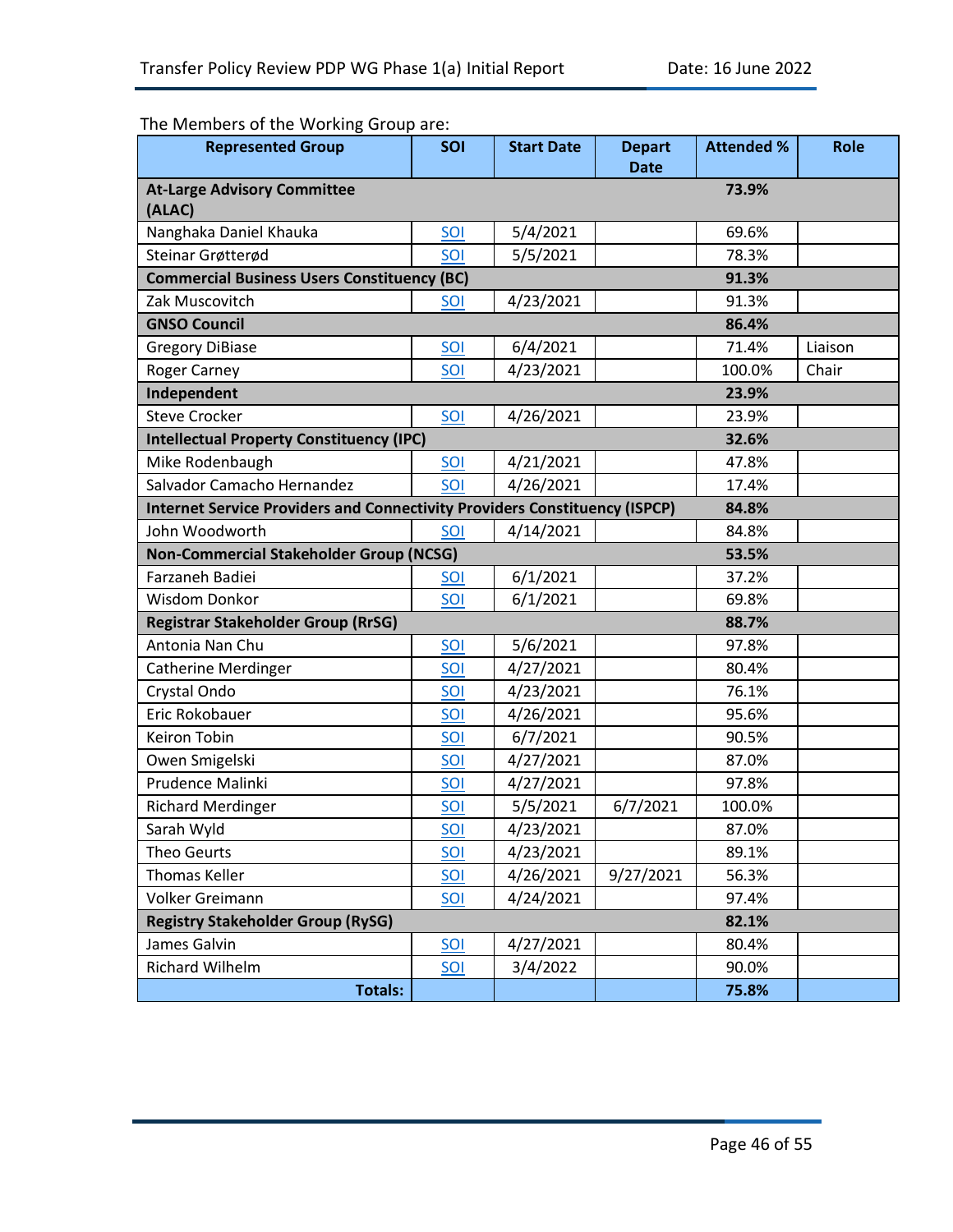The Alternates of the Working Group are:

|                                                    |            |                   | <b>Depart</b> |                   |      |
|----------------------------------------------------|------------|-------------------|---------------|-------------------|------|
| <b>Represented Group</b>                           | <b>SOI</b> | <b>Start Date</b> | <b>Date</b>   | <b>Attended %</b> | Role |
| <b>At-Large Advisory Committee</b>                 |            |                   |               |                   |      |
| (ALAC)                                             |            |                   |               | 90.7%             |      |
| Lutz Donnerhacke                                   | SOI        | 5/8/2021          |               | 89.7%             |      |
| Raymond Mamattah                                   | SOI        | 5/4/2021          |               | 92.0%             |      |
| <b>Commercial Business Users Constituency (BC)</b> |            |                   |               | 100.0%            |      |
| Arinola Akinyemi                                   | SOI        | 8/12/2021         |               | 100.0%            |      |
| Non-Commercial Stakeholder Group (NCSG)            |            |                   |               | 71.4%             |      |
| Akinremi Peter Taiwo                               | <b>SOI</b> | 6/2/2021          |               | 71.4%             |      |
| <b>Registrar Stakeholder Group (RrSG)</b>          |            |                   |               | 97.1%             |      |
| Andrew Reberry                                     |            |                   |               | 0.0%              |      |
| Arnaud Wittersheim                                 | SOI        | 5/5/2021          |               | 96.7%             |      |
| <b>Essie Musailov</b>                              | SOI        | 4/23/2021         |               | 100.0%            |      |
| Jacques Blanc                                      | SOI        | 4/29/2021         |               | 66.7%             |      |
| Jody Kolker                                        | SOI        | 5/7/2021          |               | 100.0%            |      |
| <b>Jothan Frakes</b>                               | SOI        | 4/23/2021         |               | 100.0%            |      |
| Min Feng                                           | SOI        | 4/26/2021         |               | 50.0%             |      |
| Pam Little                                         | SOI        | 4/26/2021         |               | 50.0%             |      |
| <b>Richard Brown</b>                               | SOI        | 4/26/2021         |               | 100.0%            |      |
| <b>Registry Stakeholder Group (RySG)</b>           |            |                   | 97.0%         |                   |      |
| <b>Beth Bacon</b>                                  | $SOL$      | 5/4/2021          |               | 97.0%             |      |
| <b>Totals:</b>                                     |            |                   |               | 95.8%             |      |

There are a total of 33 Observers to the Working group.

ICANN org Policy Staff Support for the Working Group:

|                                                                      |            |                   | <b>Depart</b> |                   |      |
|----------------------------------------------------------------------|------------|-------------------|---------------|-------------------|------|
| <b>Represented Group</b>                                             | <b>SOI</b> | <b>Start Date</b> | <b>Date</b>   | <b>Attended %</b> | Role |
| <b>Internet Corporation for Assigned Names &amp; Numbers (ICANN)</b> |            |                   |               |                   |      |
| Berry Cobb                                                           |            |                   |               |                   |      |
| Caitlin Tubergen                                                     |            |                   |               |                   |      |
| Devan Reed                                                           |            |                   |               |                   |      |
| <b>Emily Barabas</b>                                                 |            |                   |               |                   |      |
| Holida Yanik                                                         |            |                   |               |                   |      |
| <b>Isabelle Colas</b>                                                |            |                   |               |                   |      |
| Julie Bisland                                                        |            |                   |               |                   |      |
| Julie Hedlund                                                        |            |                   |               |                   |      |
| Michelle DeSmyter                                                    |            |                   |               |                   |      |
| Nathalie Peregrine                                                   |            |                   |               |                   |      |
| <b>Terri Agnew</b>                                                   |            |                   |               |                   |      |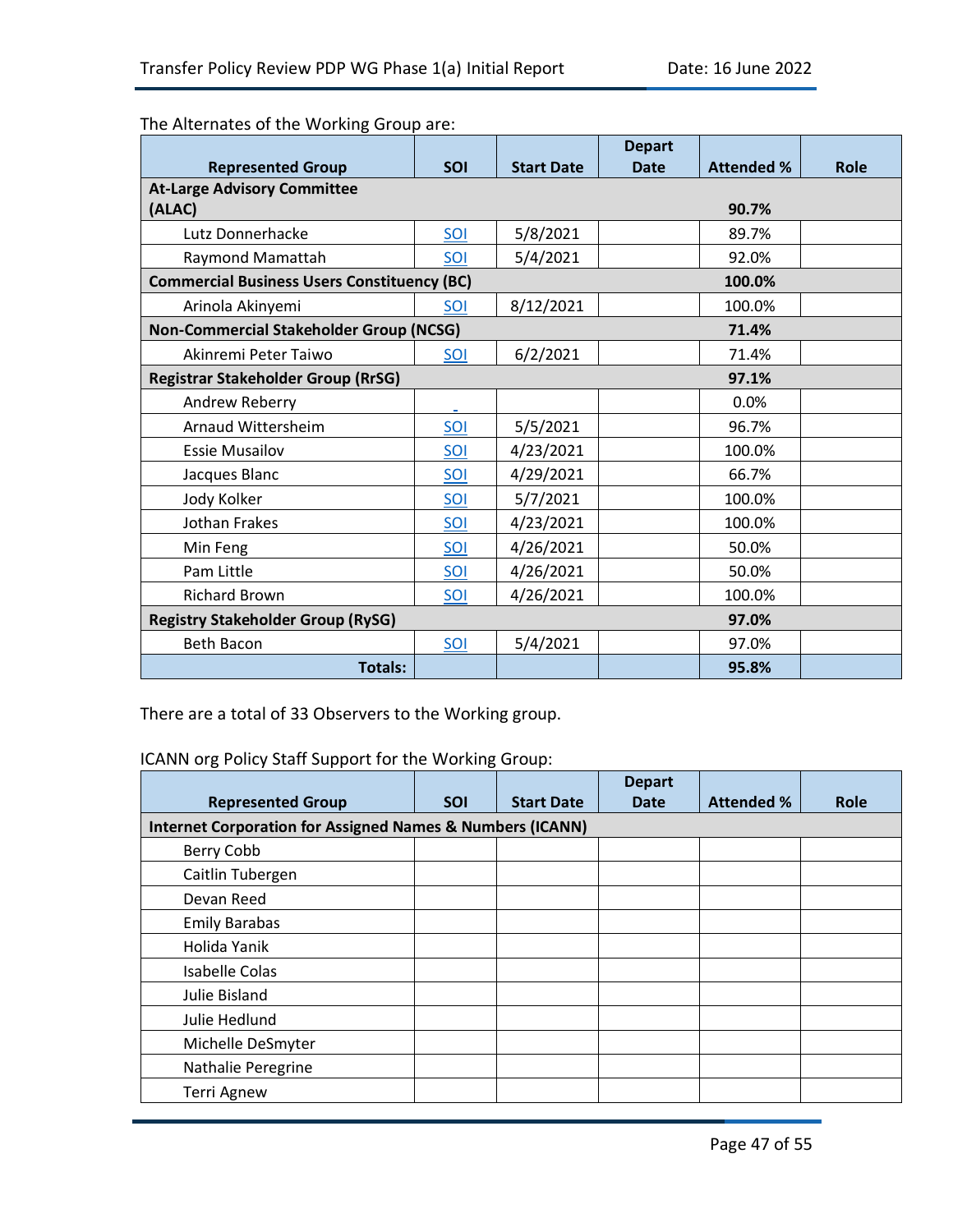## Annex C ‐ Community Input

## 4.1 Request for Input

According to the GNSO's PDP Manual, a PDP working group should formally solicit statements from each GNSO Stakeholder Group and Constituency at an early stage of its deliberations. A PDP working group is also encouraged to seek the opinion of other ICANN Supporting Organizations and Advisory Committees who may have expertise, experience or an interest in the issue. As a result, the working group reached out to all ICANN Supporting Organizations and Advisory Committees as well as GNSO Stakeholder Groups and Constituencies with a request for input at the start of its deliberations. In response, statements were received from:

- The GNSO Business Constituency (BC)
- The Registries Stakeholder Group (RySG)
- The At-Large Advisory Committee (ALAC)
- The Security and Stability Advisory Committee (SSAC)

The full statements can be found on the working group wiki here: [https://community.icann.org/x/tIT8CQ.](https://community.icann.org/display/TPRPDP/Community+Input)

## 4.2 Review of Input Received

All of the statements received were added to the to the relevant working documents and considered by the working group in the context of deliberations on each topic.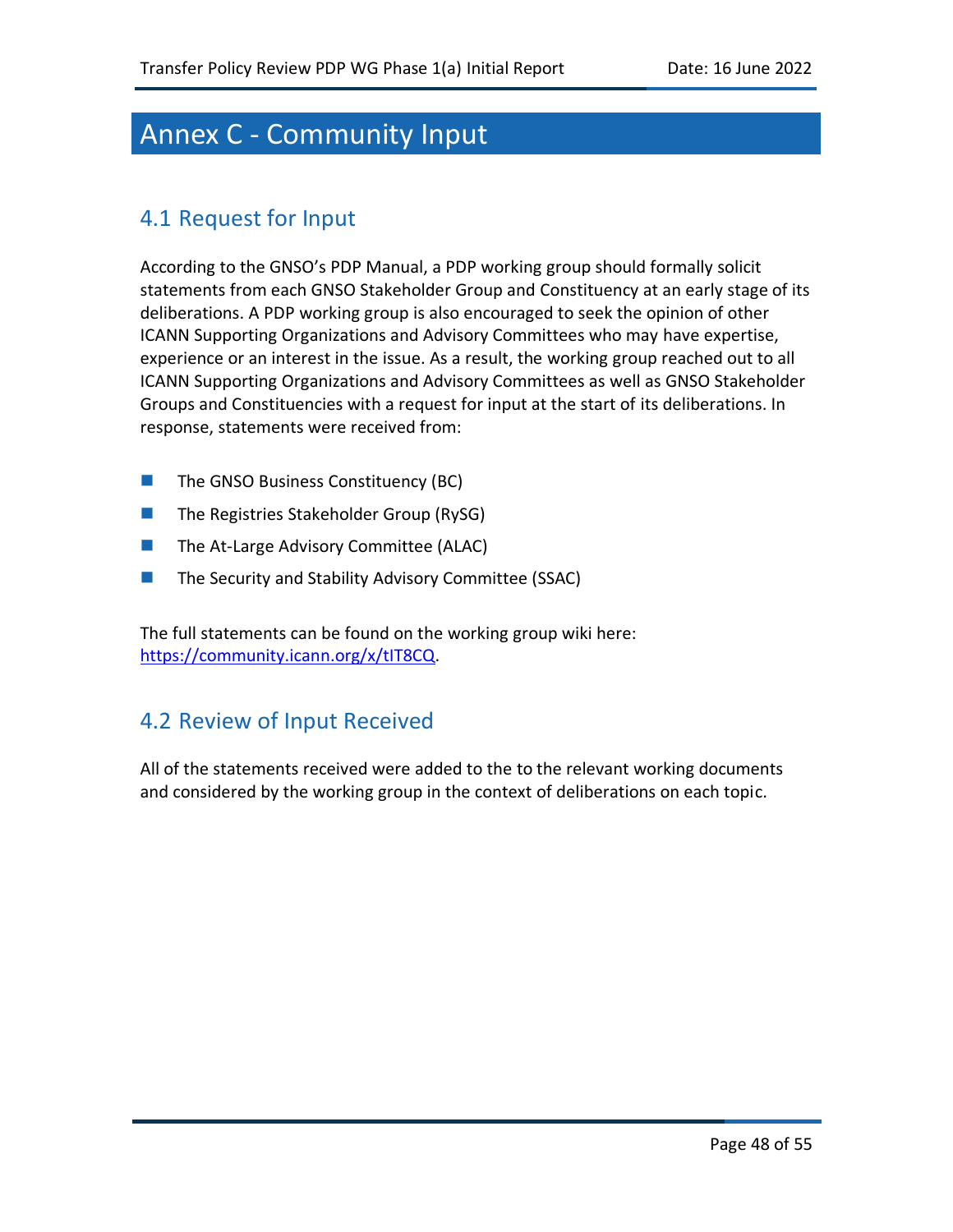## Annex D - EPDP Phase 1, Recommendation 27, Wave 1 Analysis

For context on this analysis, please see pages 52-56 of the [Final Issue Report.](https://gnso.icann.org/sites/default/files/file/field-file-attach/final-issue-report-pdp-transfer-policy-review-12jan21-en.pdf)

| Wave 1 Analysis Key Points                                                                                                                                                                                                                                                                                                                                                                                                                                                                                                                                                                                                                                                                   | <b>TPR Working Group Response</b>                                                                                                                                                                                                                                                                                                                                                                                                                                                 |
|----------------------------------------------------------------------------------------------------------------------------------------------------------------------------------------------------------------------------------------------------------------------------------------------------------------------------------------------------------------------------------------------------------------------------------------------------------------------------------------------------------------------------------------------------------------------------------------------------------------------------------------------------------------------------------------------|-----------------------------------------------------------------------------------------------------------------------------------------------------------------------------------------------------------------------------------------------------------------------------------------------------------------------------------------------------------------------------------------------------------------------------------------------------------------------------------|
| Transfer Policy section I.A.1.1 provides that either the Registrant<br>1.<br>or the Administrative Contact can approve or deny a transfer<br>request. (emphasis added) Under the Registration Data Policy,<br>Administrative Contact data is no longer collected by the<br>registrar. Accordingly, the registrant would be the only<br>authorized transfer contact.                                                                                                                                                                                                                                                                                                                          | In its current set of preliminary recommendations, the TPR Working<br>Group does not include the Administrative Contact as an entity that<br>can approve an inter-Registrar transfer; instead, the preliminary<br>recommendations only refer to the Registered Name Holder, or, in<br>some instances, the "Registered Name Holder or their designated<br>representative."                                                                                                         |
|                                                                                                                                                                                                                                                                                                                                                                                                                                                                                                                                                                                                                                                                                              | In light of the obsolescence of the Administrative Contact under the<br>EPDP Phase 1 recommendations, any reference to an "Administrative<br>Contact" or "Transfer Contact" within the Transfer Policy MUST be<br>eliminated and replaced with "Registered Name Holder" unless<br>specifically indicated, per Preliminary Recommendation 15. For<br>example, Preliminary Recommendation 6, et. al., refers to the<br>"Registered Name Holder or their designated representative". |
| 2.<br>Transfer Policy section I.A 2.1, Gaining Registrar Requirements,<br>relies on the specification of transfer authorities in section 1.1,<br>defining either the Registrant and Administrative Contact as a<br>"Transfer Contact." Given that Administrative Contact data is no<br>longer collected by the registrar, there may not be a need for<br>"transfer contact" terminology, but such references can be<br>replaced by "registrant" as the registrant is the only valid<br>transfer authority. "Transfer Contact" terminology is referenced<br>in part I (A) of the policy in sections 2.1, 2.1.1, 2.1.2, 2.1.2.1,<br>2.1.3.1(b), 2.1.3.3, 2.2.1, 3.2, 3.3, 3.6, 3.7.4, and 4.1. | As noted above in Key Point 1, the preliminary recommendations<br>currently refer to the "Registered Name Holder" instead of the<br>"Transfer Contact", noting that the Registered Name Holder is the<br>now the valid transfer authority, rather than the "Transfer Contact" or<br>"Administrative Contact".                                                                                                                                                                     |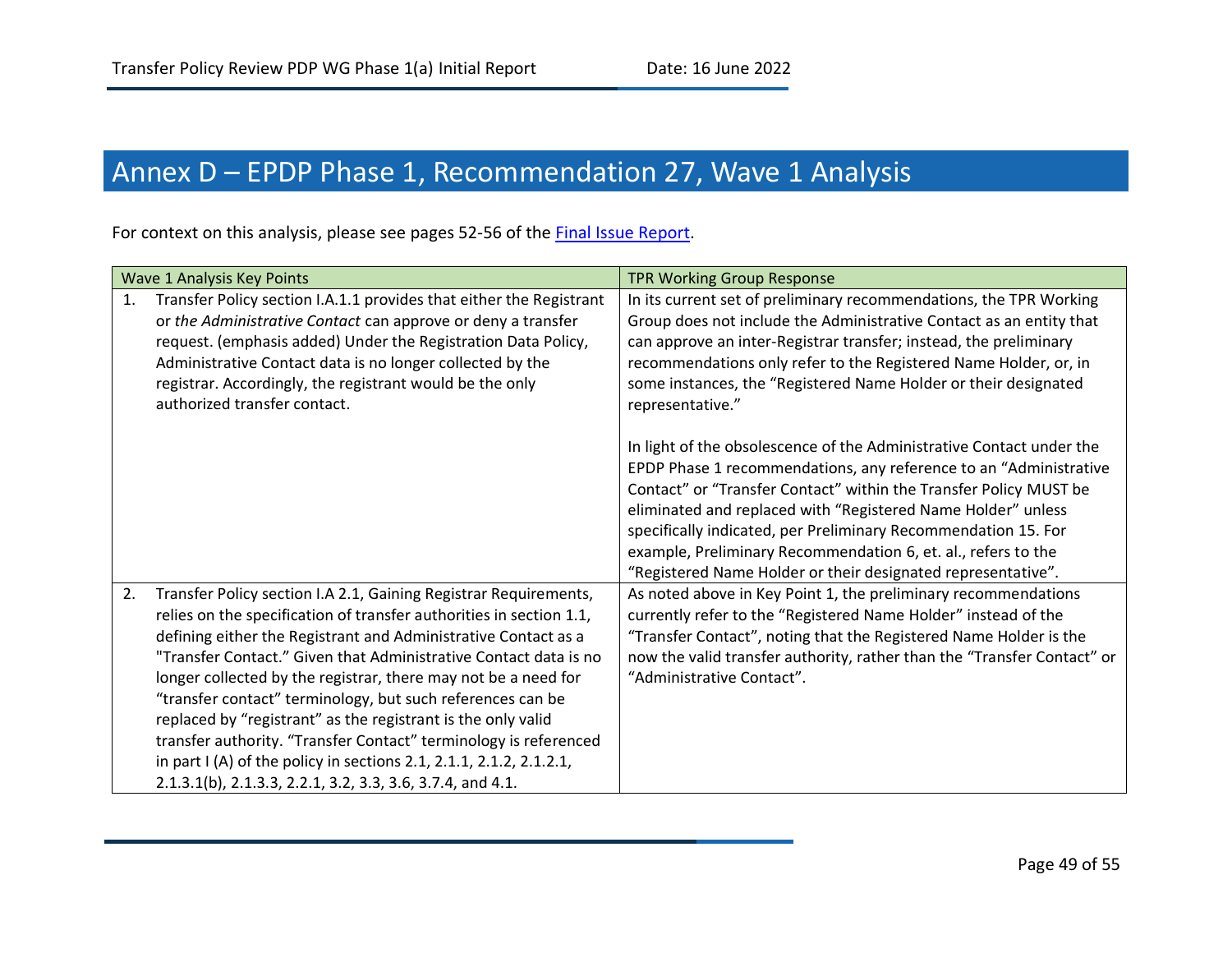| 3. | Transfer Policy section I.A.3 enumerates the reasons a registrar                                                                      | The working group is recommending that the reference to               |
|----|---------------------------------------------------------------------------------------------------------------------------------------|-----------------------------------------------------------------------|
|    | of record may deny a transfer. These include section 3.7.2,                                                                           | Administrative Contact in Section I.A.3.7.2 must be removed due to    |
|    | "reasonable dispute over the identity of the Registered Name                                                                          | the EPDP recommendation for elimination of the Administrative         |
|    | Holder or Administrative Contact." The Administrative Contact                                                                         | Contact. See also TPR Preliminary Recommendation 15.                  |
|    | reference may be eliminated as the Administrative Contact data                                                                        |                                                                       |
|    | is no longer collected by the registrar. Section I.A.3 also                                                                           |                                                                       |
|    | enumerates the reasons a registrar of record may not use to                                                                           |                                                                       |
|    | deny a transfer request. These include section 3.9.2, "no                                                                             |                                                                       |
|    | response from the Registered Name Holder or Administrative                                                                            |                                                                       |
|    | Contact." The Administrative Contact reference may be                                                                                 |                                                                       |
|    | eliminated as the Administrative Contact data is no longer                                                                            |                                                                       |
|    | collected by the registrar.                                                                                                           |                                                                       |
| 4. | Transfer Policy section I.A.4.6.5 provides that both registrars will                                                                  | Defer further discussion to Phase 2 of the PDP.                       |
|    | retain correspondence in written or electronic form of any                                                                            |                                                                       |
|    | Transfer Emergency Action Contact (TEAC) communication and                                                                            |                                                                       |
|    | responses, and share copies of this documentation with ICANN                                                                          |                                                                       |
|    | and the registry operator upon request. This requirement does                                                                         |                                                                       |
|    | not appear to be affected by the new Registration Data Policy,                                                                        |                                                                       |
|    | which provides for retention of data elements for a period of 18                                                                      |                                                                       |
|    | months following the life of the registration.                                                                                        |                                                                       |
| 5. | Transfer Policy section I.A.5.6 provides that the "AuthInfo" codes                                                                    | In its preliminary recommendations, the working group is              |
|    | must be used solely to identify a Registered Name Holder,                                                                             | recommending eliminating the requirement that the Gaining Registrar   |
|    | whereas the Forms of Authorization (FOAs) still need to be used                                                                       | send a Gaining Form of Authorization.                                 |
|    | for authorization or confirmation of a transfer request, as                                                                           |                                                                       |
|    | described in Sections I.A.2, I.A.3, and I.A.4 of the policy. Where                                                                    | For further rationale on the proposed elimination of the Gaining FOA, |
|    | registrant contact data is not published, and absent an available<br>mechanism for the Gaining Registrar to obtain such contact data, | please see the working group's response to charter question a1.       |
|    | it is not feasible for a Gaining Registrar to send an FOA to the                                                                      | With respect to the Losing FOA, the working group is recommending     |
|    | registrant contact data associated with an existing registration,                                                                     | to replace the requirement for the Losing FOA (see Preliminary        |
|    | as required by the policy. However, the requirement for the                                                                           | Recommendation 2). Instead, the working group is recommending to      |
|    | Registrar of Record to send an FOA confirming a transfer request                                                                      | introduce two new required notifications to be sent from the Losing   |
|    |                                                                                                                                       | Registrar to the Registered Name Holder, namely (i) a notification of |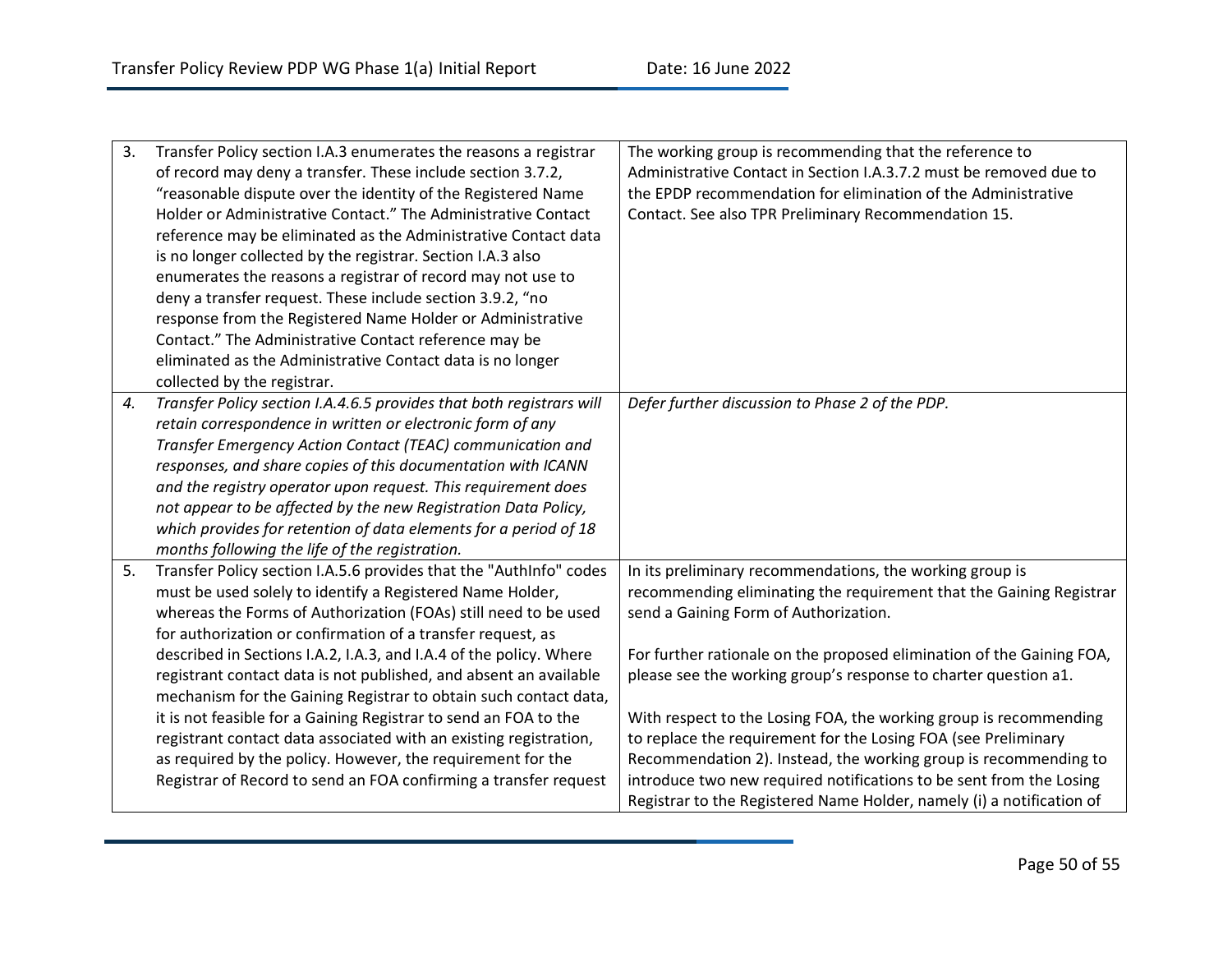|    | (covered in section I.A.3) is still achievable as the registrar does    | provision of the Transfer Authorization Code (TAC), formerly referred  |
|----|-------------------------------------------------------------------------|------------------------------------------------------------------------|
|    | not need to rely on publicly available data.                            | to as the Auth-Info Code (see Preliminary Recommendation 3), and (ii)  |
|    |                                                                         | and a notification of inter-Registrar transfer request completion      |
|    |                                                                         | (Preliminary Recommendation 4).                                        |
| 6. | Transfer Policy section II.B.1, Availability of Change of Registrant,   | Defer discussion to Phase 1(b) of the PDP.                             |
|    | provides that "Registrants must be permitted to update their            |                                                                        |
|    | registration/Whois data and transfer their registration rights to       |                                                                        |
|    | other registrants freely." This language may be updated to clarify      |                                                                        |
|    | what updating registration data means, i.e., whether                    |                                                                        |
|    | requirements differ according to whether a change of registrant         |                                                                        |
|    | changes anything that is displayed.                                     |                                                                        |
| 7. | Transfer Policy section II.B.1.1.4 references the Administrative        | Defer discussion to Phase 1(b) of the PDP.                             |
|    | Contact. The context of this provision is to define a change of         |                                                                        |
|    | registrant as a material change to certain fields, including            |                                                                        |
|    | "Administrative Contact email address, if there is no Prior             |                                                                        |
|    | Registrant email address." This section may no longer be                |                                                                        |
|    | necessary, as, under the new Registration Data Policy,                  |                                                                        |
|    | Administrative Contact data is no longer collected by the               |                                                                        |
|    | registrar.                                                              |                                                                        |
| 8. | The Transfer Policy contains references to Whois in sections            | For terminology consistency, the working group is recommending         |
|    | I.A.1.1, I.A.2.1.2, I.A.2.2.1, I.A.3.6, I.A.3.7.5, I.B.1, and the Notes | replacing current references to Whois to RDDS throughout the           |
|    | section titled "Secure Mechanism." If updates are considered to         | Transfer Policy for any references to Whois that remain. (Please see   |
|    | this policy as a result of GNSO policy work, it may be beneficial to    | response to Key Item 9 below for more detail and Preliminary           |
|    | consider replacing these references with RDDS. (The Temporary           | Recommendation 14.)                                                    |
|    | Specification, Appendix G, Section 2.2.4, on Supplemental               |                                                                        |
|    | Procedures to the Transfer Policy, provides that the term               | Discussions related to Section II of the policy (Change of Registrant) |
|    | "Whois" SHALL have the same meaning as "RDDS." This is carried          | will be deferred to Phase 1(b) of the PDP.                             |
|    | over in the EPDP Phase 1 recommendation 24) Transfer Policy             |                                                                        |
|    | section II.C.1.4 provides that a registrar must obtain confirmation     |                                                                        |
|    | of a Change of Registrant request from the Prior Registrant, or         |                                                                        |
|    | the Designated Agent of such, using a secure mechanism to               |                                                                        |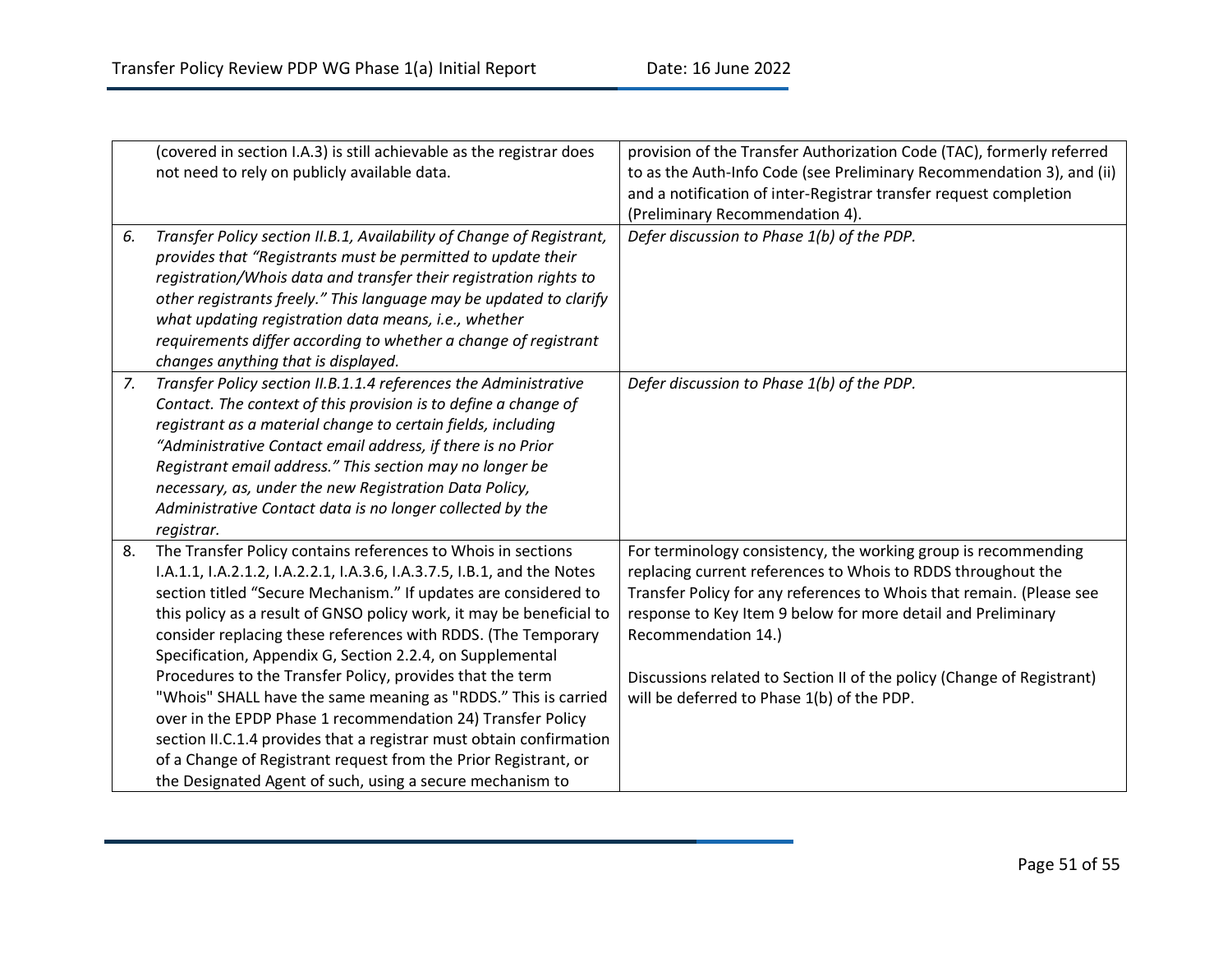|    | confirm that the Prior Registrant and/or their respective<br>Designated Agents have explicitly consented to the Change of<br>Registrant. The footnote to this section notes that "The registrar<br>may use additional contact information on file when obtaining<br>confirmation from the Prior Registrant and is not limited to the<br>publicly accessible Whois." If changes are considered to this<br>policy as a result of GNSO policy work, it may be beneficial to<br>consider updating this footnote to eliminate the reference to<br>Whois. |                                                                                                                                                                                                               |
|----|-----------------------------------------------------------------------------------------------------------------------------------------------------------------------------------------------------------------------------------------------------------------------------------------------------------------------------------------------------------------------------------------------------------------------------------------------------------------------------------------------------------------------------------------------------|---------------------------------------------------------------------------------------------------------------------------------------------------------------------------------------------------------------|
| 9. | The EPDP Team's Phase 1 Recommendation 24 recommends that<br>the following requirements apply to the Transfer Policy until<br>superseded by recommendations from the Transfer Policy review<br>being undertaken by the GNSO Council:                                                                                                                                                                                                                                                                                                                | In its preliminary recommendations, the working group is<br>recommending eliminating the requirement that the Gaining Registrar<br>send a Gaining Form of Authorization (Preliminary Recommendation<br>$1$ ). |
|    | (a) Until such time when the RDAP service (or other secure<br>methods for transferring data) is required by ICANN to be<br>offered, if the Gaining Registrar is unable to gain access to then-<br>current Registration Data for a domain name subject of a<br>transfer, the related requirements in the Transfer Policy will be<br>superseded by the below provisions:                                                                                                                                                                              | In Preliminary Recommendation 14, the working group is<br>recommending the terminology changes from EPDP Phase 1,<br>Recommendation #24. Specifically:<br>(b) As used in the Transfer Policy:                 |
|    | (a1) The Gaining Registrar is not REQUIRED to obtain a Form of<br>Authorization from the Transfer Contact.                                                                                                                                                                                                                                                                                                                                                                                                                                          | (b1) The term "Whois data" SHALL have the same meaning as<br>"Registration Data".                                                                                                                             |
|    | (a2) The Registrant MUST independently re-enter Registration<br>Data with the Gaining Registrar. In such instance, the Gaining<br>Registrar is not REQUIRED to follow the Change of Registrant                                                                                                                                                                                                                                                                                                                                                      | (b2) The term "Whois details" SHALL have the same meaning as<br>"Registration Data".                                                                                                                          |
|    | Process as provided in Section II.C. of the Transfer Policy.<br>(b) As used in the Transfer Policy:                                                                                                                                                                                                                                                                                                                                                                                                                                                 | (b3) The term "Publicly accessible Whois" SHALL have the same<br>meaning as "RDDS".                                                                                                                           |
|    |                                                                                                                                                                                                                                                                                                                                                                                                                                                                                                                                                     |                                                                                                                                                                                                               |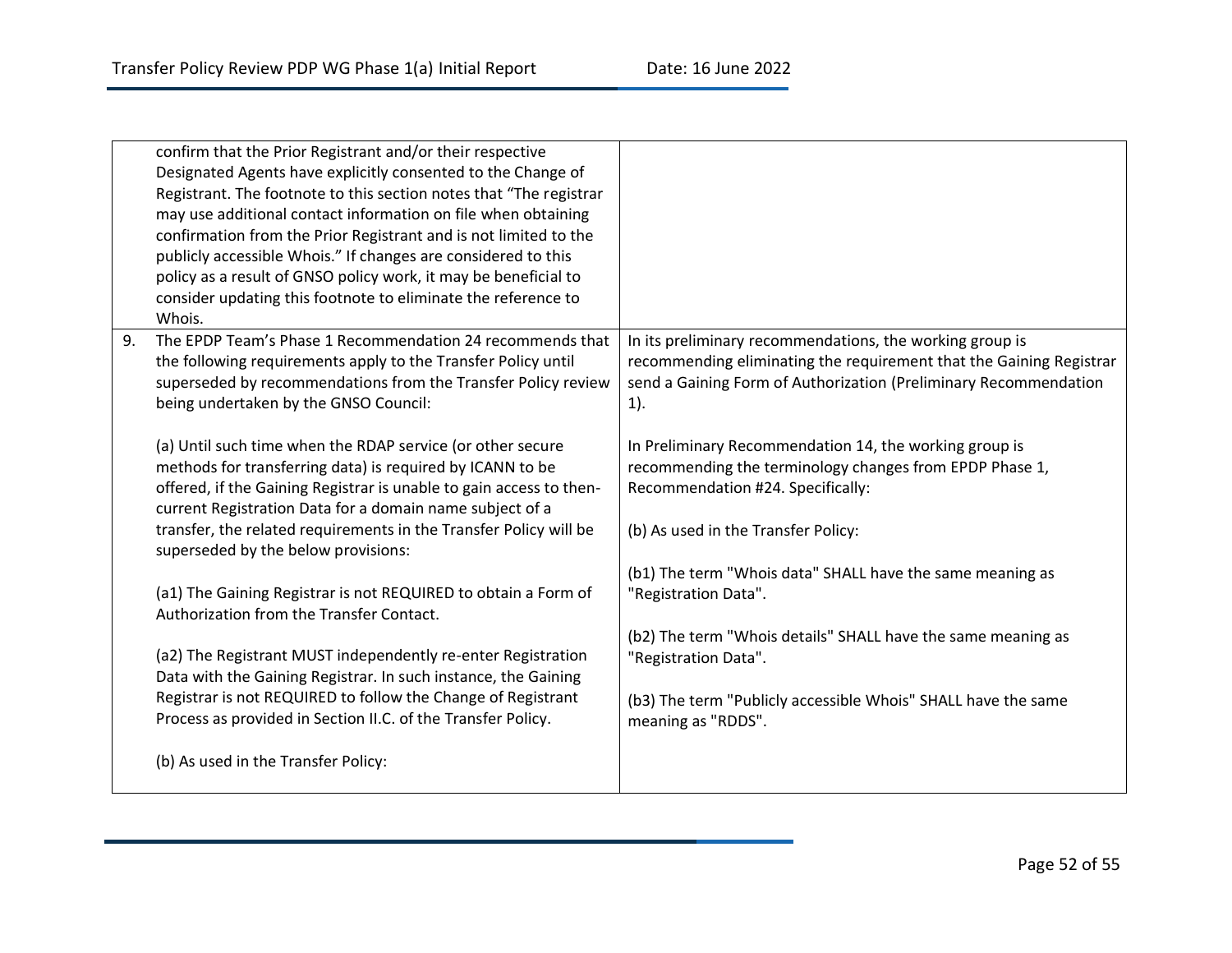| (b1) The term "Whois data" SHALL have the same meaning as<br>"Registration Data".                                                                                                                                                                                                                                | (b4) The term "Whois" SHALL have the same meaning as "RDDS".                                                                                                                                                                                                                       |
|------------------------------------------------------------------------------------------------------------------------------------------------------------------------------------------------------------------------------------------------------------------------------------------------------------------|------------------------------------------------------------------------------------------------------------------------------------------------------------------------------------------------------------------------------------------------------------------------------------|
| (b2) The term "Whois details" SHALL have the same meaning as<br>"Registration Data".                                                                                                                                                                                                                             | With respect to (c) and (d), the working group has a list of very<br>specific preliminary recommendations regarding generating and<br>updating the TAC (formerly referred to as Auth-Info Code) that can be<br>found in Section 3.2 of the Initial Report.                         |
| (b3) The term "Publicly accessible Whois" SHALL have the same<br>meaning as "RDDS".                                                                                                                                                                                                                              |                                                                                                                                                                                                                                                                                    |
| (b4) The term "Whois" SHALL have the same meaning as "RDDS".                                                                                                                                                                                                                                                     |                                                                                                                                                                                                                                                                                    |
| (c) Registrar and Registry Operator SHALL follow best practices in<br>generating and updating the "AuthInfo" code to facilitate a<br>secure transfer process.                                                                                                                                                    |                                                                                                                                                                                                                                                                                    |
| (d) Registry Operator MUST verify that the "AuthInfo" code<br>provided by the Gaining Registrar is valid in order to accept an<br>inter-registrar transfer request.                                                                                                                                              |                                                                                                                                                                                                                                                                                    |
| These requirements are being implemented as part of<br>implementing the Registration Data Policy.                                                                                                                                                                                                                |                                                                                                                                                                                                                                                                                    |
| 10. Feedback from some stakeholders in June 2019 during an<br>ICANN65 session suggested an approach of starting from a clean<br>slate rather than looking at specific transfer issues individually.<br>This appears to be the path the GNSO is taking, based on<br>discussions at the September Council meeting. | The working group has methodically worked through its charter<br>questions, which has enabled it to review previously identified and<br>longstanding issues in the Transfer Policy by proposing slight<br>adjustments to specific transfer issues and/or proposing new<br>methods. |
| Cross-reference: Transfer Policy section I.B.3.1 contains a footnote                                                                                                                                                                                                                                             | Defer discussion to Phase 1(b) of the PDP.                                                                                                                                                                                                                                         |
| referencing the Expired Registration Recovery Policy. The context for                                                                                                                                                                                                                                            |                                                                                                                                                                                                                                                                                    |
| this reference is a provision specifying when the Change of Registrant                                                                                                                                                                                                                                           |                                                                                                                                                                                                                                                                                    |
| Procedure does not apply, in this case, when the registration                                                                                                                                                                                                                                                    |                                                                                                                                                                                                                                                                                    |
| agreement expires. The footnote provides that if registration and                                                                                                                                                                                                                                                |                                                                                                                                                                                                                                                                                    |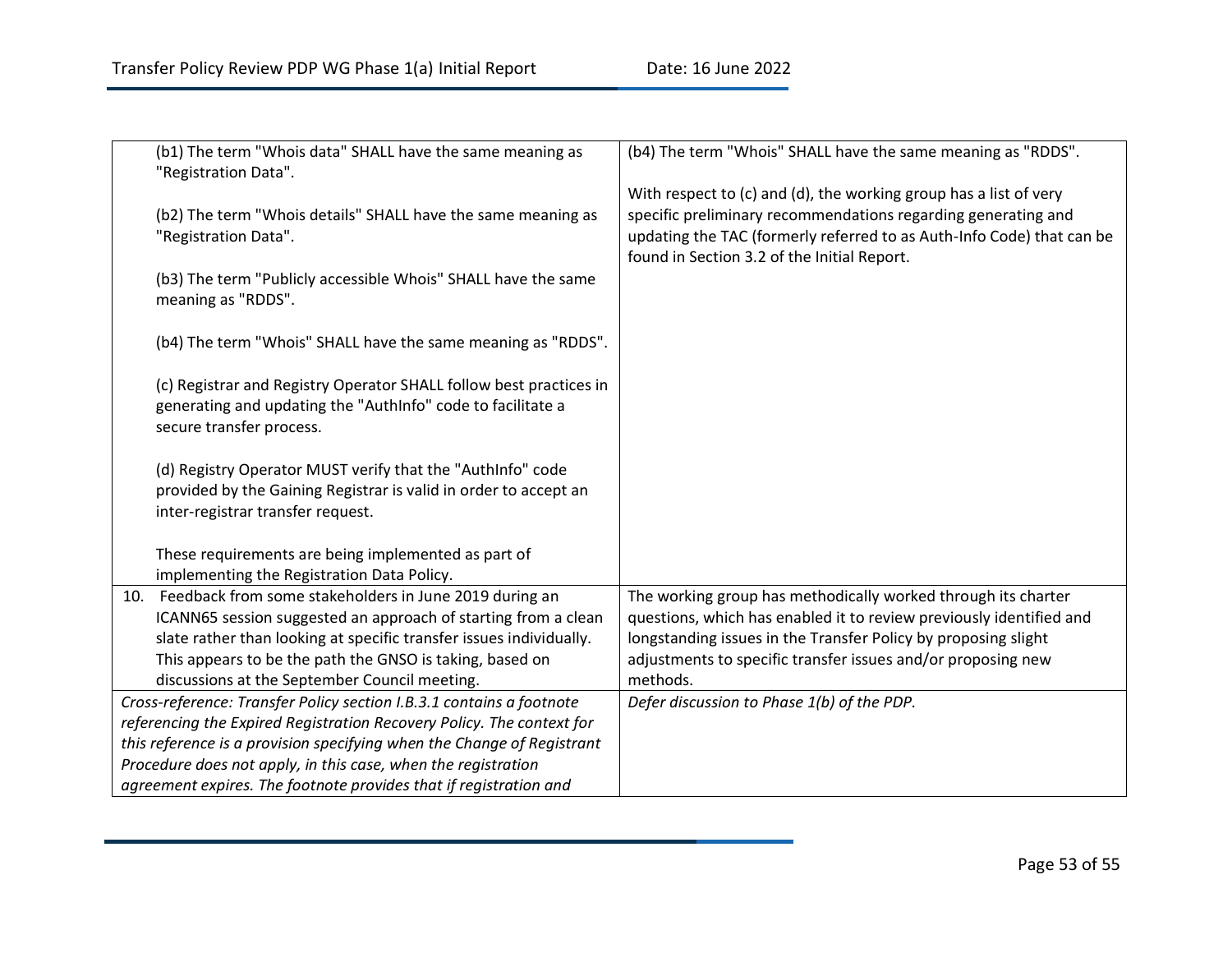| Whois details are changed following expiration of the domain name       |                                            |
|-------------------------------------------------------------------------|--------------------------------------------|
| pursuant to the terms of the registration agreement, the protections    |                                            |
| of the <b>Expired Registration Recovery Policy</b> still apply.         |                                            |
| Cross-reference: Transfer Policy section I.B.3.5 references the Expired | Defer discussion to Phase 1(b) of the PDP. |
| Domain Deletion Policy. The context for this reference is a provision   |                                            |
| specifying when the Change of Registrant Procedure does not apply, in   |                                            |
| this case, when the Registrar updates the Prior Registrant's            |                                            |
| information in accordance with the Expired Domain Deletion Policy.      |                                            |